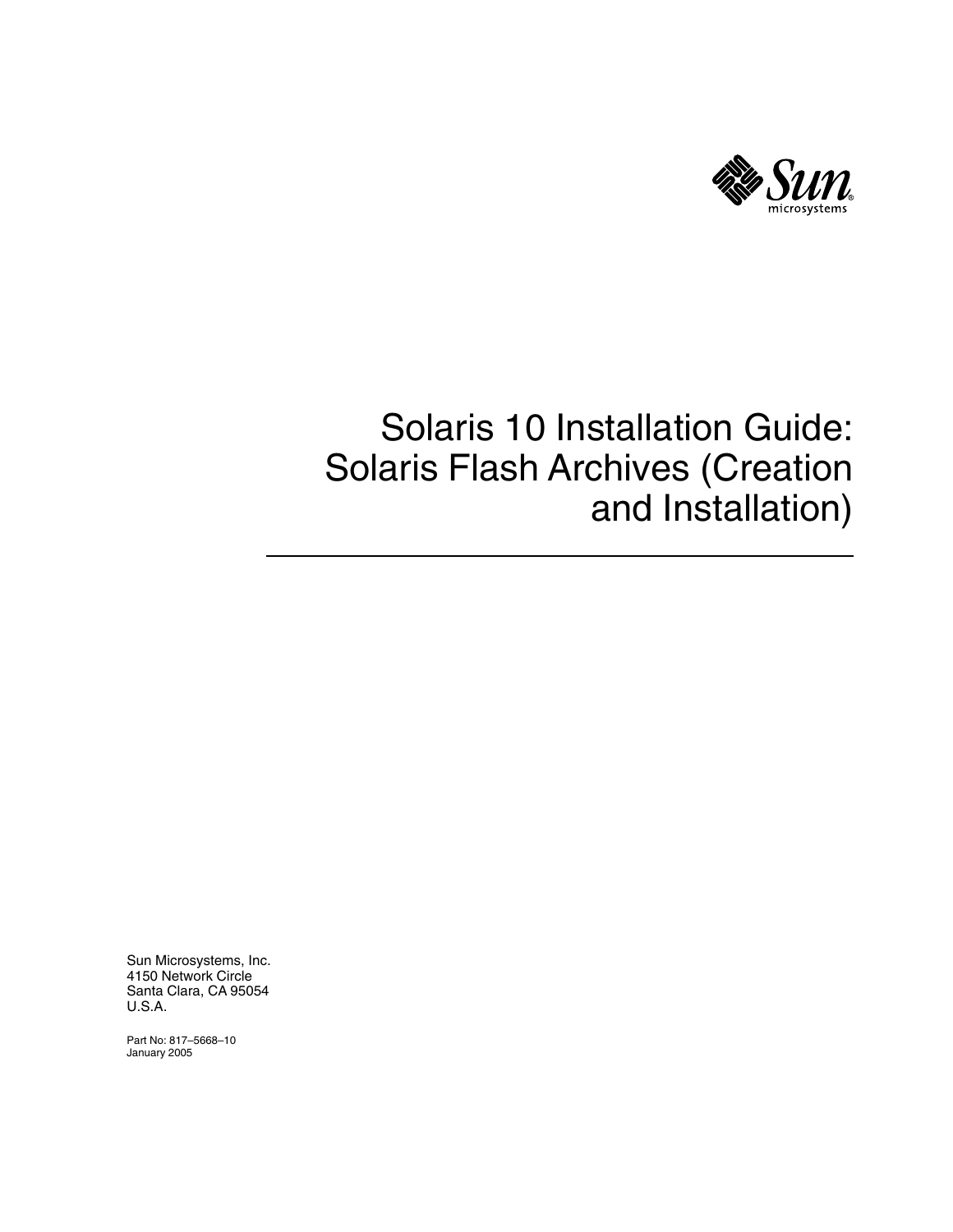Copyright 2005 Sun Microsystems, Inc. 4150 Network Circle, Santa Clara, CA 95054 U.S.A. All rights reserved.

This product or document is protected by copyright and distributed under licenses restricting its use, copying, distribution, and decompilation. No part of this product or document may be reproduced in any form by any means without prior written authorization of Sun and its licensors, if any.<br>Third-party software, including font technology, is copyrighted and licensed

Parts of the product may be derived from Berkeley BSD systems, licensed from the University of California. UNIX is a registered trademark in the U.S. and other countries, exclusively licensed through X/Open Company, Ltd.

Sun, Sun Microsystems, the Sun logo, docs.sun.com, AnswerBook, AnswerBook2, JumpStart, Solaris Flash, and Solaris are trademarks, registered<br>trademarks, or service marks of Sun Microsystems, Inc. in the U.S. and other coun an architecture developed by Sun Microsystems, Inc.

The OPEN LOOK and Sun™ Graphical User Interface was developed by Sun Microsystems, Inc. for its users and licensees. Sun acknowledges the pioneering efforts of Xerox in researching and developing the concept of visual or graphical user interfaces for the computer industry. Sun holds a<br>non-exclusive license from Xerox to the Xerox Graphical User Interface, wh and otherwise comply with Sun's written license agreements.

U.S. Government Rights – Commercial software. Government users are subject to the Sun Microsystems, Inc. standard license agreement and applicable provisions of the FAR and its supplements.

DOCUMENTATION IS PROVIDED "AS IS" AND ALL EXPRESS OR IMPLIED CONDITIONS, REPRESENTATIONS AND WARRANTIES,<br>INCLUDING ANY IMPLIED WARRANTY OF MERCHANTABILITY, FITNESS FOR A PARTICULAR PURPOSE OR NON-INFRINGEMENT, ARE<br>DISCLAIM

Copyright 2005 Sun Microsystems, Inc. 4150 Network Circle, Santa Clara, CA 95054 U.S.A. Tous droits réservés.

Ce produit ou document est protégé par un copyright et distribué avec des licences qui en restreignent l'utilisation, la copie, la distribution, et la décompilation. Aucune partie de ce produit ou document ne peut être reproduite sous aucune forme, par quelque moyen que ce soit, sans<br>l'autorisation préalable et écrite de Sun et de ses bailleurs de licence, s'il y en a. L

Des parties de ce produit pourront être dérivées du système Berkeley BSD licenciés par l'Université de Californie. UNIX est une marque déposée aux Etats-Unis et dans d'autres pays et licenciée exclusivement par X/Open Company, Ltd.

Sun, Sun Microsystems, le logo Sun, docs.sun.com, AnswerBook, AnswerBook2, JumpStart, Solaris Flash, Sun ONE Application Server, et Solaris sont des marques de fabrique ou des marques déposées, ou marques de service, de Sun Microsystems, Inc. aux Etats-Unis et dans d'autres pays. Toutes les<br>marques SPARC sont utilisées sous licence et sont des marques de fabrique o dans d'autres pays. Les produits portant les marques SPARC sont basés sur une architecture développée par Sun Microsystems, Inc.

L'interface d'utilisation graphique OPEN LOOK et Sun™a été développée par Sun Microsystems, Inc. pour ses utilisateurs et licenciés. Sun reconnaît<br>les efforts de pionniers de Xerox pour la recherche et le développement du de l'informatique. Sun détient une licence non exclusive de Xerox sur l'interface d'utilisation graphique Xerox, cette licence couvrant également les<br>licenciés de Sun qui mettent en place l'interface d'utilisation graphiqu

CETTE PUBLICATION EST FOURNIE "EN L'ETAT" ET AUCUNE GARANTIE, EXPRESSE OU IMPLICITE, N'EST ACCORDEE, Y COMPRIS DES GARANTIES CONCERNANT LA VALEUR MARCHANDE, L'APTITUDE DE LA PUBLICATION A REPONDRE A UNE UTILISATION<br>PARTICULIERE, OU LE FAIT QU'ELLE NE SOIT PAS CONTREFAISANTE DE PRODUIT DE TIERS. CE DENI DE GARANTIE NE<br>S'APPLIQUERAIT PAS





041019@10082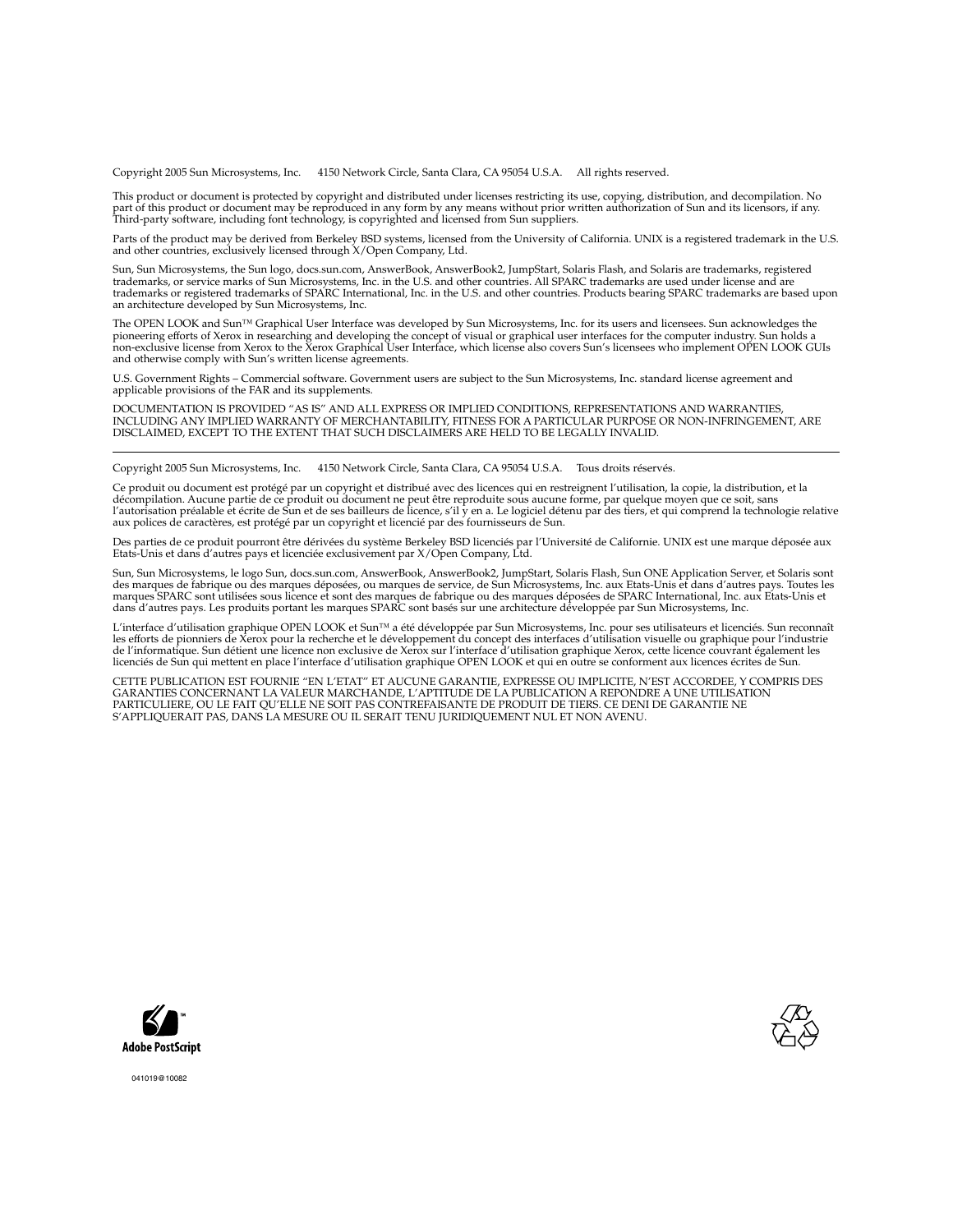## **Contents**

#### **[Preface 11](#page-10-0)**

| 1            | Solaris Flash (Overview)<br>15<br>Solaris Flash Introduction<br>15<br>Installing Clone Systems With an Initial Installation<br>15<br>Updating Clone Systems With a Solaris Flash Differential Archive<br>17 |
|--------------|-------------------------------------------------------------------------------------------------------------------------------------------------------------------------------------------------------------|
| $\mathbf{2}$ | Solaris Flash (Planning)<br>21<br>Planning Your Solaris Flash Installation<br>21                                                                                                                            |
|              | Designing an Initial Installation of the Master System<br>21                                                                                                                                                |
|              | Planning the Creation of a Solaris Flash Archive<br>24                                                                                                                                                      |
|              | Planning the Installation of Solaris Flash Archives<br>28                                                                                                                                                   |
| 3            | <b>Creating Solaris Flash Archives (Tasks)</b><br>31                                                                                                                                                        |
|              | Task Map: Creating Solaris Flash Archives<br>31                                                                                                                                                             |
|              | Installing the Master System<br>32                                                                                                                                                                          |
|              | ▼ To Install the Master System for an Initial Installation<br>33                                                                                                                                            |
|              | <b>Creating Customization Scripts</b><br>33                                                                                                                                                                 |
|              | ▼ To Create a Precreation Script<br>- 34                                                                                                                                                                    |
|              | Using a Precreation Script to Create a User-Defined Archive Section<br>35                                                                                                                                   |
|              | ▼ To Create a Predeployment Script<br>36                                                                                                                                                                    |
|              | ▼ To Create a Postdeployment Script<br>36                                                                                                                                                                   |
|              | ▼ To Create a Reboot Script<br>37                                                                                                                                                                           |
|              | 38<br>Creating a Solaris Flash Archive                                                                                                                                                                      |
|              | $\blacktriangledown$ To Create a Solaris Flash Archive for an Initial Installation<br>38                                                                                                                    |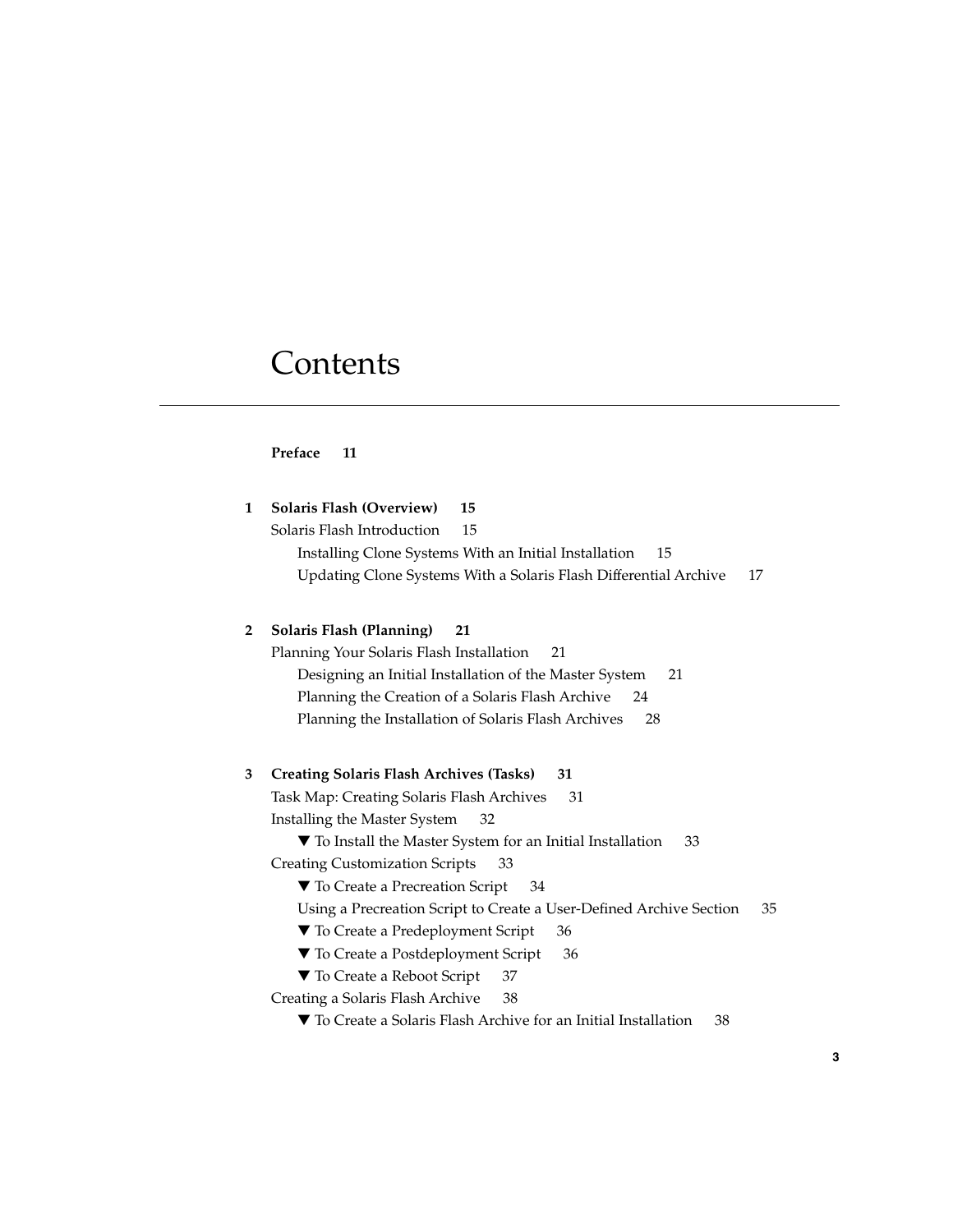[Creating a Solaris Flash Archive \(Examples\) 39](#page-38-0)

▼ [To Create a Solaris Flash Differential Archive With an Updated Master](#page-42-0) [Image 43](#page-42-0)

▼ [To Create a Solaris Flash Differential Archive by Using Solaris Live](#page-45-0) [Upgrade 46](#page-45-0)

**[4 Installing and Administering Solaris Flash Archives \(Tasks\) 49](#page-48-0)**

[Installing a Solaris Flash Archive With the Solaris Installation Program 49](#page-48-0)

▼ [Installing a Solaris Flash Archive 49](#page-48-0) [References to Procedures for Installing Solaris Flash Archives 51](#page-50-0) [Administering Solaris Flash Archives 51](#page-50-0)

[Splitting a Solaris Flash Archive 52](#page-51-0)

[Merging a Solaris Flash Archive 53](#page-52-0)

[Extracting Information From an Archive 54](#page-53-0)

#### **[5 Solaris Flash \(Reference\) 55](#page-54-0)**

[Solaris Flash Archive Section Descriptions 55](#page-54-0) [Solaris Flash Keywords 57](#page-56-0) [General Keywords 57](#page-56-0) [Identification Section Keywords 58](#page-57-0) [User-Defined Section Keywords 61](#page-60-0) Solaris Flash flar create [Command 62](#page-61-0) [flar create](#page-61-0) 62

**[Glossary 67](#page-66-0)**

**[Index 83](#page-82-0)**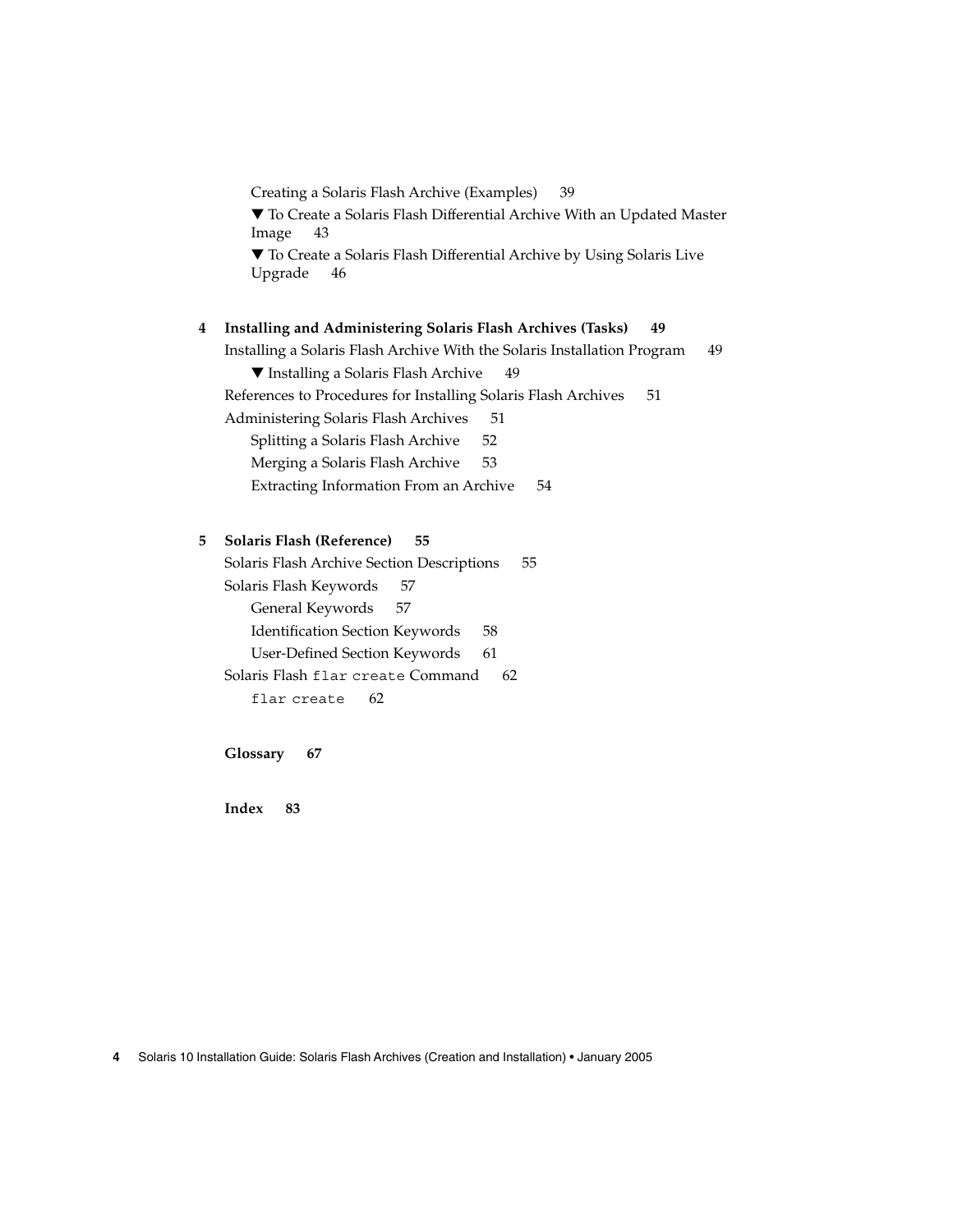# Tables

| TABLE 2-1 | <b>Flash Archive Sections</b><br>27                                                         |
|-----------|---------------------------------------------------------------------------------------------|
| TABLE 3-1 | Task Map: Creating a Solaris Flash Archive to Install With an Initial<br>Installation<br>31 |
| TABLE 3-2 | Task Map: Creating a Solaris Flash Archive to Update a Clone System<br>32                   |
| TABLE 5-1 | <b>Flash Archive Sections</b><br>55                                                         |
| TABLE 5-2 | 57<br>Values for section begin and section end Keywords                                     |
| TABLE 5-3 | Identification Section Keywords: General Keywords<br>58                                     |
| TABLE 5-4 | Identification Section Keywords: Contents of Archive Files Section<br>58                    |
| TABLE 5-5 | Identification Section Keywords: User Describes the Archive<br>59                           |
| TABLE 5-6 | Identification Section Keywords: Software Describes the Archive<br>61                       |
| TABLE 5-7 | Command-Line Options for flar create<br>62                                                  |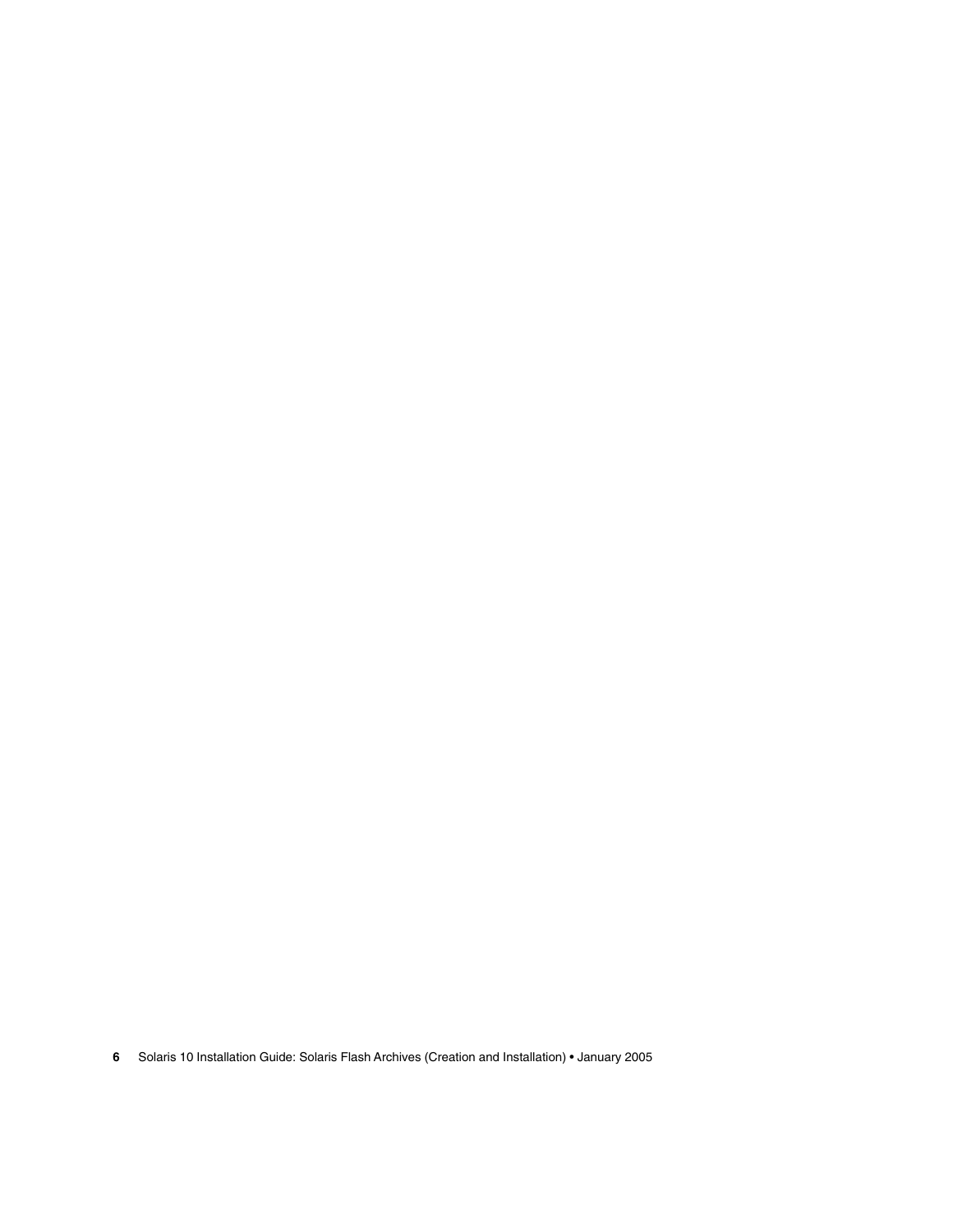# Figures

**FIGURE 1–1** [Solaris Flash Initial Installation 16](#page-15-0) **FIGURE 1–2** [Solaris Flash Update 18](#page-17-0)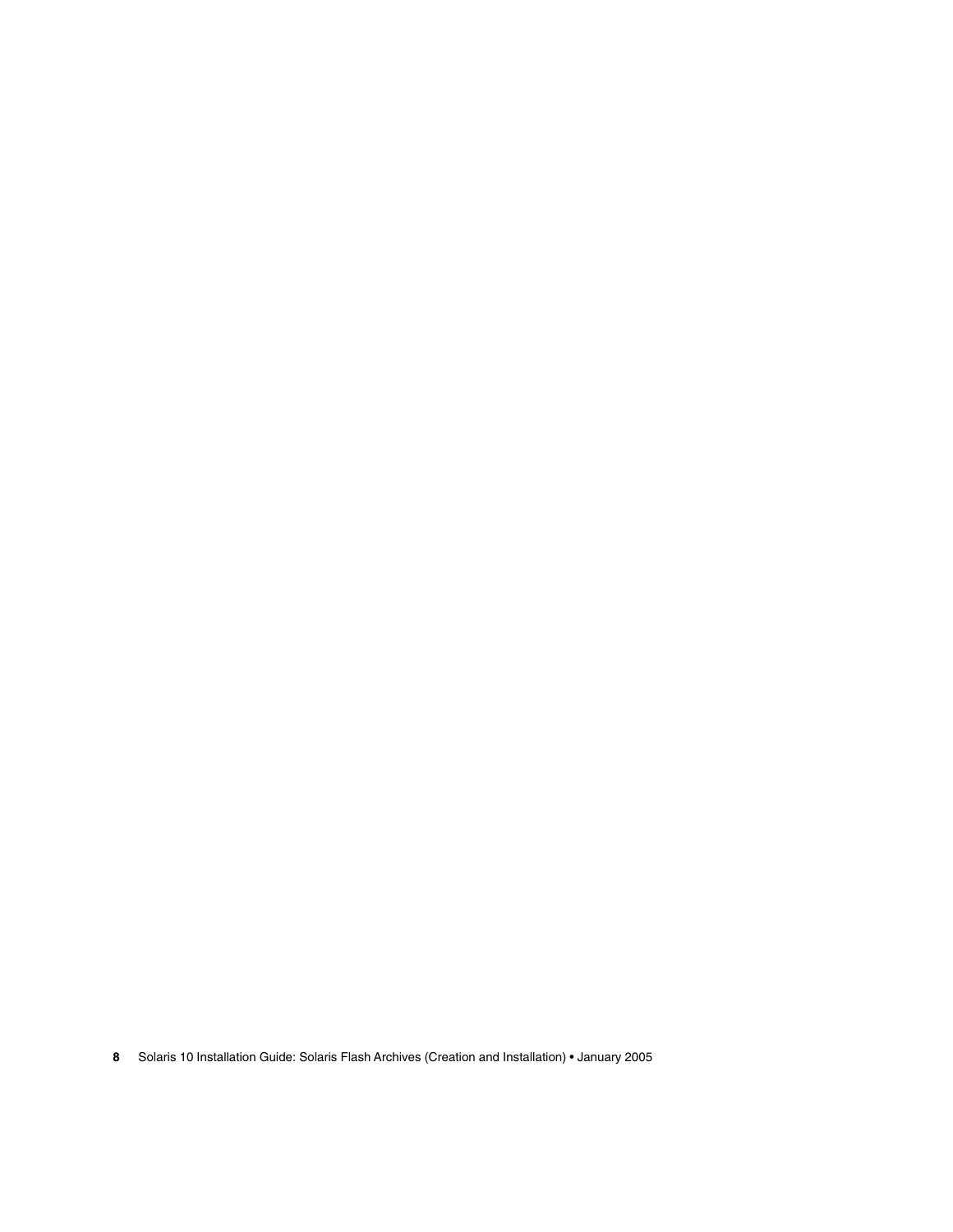# Examples

| <b>EXAMPLE 3-1</b>  | <b>Excerpts From a Precreation Script</b><br>34                                                               |  |  |
|---------------------|---------------------------------------------------------------------------------------------------------------|--|--|
| <b>EXAMPLE 3-2</b>  | Precreation Script<br>35                                                                                      |  |  |
| <b>EXAMPLE 3-3</b>  | Predeployment Script<br>36                                                                                    |  |  |
| <b>EXAMPLE 3-4</b>  | Postdeployment Script<br>37                                                                                   |  |  |
| <b>EXAMPLE 3-5</b>  | Creating a reboot Script<br>-37                                                                               |  |  |
| <b>EXAMPLE 3-6</b>  | Creating an Exact Duplicate Archive<br>39                                                                     |  |  |
| <b>EXAMPLE 3-7</b>  | Creating an Archive From an Alternate root (/) File System<br>40                                              |  |  |
| <b>EXAMPLE 3-8</b>  | Creating an Archive and Adding Keywords to Describe the Archive<br>40                                         |  |  |
| <b>EXAMPLE 3-9</b>  | Creating an Archive and Excluding and Including Files and Directories<br>41                                   |  |  |
| <b>EXAMPLE 3-10</b> | Creating an Archive Excluding and Including Files and Directories by<br>Using Lists<br>41                     |  |  |
| <b>EXAMPLE 3-11</b> | Creating an Archive Excluding Files and Directories by Using a List and<br>Restoring a Directory<br>42        |  |  |
| <b>EXAMPLE 3-12</b> | Creating an Archive Excluding and Including Files and Directories by<br>Using a List With the -z Option<br>42 |  |  |
| <b>EXAMPLE 3-13</b> | Creating a Differential Archive With the New Master Image on the<br>Master System<br>45                       |  |  |
| <b>EXAMPLE 3-14</b> | Creating a Differential Archive With the Images Stored on an Inactive<br><b>Boot Environment</b><br>45        |  |  |
| <b>EXAMPLE 3-15</b> | Creating a Differential Archive by Using Solaris Live Upgrade<br>47                                           |  |  |
| <b>EXAMPLE 4-1</b>  | Splitting an Archive<br>52                                                                                    |  |  |
| <b>EXAMPLE 4-2</b>  | Merging a Solaris Flash Archive<br>54                                                                         |  |  |
| <b>EXAMPLE 4-3</b>  | Merging a Solaris Flash Archive and Adding a User-Defined Section<br>54                                       |  |  |
| <b>EXAMPLE 4-4</b>  | Listing Files in an Archive Section<br>54                                                                     |  |  |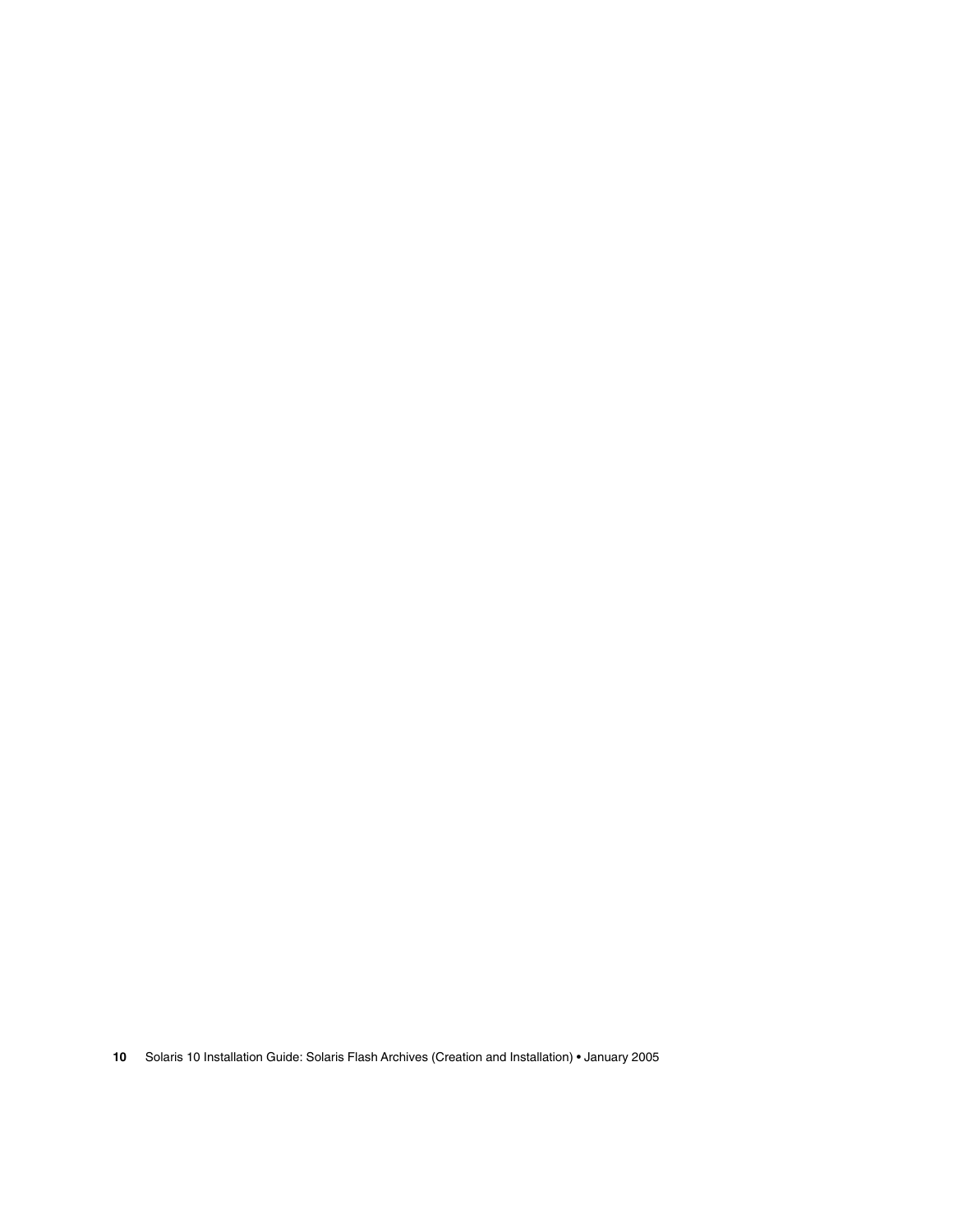## <span id="page-10-0"></span>Preface

This book provides planning information and instructions for creating Solaris™ Flash archives and using Solaris Flash archives to install the Solaris Operating System (OS) on multiple systems.

This book does not include instructions about how to set up system hardware or other peripherals.

**Note –** This Solaris release supports systems that use the SPARC® and x86 families of processor architectures: UltraSPARC®, SPARC64, AMD64, Pentium, and Xeon EM64T. The supported systems appear in the *Solaris 10 Hardware Compatibility List* at <http://www.sun.com/bigadmin/hcl>. This document cites any implementation differences between the platform types.

In this document the term "x86" refers to 64-bit and 32-bit systems manufactured using processors compatible with the AMD64 or Intel Xeon/Pentium product families. For supported systems, see the *Solaris 10 Hardware Compatibility List*.

### Who Should Use This Book

This book is intended for system administrators who are responsible for installing the Solaris operating system. These procedures are advanced Solaris installation information for enterprise system administrators who manage multiple Solaris machines in a networked environment.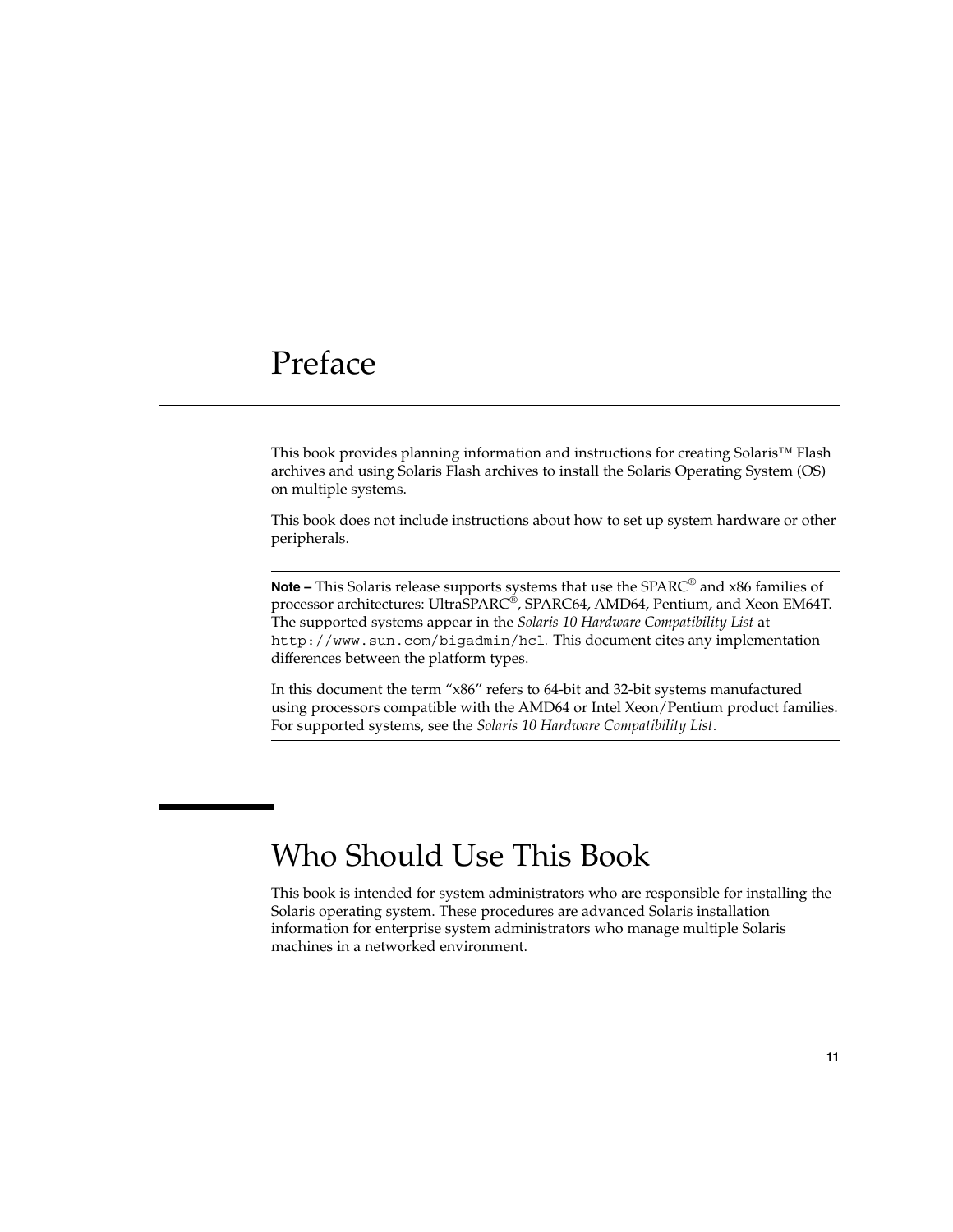## Related Books

Table P–1 lists related information that you might need when you install the Solaris software.

#### **TABLE P–1** Related Information

| Information                                                                                                                    | <b>Description</b>                                                                                                                                                                                                           |
|--------------------------------------------------------------------------------------------------------------------------------|------------------------------------------------------------------------------------------------------------------------------------------------------------------------------------------------------------------------------|
| Solaris 10 Installation Guide: Basic Installations                                                                             | Describes a basic OS installation with a graphical user<br>interface (GUI).                                                                                                                                                  |
| Solaris 10 Installation Guide: Network-Based<br><i>Installations</i>                                                           | Describes how to perform a remote Solaris installation over a<br>local area network or a wide area network.                                                                                                                  |
| Solaris 10 Installation Guide: Custom JumpStart and<br>Advanced Installations                                                  | Describes how to create the files and directories necessary to<br>perform an unattended custom JumpStart™ installation. This<br>book also describes how to create RAID-1 volumes.                                            |
| Solaris 10 Installation Guide: Solaris Live Upgrade and<br>Upgrade Planning                                                    | Provides planning information when using CD or DVD<br>media to upgrade a system to the Solaris operating system.<br>This book also describes how to use Solaris Live Upgrade to<br>create and upgrade new boot environments. |
| Solaris 10 Installation Guide: Solaris Flash Archives<br>(Creation and Installation)                                           | Provides instructions for creating Solaris Flash archives and<br>using Solaris Flash archives to install the Solaris OS on<br>multiple systems.                                                                              |
| Chapter 23, "Backing Up and Restoring File<br>Systems (Overview)," in System Administration<br>Guide: Devices and File Systems | Describes how to back up system files and other system<br>administration tasks.                                                                                                                                              |
| Solaris 10 Release Notes                                                                                                       | Describes any bugs, known problems, software that is being<br>discontinued, and patches that are related to the Solaris<br>release.                                                                                          |
| SPARC: Solaris 10 Sun Hardware Platform Guide                                                                                  | Contains information about supported hardware.                                                                                                                                                                               |
| x86: Solaris Hardware Compatibility List                                                                                       | Contains supported hardware information and device<br>configuration.                                                                                                                                                         |

# Accessing Sun Documentation Online

The docs.sun.com<sup>SM</sup> Web site enables you to access Sun technical documentation online. You can browse the docs.sun.com archive or search for a specific book title or subject. The URL is <http://docs.sun.com>.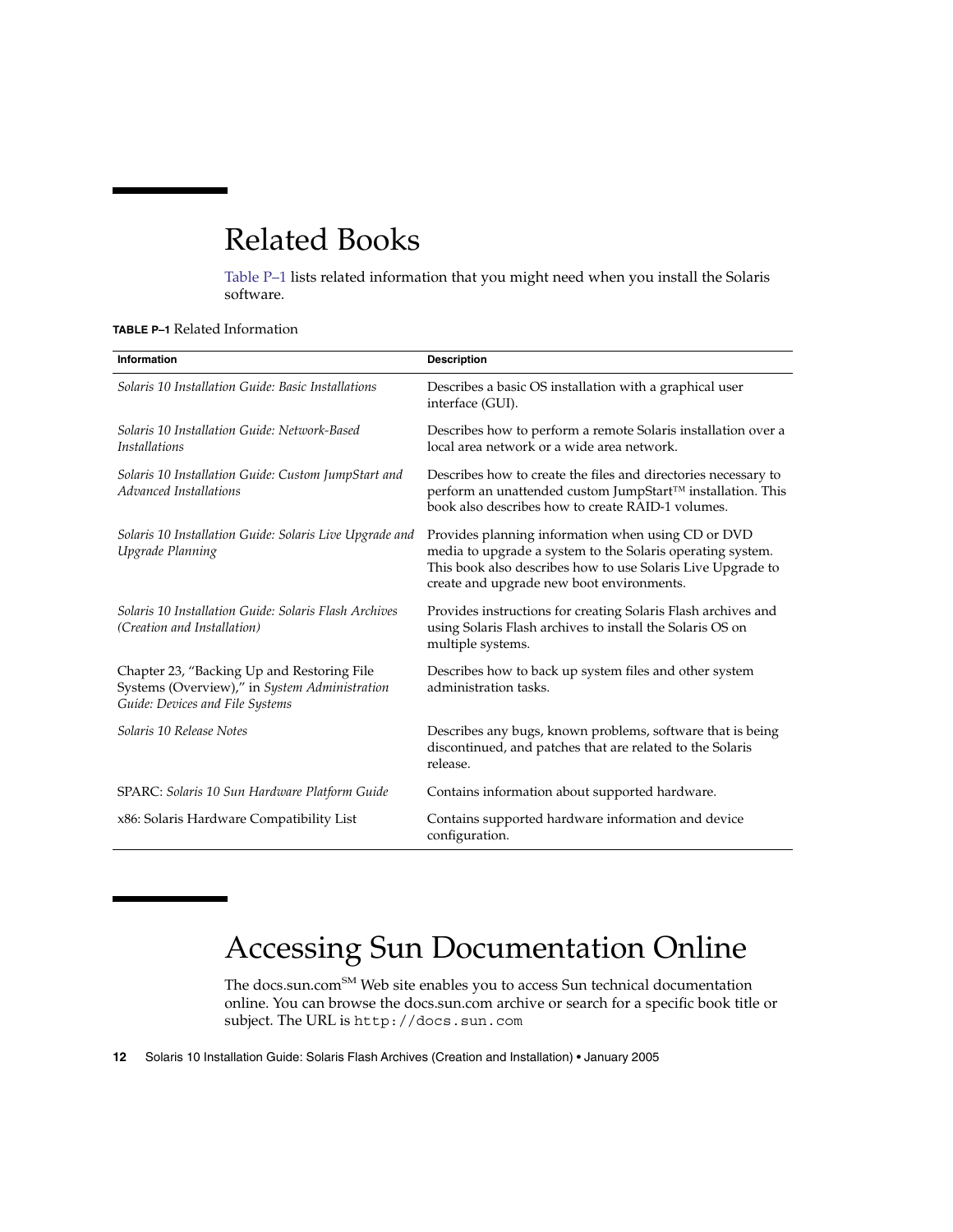## Ordering Sun Documentation

Sun Microsystems offers select product documentation in print. For a list of documents and how to order them, see "Buy printed documentation" at <http://docs.sun.com>.

## Typographic Conventions

The following table describes the typographic changes that are used in this book.

| <b>TABLE P-2</b> Typographic Conventions |  |  |
|------------------------------------------|--|--|
|------------------------------------------|--|--|

| <b>Typeface or Symbol</b> | <b>Meaning</b>                                                                    | <b>Example</b>                                                                                                   |
|---------------------------|-----------------------------------------------------------------------------------|------------------------------------------------------------------------------------------------------------------|
| AaBbCc123                 | The names of commands, files, and<br>directories, and onscreen computer<br>output | Edit your . login file.<br>Use $1s$ - a to list all files.<br>machine name% you have<br>mail.                    |
| AaBbCc123                 | What you type, contrasted with onscreen<br>computer output                        | machine name% su<br>Password:                                                                                    |
| AaBbCc123                 | Command-line placeholder: replace with<br>a real name or value                    | To delete a file, type <b>rm</b><br>filename.                                                                    |
| AaBbCc123                 | Book titles, new terms, or terms to be<br>emphasized                              | Read Chapter 6 in User's Guide.<br>These are called <i>class</i> options.<br>You must be <i>root</i> to do this. |

## Shell Prompts in Command Examples

The following table shows the default system prompt and superuser prompt for the C shell, Bourne shell, and Korn shell.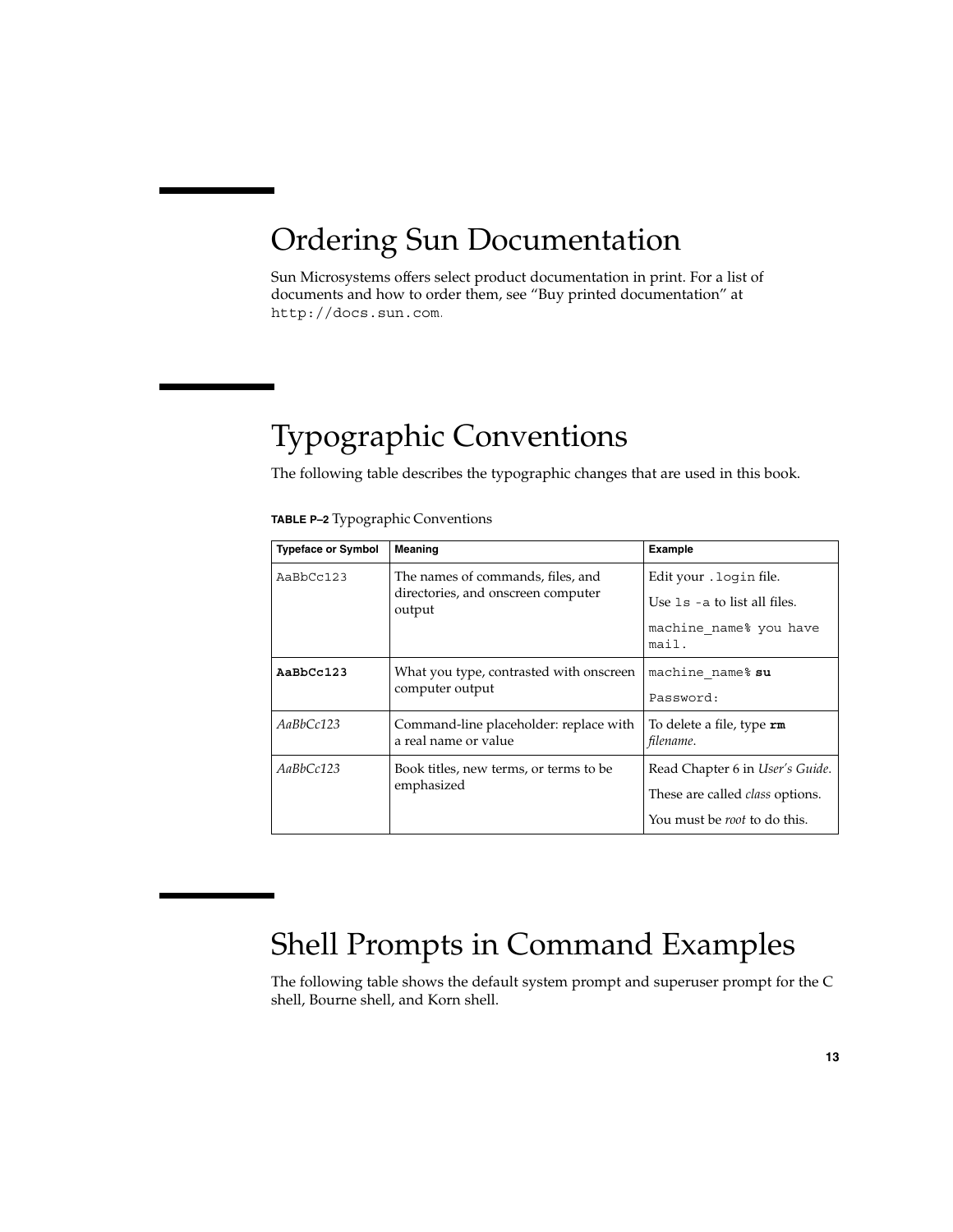#### **TABLE P–3** Shell Prompts

| <b>Shell</b>                                     | Prompt        |
|--------------------------------------------------|---------------|
| C shell prompt                                   | machine name% |
| C shell superuser prompt                         | machine name# |
| Bourne shell and Korn shell prompt               | \$            |
| Bourne shell and Korn shell superuser prompt   # |               |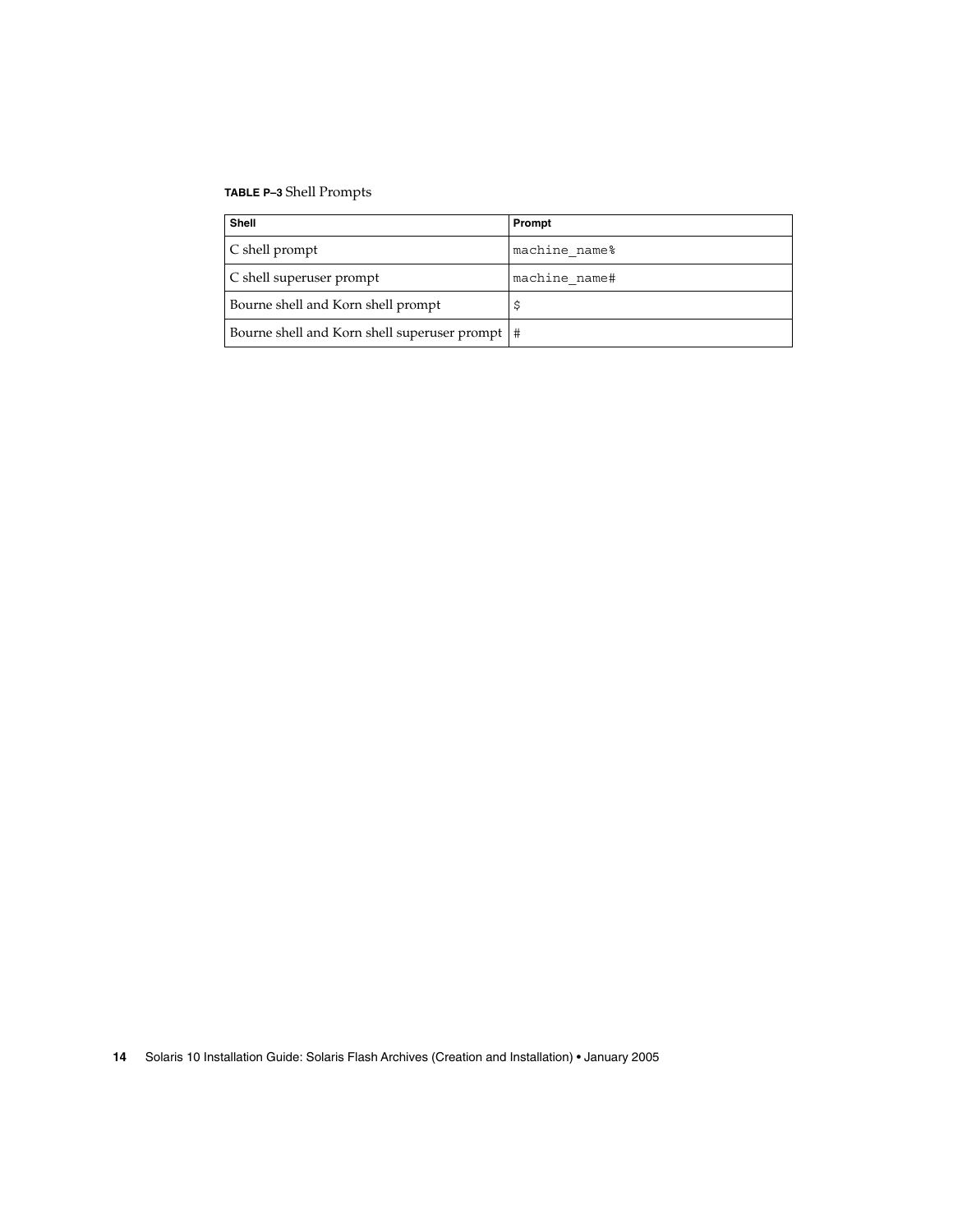#### <span id="page-14-0"></span>CHAPTER **1**

## Solaris Flash (Overview)

This book provides instructions for creating Solaris Flash archives and using Solaris Flash archives to install the Solaris OS on multiple systems.

**Note –** If you want an overview of all Solaris installation methods, see Part I, "Overall Planning of Any Solaris Installation or Upgrade," in *Solaris 10 Installation Guide: Custom JumpStart and Advanced Installations*.

## Solaris Flash Introduction

The Solaris Flash installation feature enables you to use a single reference installation of the Solaris OS on a system, which is called the master system. Then, you can replicate that installation on a number of systems, which are called clone systems. You can replicate clone systems with a Solaris Flash initial installation that overwrites all files on the system or with a Solaris Flash update that only includes the differences between two system images. A differential update changes only the files that are specified and is restricted to systems that contain software consistent with the old master image.

#### Installing Clone Systems With an Initial Installation

You can install a master system with a Solaris Flash archive for an initial installation by using any installation method: Solaris installation program, custom JumpStart, Solaris Live Upgrade, or WAN boot. All files are overwritten. The Solaris Flash installation is a five-part process.

1. Install the master system. You select a system and use any of the Solaris installation methods to install the Solaris OS and any other software.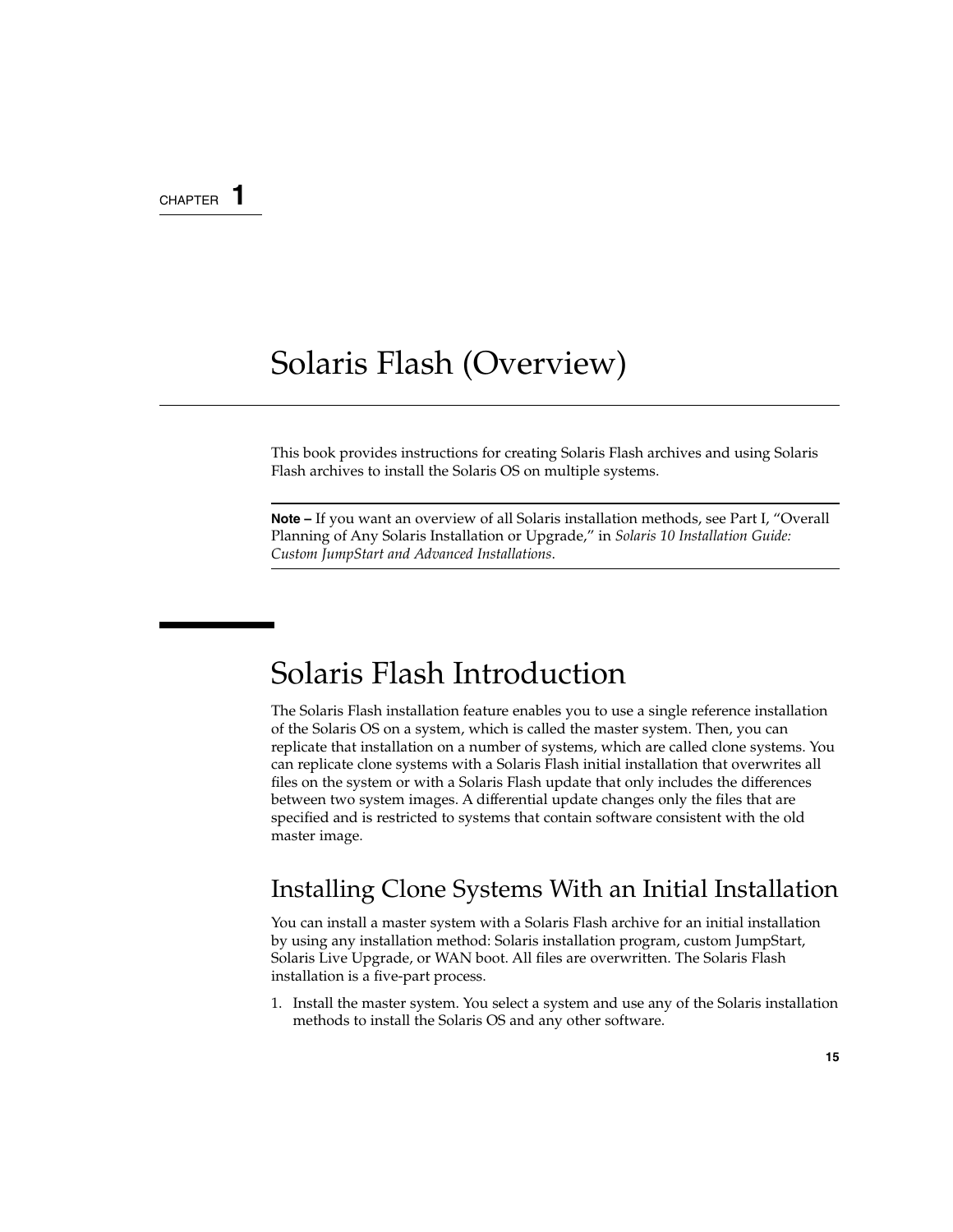- <span id="page-15-0"></span>2. (Optional) Prepare customization scripts to reconfigure or customize the clone system before or after installation.
- 3. Create the Solaris Flash archive. The Solaris Flash archive contains a copy of all of the files on the master system, unless you excluded some nonessential files.
- 4. Install the Solaris Flash archive on clone systems. The master system and the clone system must have the same kernel architecture.

When you install the Solaris Flash archive on a system, all of the files in the archive are copied to that system. The newly installed system now has the same installation configuration as the original master system, thus the system is called a clone system. Some customization is possible:

- Scripts can be used for customization.
- You can install extra packages with a Solaris Flash archive by using the custom JumpStart installation method. The packages must be from outside the software group being installed or a third-party package.
- 5. (Optional) Save a copy of the master image. If you plan to create a differential archive, the master image must be available and identical to the image installed on the clone systems.

For step-by-step instructions, see ["Installing the Master System"](#page-31-0) on page 32.

[Figure 1–1](#page-16-0) shows an installation of clone systems with an initial installation. All files are overwritten.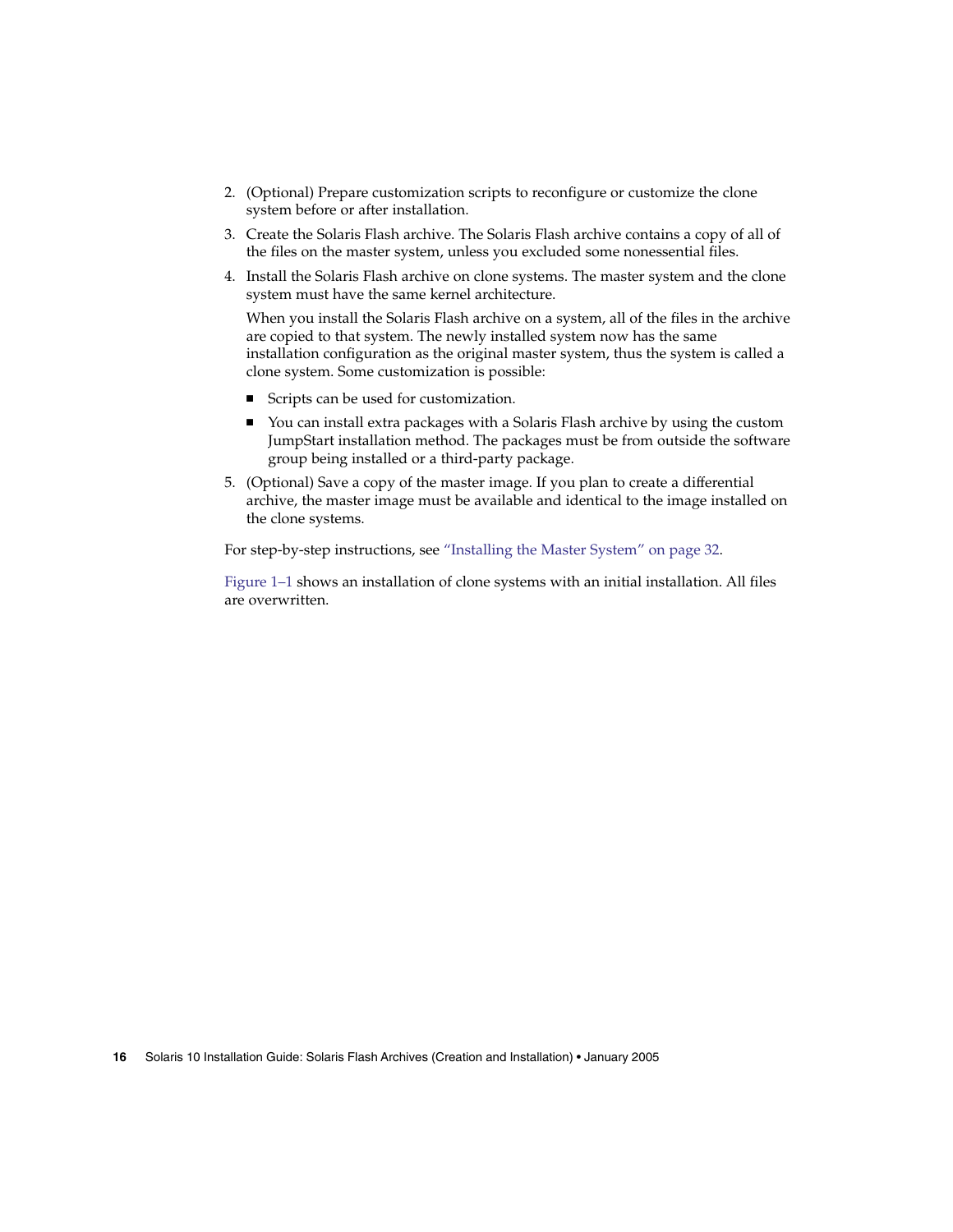<span id="page-16-0"></span>

- $\bigcap$  A system running any operating environment
- $\triangle$ A system with no operating environment
- $\bigcirc$  A system with a different architecture
- $\oslash$  Update fails

**FIGURE 1–1** Solaris Flash Initial Installation

### Updating Clone Systems With a Solaris Flash Differential Archive

If you have a clone system and want to update that system, you can create a differential archive that contains only the differences between two images, the unchanged master image and an updated master image. When you update a clone system with a differential archive, only the files that are in the differential archive are changed. You can choose to install a Solaris Flash differential archive with the custom JumpStart installation method or Solaris Live Upgrade. An update is a five-part process.

1. Prepare the master system with changes. Before changes are made, the master system should be running a duplicate of the original archive.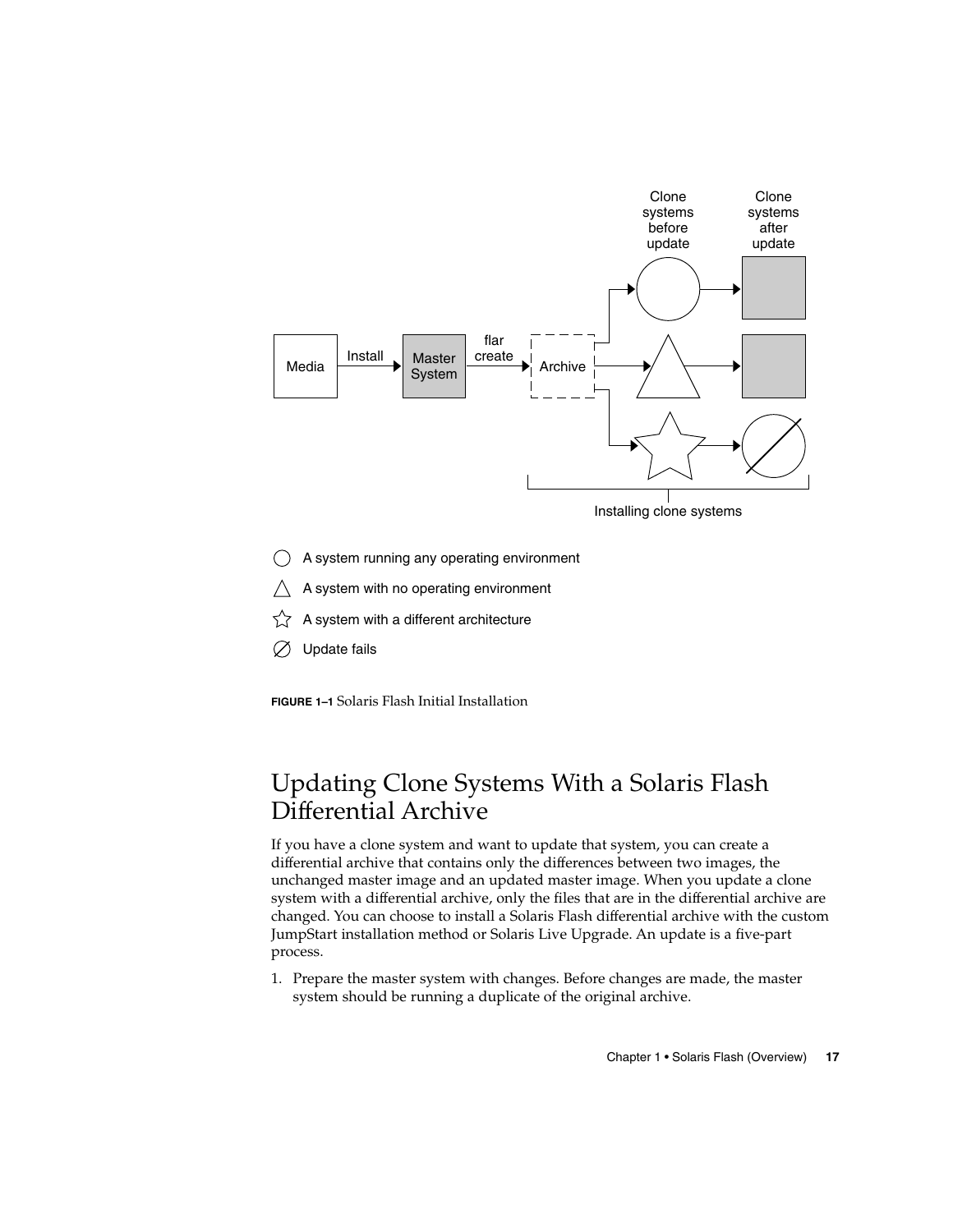<span id="page-17-0"></span>**Note –** If the master system is not running a duplicate of the original archive, the differences between the two system images might result in a large differential archive. Consequently, installing the differential archive could be time consuming. Use an initial installation with a full archive in this case.

- 2. (Optional) Prepare customization scripts to reconfigure or customize the clone system before or after installation.
- 3. Mount the directory of a copy of the saved-unchanged master image. This second image is to be used to compare the two system images. Access the image by the following methods.
	- Mounted from a Solaris Live Upgrade boot environment
	- Mounted from a clone system over NFS
	- Restored from backup by using the ufsrestore command
- 4. Create the differential archive with the -A option of the flar create command.
- 5. Install the differential archive on clone systems with custom JumpStart. Or, you can use Solaris Live Upgrade to install the differential archive on an inactive boot environment.

[Figure 1–2](#page-18-0) shows the creation and installation of a differential archive. A master image is updated with some modifications. These modifications could be as simple as the addition, reconfiguration, or deletion of a few files, or as complex as propagating patches. The updated master image is compared to the unchanged master image. The differences between the two images become the differential archive. The archive can be used to update other clone systems that are currently using the unchanged master image. If the clone system has already been modified or is not running the unchanged master image, the update fails. If you have many changes to make on the clone systems, you can do an initial installation at any time.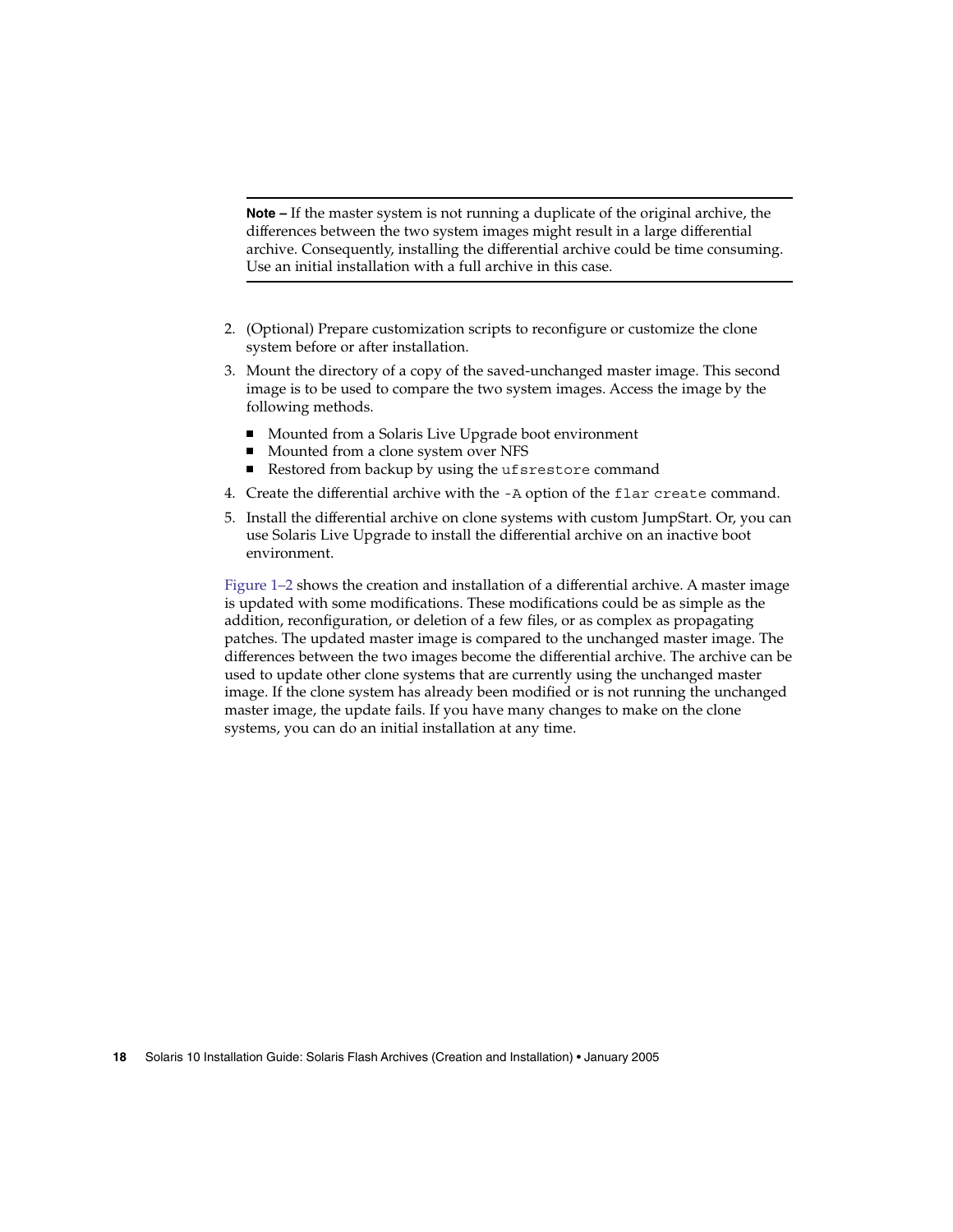<span id="page-18-0"></span>

Install clone systems with modifications and validate master and clone system images.

Exact duplicate of master

- Duplicate of master but contains small changes
- Duplicate of master but contains extra files
- M Duplicate of master but missing some files
- $\bigcirc$ Created from different master or installed separately
- $\oslash$  Update fails

**FIGURE 1–2** Solaris Flash Update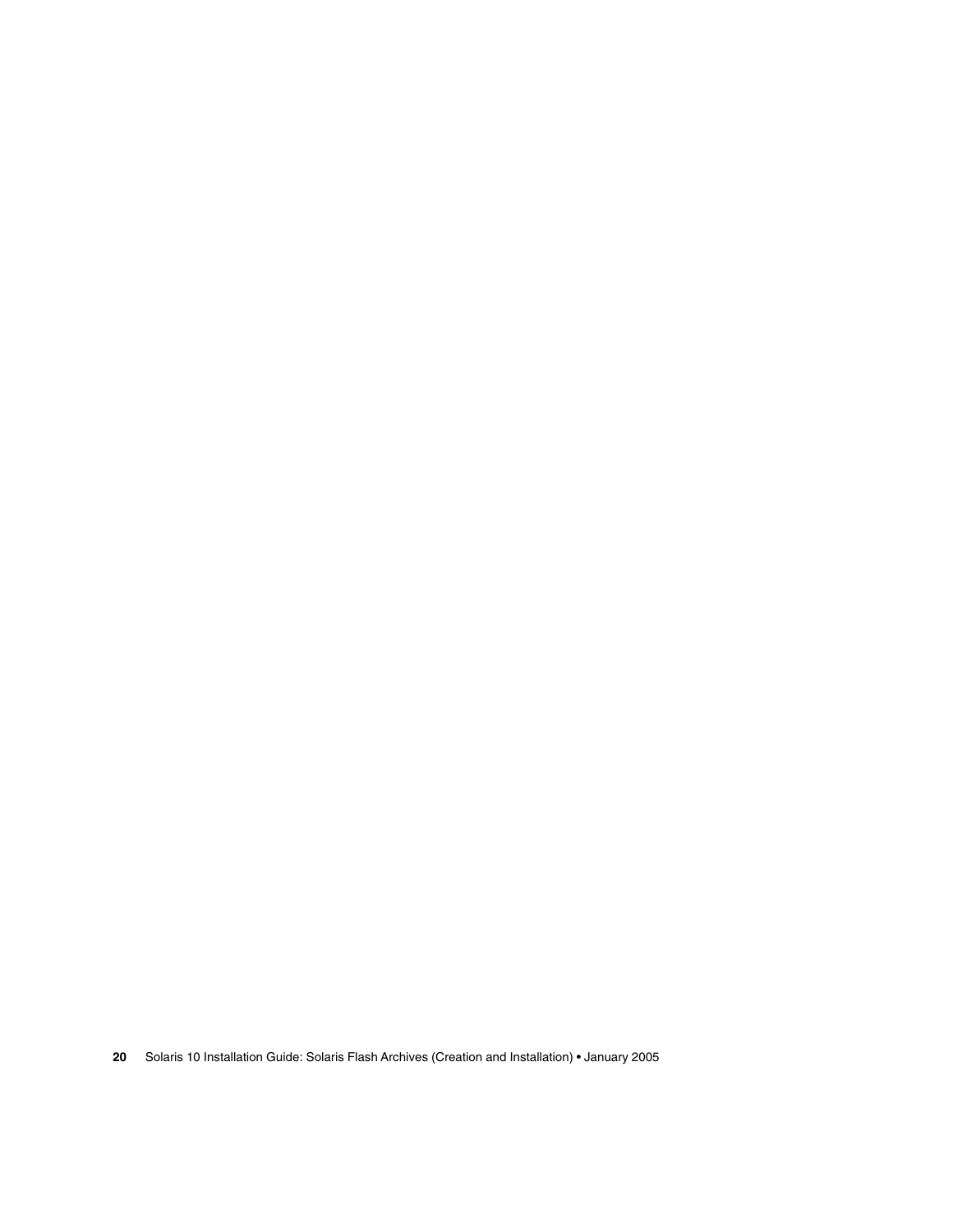#### <span id="page-20-0"></span>CHAPTER **2**

## Solaris Flash (Planning)

This chapter provides information necessary for planning a Solaris Flash installation in your environment.

### Planning Your Solaris Flash Installation

Before you create and install a Solaris Flash archive, you must make some decisions about how you want to install the Solaris OS on your systems. The first time that you install a system, you install with a full archive that is an initial installation. After a system has been installed with an archive, the system can be updated with a differential archive. The differential archive installs only the differences between two archives.

### Designing an Initial Installation of the Master System

The first task in the Solaris Flash installation process is to install a system, the master system, with the configuration that you want each of the clone systems to have. You can use any of the Solaris installation methods to install an archive on the master system. The installation can be a subset or a complete installation of the Solaris OS. After you complete the installation, you can add or remove software or modify any configuration files. Some limitations to installing the master system are the following:

- The master system and the clone systems must have the same kernel architectures. For example, you can only use an archive that was created from a master system that has a sun4u architecture to install clones with a sun4u architecture.
- You must install the master system with the exact configuration that you want on each of the clone systems. The decisions that you make when you design the installation of the master system depend on the following: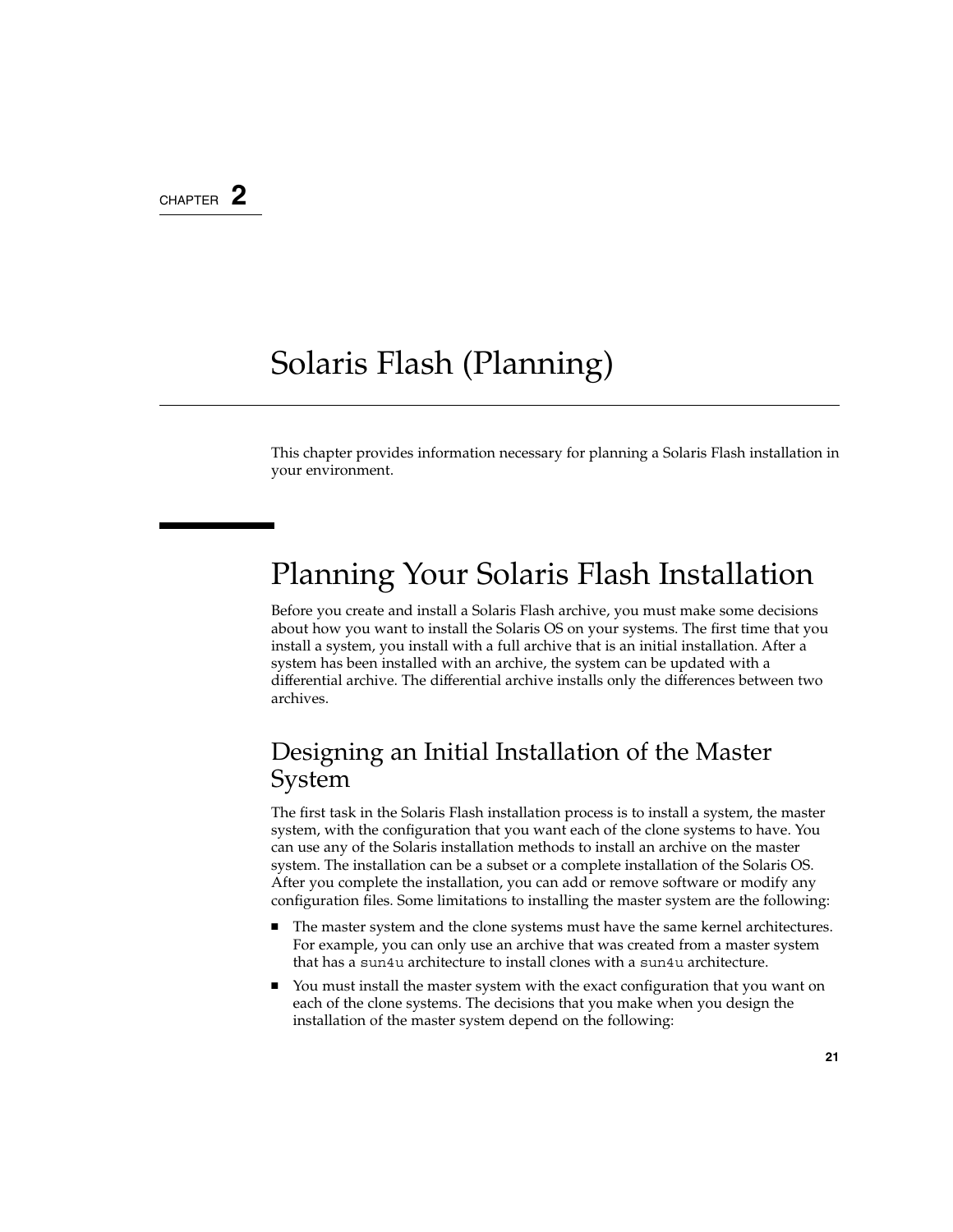- The software that you want to install on the clone systems
- Peripheral devices that are connected to the master system and the clone systems
- The architecture of the master system and the clone systems

**Note –** If you already have installed clone systems and want to update these systems with a new configuration, see ["Planning to Create the Solaris Flash Differential](#page-23-0) [Archive for an Update"](#page-23-0) on page 24.

#### Customizing the Solaris Installation on the Master System

After you install the Solaris OS on the master system by using any of the Solaris installation methods, you can add or delete software and modify system configuration information as necessary. To customize the master system's software, you can do the following:

- Delete software. You can remove software that you determine is not necessary to install on the clone systems. To see a list of software that is installed on the master system, use the Product Registry. For detailed instructions, refer to *System Administration Guide: Basic Administration*.
- Add software. You can install software that is included in the Solaris release. You can also add software that is not delivered as part of the Solaris OS. All of the software that you install on the master system is included in the Solaris Flash archive and is installed on the clone systems.
- Modify configuration files. You can alter configuration files on the master system. For example, you can modify the /etc/inet/inetd.conf file to restrict the daemons that the system runs. All of the modifications that you make are saved as part of the Solaris Flash archive and are installed on the clone systems.
- Further customization can be done when creating the archive. For example, you can exclude large data files that you might not want in the archive. For an overview, see ["Customizing an Archive's Files and Directories"](#page-24-0) on page 25.

#### Creating Archives for SPARC and x86 Systems

If you want to install Solaris software by using a Solaris Flash archive on both SPARC and x86 systems, you must create a separate Solaris Flash archive for each platform. Use the Solaris Flash archive that was created from the SPARC master system to install SPARC systems. Use the Solaris Flash archive that was created from the x86 master system to install x86 systems.

#### SPARC: Supporting Peripheral Devices Not Found on the Master System

Choosing the drivers to install on the master system has the following dependencies.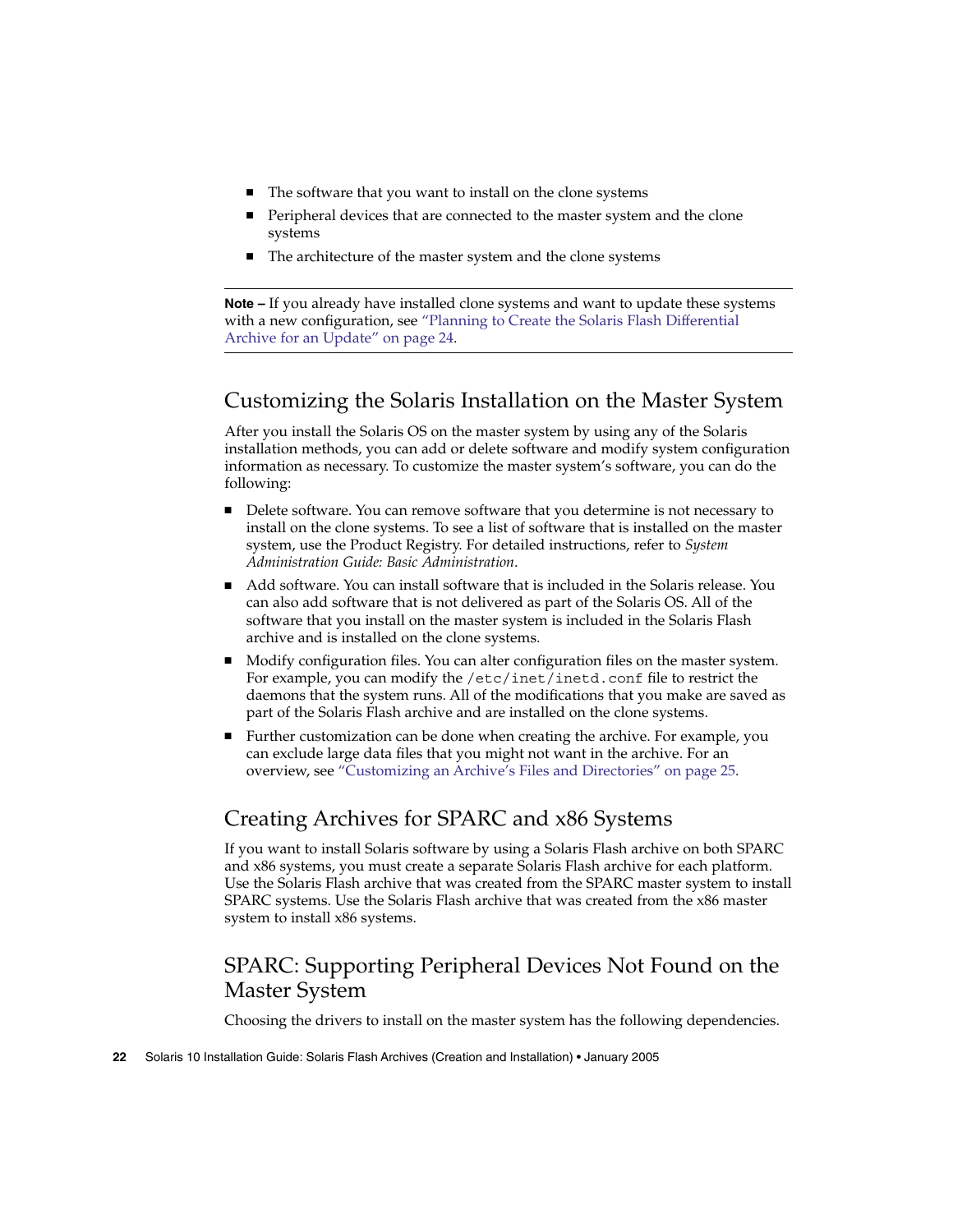- The type of peripheral devices attached to both the master system and the clone system.
- The type of software group installed.

The Entire Plus OEM Software Group installs all drivers regardless of the hardware that is present on the system. Other software groups provide limited support. If you install another software group and the clone systems have different peripheral devices than the master system, you need to install the appropriate drivers on the master system before you create the archive.

#### *How to Get the Support for Peripherals That You Need*

You can install support for peripherals on clone systems that are different from the master system in by installing the Entire Plus OEM Software Group or installing selected packages.

| Type of<br>Installation                                           | <b>Description</b>                                                                                                                                                                                                                                                                                                                                                                                                                                                          |
|-------------------------------------------------------------------|-----------------------------------------------------------------------------------------------------------------------------------------------------------------------------------------------------------------------------------------------------------------------------------------------------------------------------------------------------------------------------------------------------------------------------------------------------------------------------|
| Install the<br><b>Entire Plus</b><br><b>OEM</b> Software<br>Group | The Entire Plus OEM Software Group is the largest Software Group available.<br>This group contains every package that is found in the Solaris OS. The Entire<br>Plus OEM Software Group installs all drivers regardless of the hardware that<br>is present on the system. A Solaris Flash archive that is created with the Entire<br>Plus OEM Software Group works on any clone system that has peripheral<br>devices supported by the installed release of the Solaris OS. |
|                                                                   | Installing master systems with the Entire Plus OEM Software Group<br>guarantees compatibility with other peripheral configurations. However, the<br>Entire Plus OEM Software Group requires at least 2.9 Gbytes of disk space.<br>The clone systems might not have the space that is required to install the<br>Entire Plus OEM Software Group.                                                                                                                             |
| Install other<br>software<br>groups                               | If you install the master system with the following software groups, you are<br>limiting the support for peripherals. The master system supports only the<br>peripheral devices that are attached to the master system at the time of<br>installation.<br>Reduced Networking Software Group<br>■<br>Core Software Group<br>■<br>End User Software Group<br>Developer Software Group<br>■<br>Entire Software Group                                                           |
|                                                                   | Installing these software groups could result in your clone systems failing to<br>have all the drivers needed. For example, if you install the Entire Software<br>Group on a master system that has a GX CG6 frame buffer, only the GX CG6<br>frame buffer driver is installed. This situation is not a problem if all the clone<br>systems that you want to install have the GX CG6 frame buffer or no frame<br>buffer.                                                    |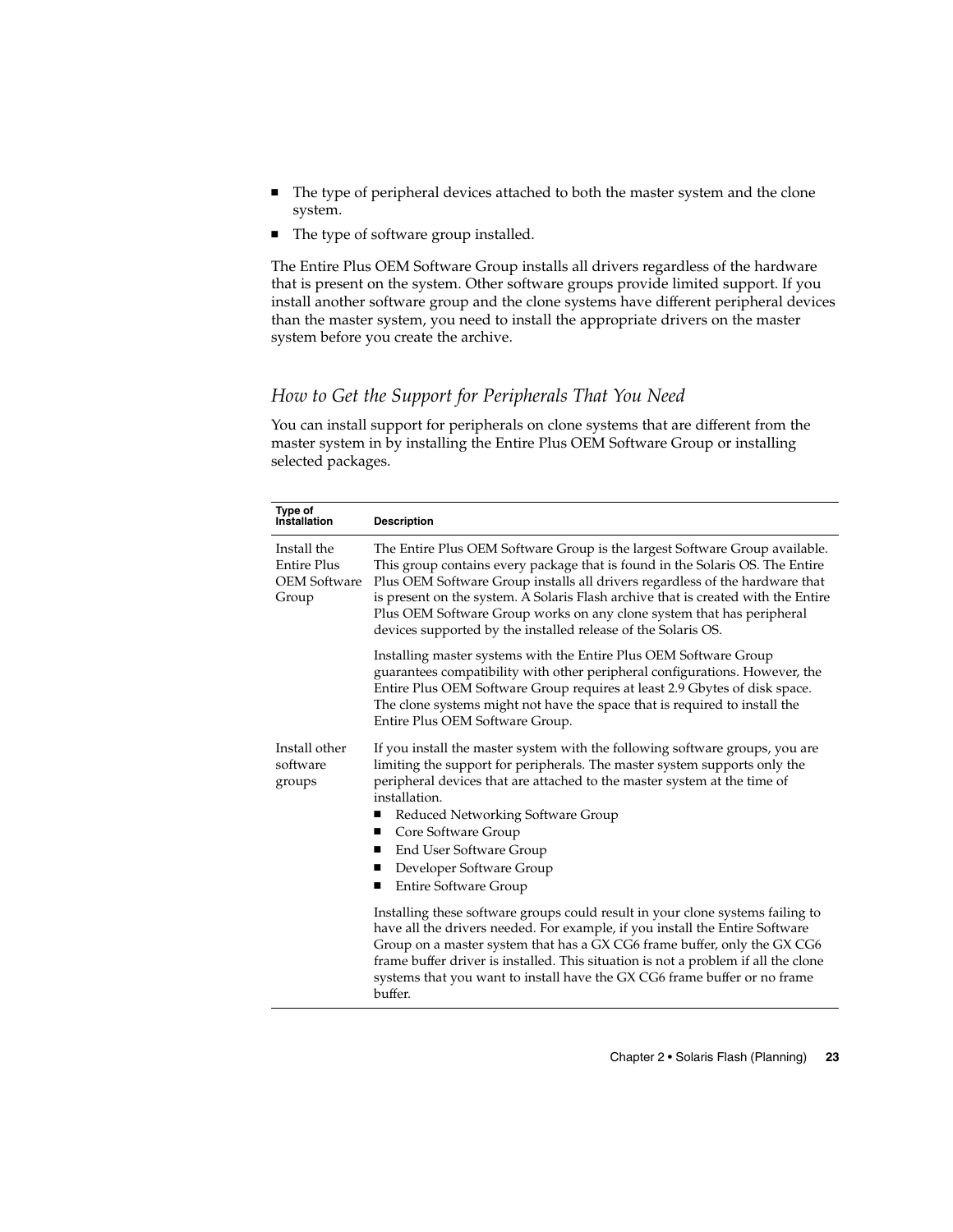<span id="page-23-0"></span>

| Type of<br>Installation | <b>Description</b>                                                                                                                                                                                                                                                                                     |
|-------------------------|--------------------------------------------------------------------------------------------------------------------------------------------------------------------------------------------------------------------------------------------------------------------------------------------------------|
| packages                | Install selected When you install the master system, you can install only the packages that<br>you need for the master system and the clone systems. By selecting specific<br>packages, you can install only support for the peripherals that you know exist<br>on the master system or clone systems. |

### Planning the Creation of a Solaris Flash Archive

You can create an archive from the master system for an initial installation. Or, if you have already installed an archive on clone systems, you can create a differential archive from two system images. The differential archive installs only the differences between the two images.

#### Planning to Create the Solaris Flash Archive for an Initial Installation

After you install the master system, the next task in the Solaris Flash installation process is to create a Solaris Flash archive. Files on the master system are copied to a Solaris Flash archive along with various pieces of identification information. You can create a Solaris Flash archive while the master system is running in multiuser mode or single-user mode. You can also create a Solaris Flash archive after you boot from one of the following:

- Solaris 10 Operating System DVD
- Solaris 10 Software 1 CD
- An image of the Solaris 10 Software CDs and the Solaris 10 Languages CD

#### Planning to Create the Solaris Flash Differential Archive for an Update

If you have a clone system that is already installed with an archive and want to update it, you can create a differential archive that contains only the differences between two images, the unchanged master image and an updated master image. The differences between these two images is the differential archive.

- One image is running on the master system that was the original software installed on the clone system. This image might need be installed on the master system if it was saved in a directory for future use.
- Another image is to be accessed and used for comparison. This image contains the new additions or deletions that will be installed on the clone systems.

After you update a clone system with a differential archive, only the files that are in the differential archive are changed on the clone system. Scripts can be used to customize the archive before or after installation, which is especially helpful for reconfiguration.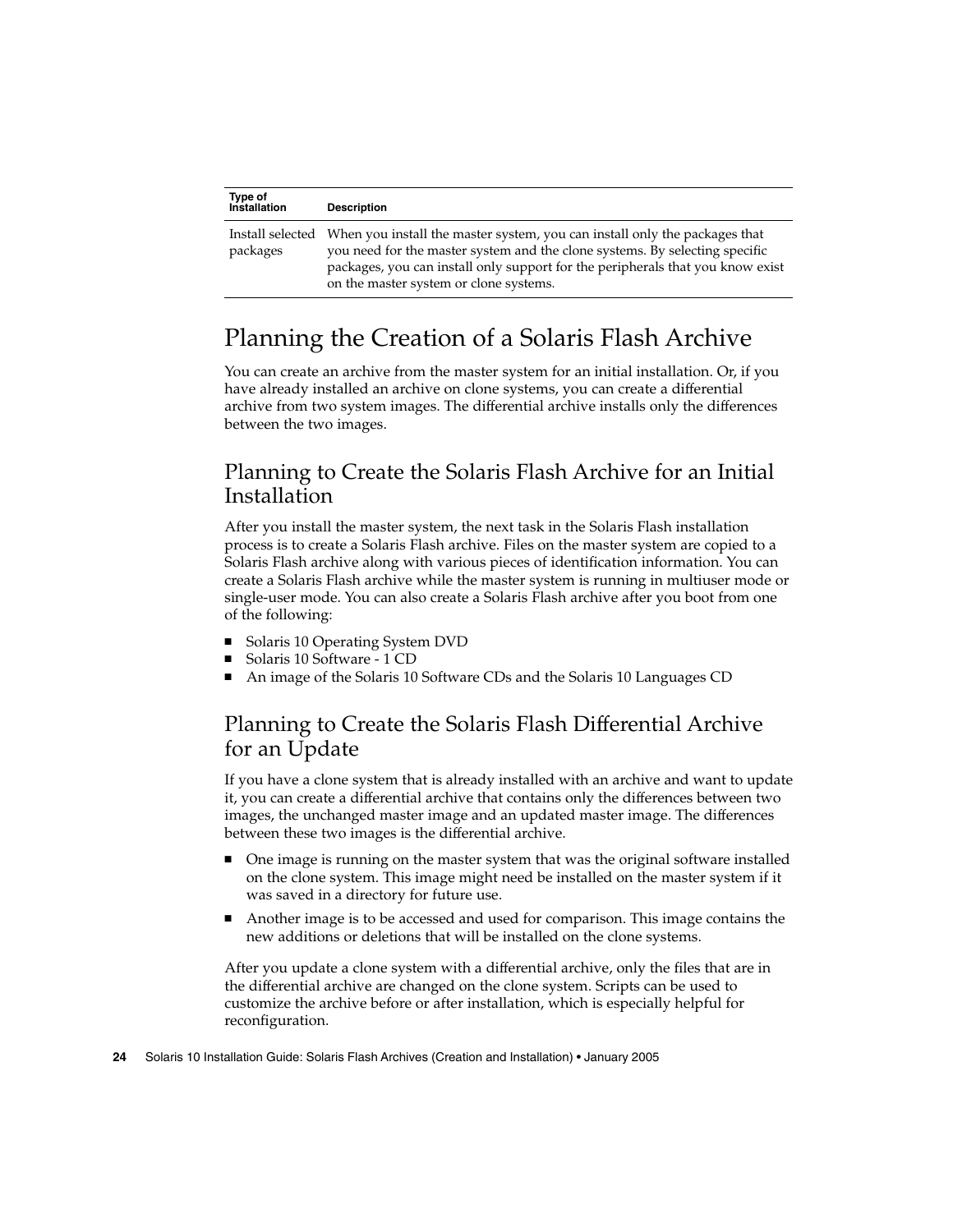<span id="page-24-0"></span>You can install a Solaris Flash differential archive with the custom JumpStart installation method. Or, you can use Solaris Live Upgrade to install a differential archive on an inactive boot environment.

An unchanged master image should be saved after the initial installation so this image can be accessed by any of the following methods.

- A Solaris Live Upgrade boot environment, mounted on some directory that uses the lumount command. For a description of a Solaris Live Upgrade boot environment, see Chapter 4, "Solaris Live Upgrade (Overview)," in *Solaris 10 Installation Guide: Solaris Live Upgrade and Upgrade Planning*.
- A clone system that is mounted over Network File System (NFS) with root permissions.
- A system backup that can be restored with the ufsdump command.

For step-by-step instructions, see ["To Create a Solaris Flash Differential Archive With](#page-42-0) [an Updated Master Image"](#page-42-0) on page 43.

#### Customizing an Archive's Files and Directories

When you create a Solaris Flash archive, some files and directories that are to be copied from the master system can be excluded. If you have excluded a directory, you can also restore specified files or subdirectories under that directory. For example, you could create an archive that excludes all files and directories in  $/a/aa/bb/c$ . The content of the bb subdirectory could be included. The only content would then be in the bb subdirectory.



**Caution –** Use the flar create file-exclusion options with caution. If you exclude some directories, others that you were unaware of might be left in the archive, such as system configuration files. The system would then be inconsistent and the installation would not work. Excluding directories and files is best used with data that can easily be removed without disrupting the system, such as large data files.

The following table lists the flar create command options that can exclude files and directories and restore files and subdirectories.

| <b>How Specified?</b>                        | <b>Options That Exclude</b> | <b>Options That Include</b> |
|----------------------------------------------|-----------------------------|-----------------------------|
| Specify the name of the<br>directory or file | -x exclude_dir/filename     | -y include_dir/filename     |
| Use a file that contains a list              | -x list_filename            | -f list_filename            |
|                                              | - z list_filename           | -z list_filename            |

For descriptions of these options, see [Table 5–7.](#page-61-0)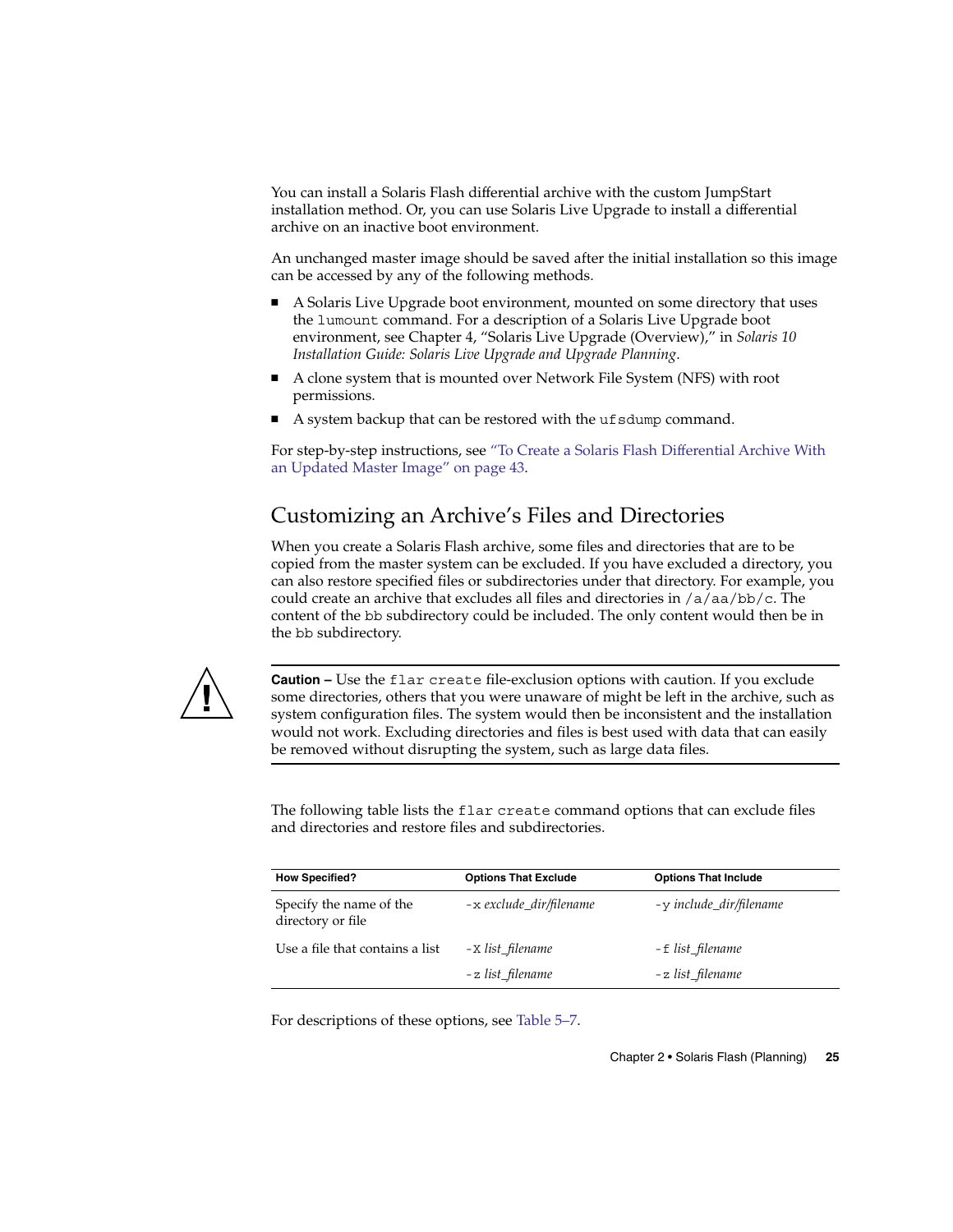<span id="page-25-0"></span>For examples of customizing an archive, see ["Creating a Solaris Flash Archive and](#page-40-0) [Customizing Files \(Examples\)"](#page-40-0) on page 41.

#### Customizing an Archive With Scripts

After the software is installed on the master system, special scripts can be run during creation, installation, postinstallation and first reboot. These scripts enable you to do the following:

- Configure applications on clone systems. You can use a custom JumpStart script for some uncomplicated configurations. For more complicated configurations, special configuration-file processing might be necessary on the master system or before or after installation on the clone system.
- Protect local customizations on clone systems. Local preinstallation and postinstallation scripts reside on the clone. These scripts protect local customizations from being overwritten by the Solaris Flash software.
- Identify nonclonable, host-dependent data that enables you to make the archive host independent. Host independence is enabled by modifying such data or excluding it from the archive. An example of host-dependent data is a log file.
- Validate software integrity in the archive during creation.
- Validate the installation on the clone system.

#### *Guidelines for Creating a Custom Script*

When creating scripts other than the reboot script, following these guidelines to assure the script does not corrupt the OS or otherwise disrupt the system. These guidelines enable the use of Solaris Live Upgrade, which creates a new boot environment for installation of the OS. The new boot environment can be installed with an archive while the current system is running.

**Note –** These guidelines are not for reboot scripts that are allowed to run daemons or make other types of modification to the root (/) file system.

- Scripts must not affect the currently running system. The currently running OS might not be the one running when the Solaris Flash archive is installed.
- Scripts must not start or stop any daemon processes.
- Scripts must not depend on the output of commands such as ps, truss, or uname, which are dependent on the OS. These commands report information about the currently running system.
- Scripts must not send any signals or otherwise affect any currently running processes.
- Scripts can use standard UNIX commands that facilitate shell scripting such as expr, cp, and ls.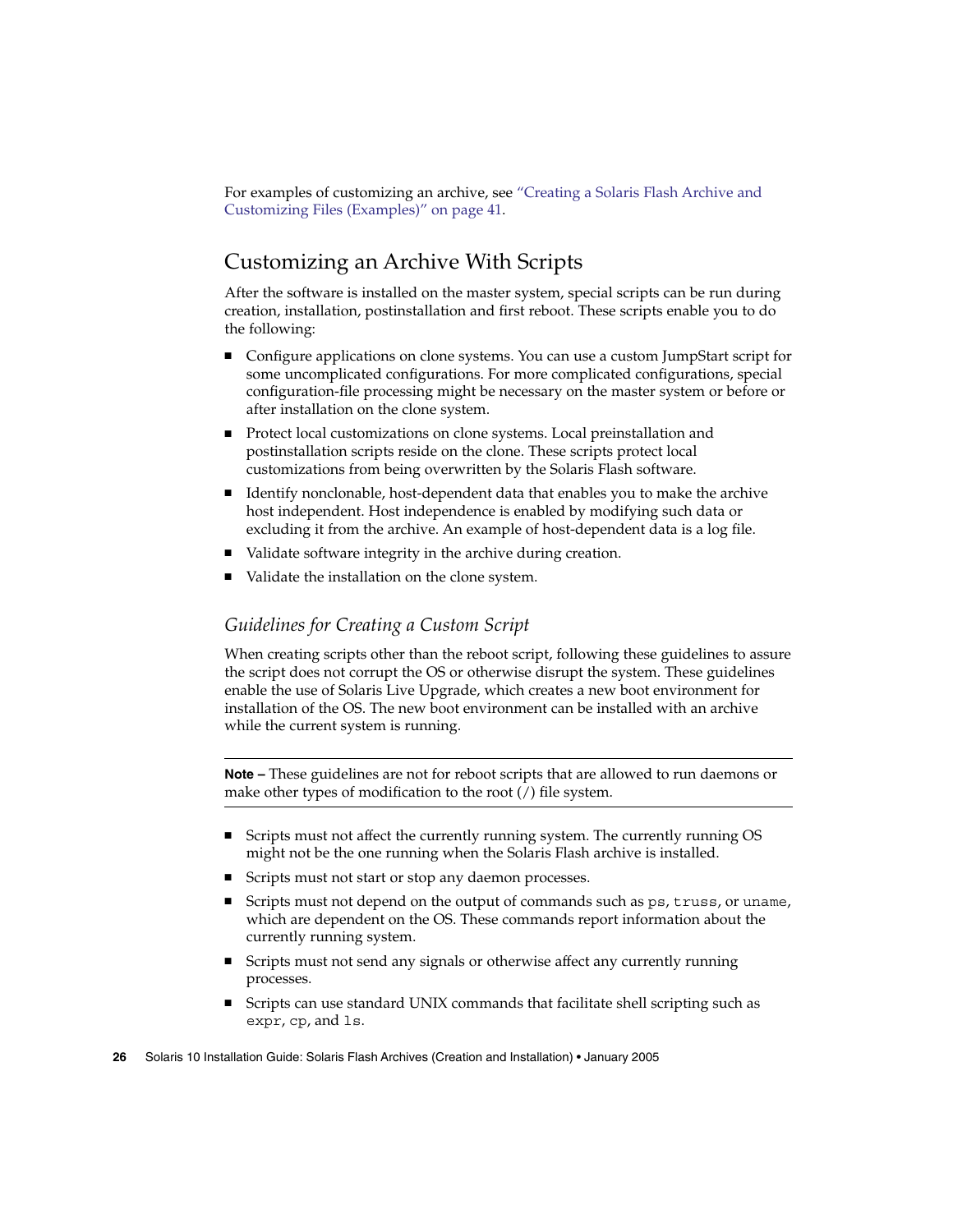<span id="page-26-0"></span>For an overview of Solaris Live Upgrade, see Chapter 4, "Solaris Live Upgrade (Overview)," in *Solaris 10 Installation Guide: Solaris Live Upgrade and Upgrade Planning*.

#### Solaris Flash Archive Sections

Solaris Flash archives contain the following sections. Some sections can be used by you to identify and customize the archive and view status information on the installation. For a further description of each section, see [Chapter 5.](#page-54-0)

**TABLE 2–1** Flash Archive Sections

| <b>Section Name</b>                         | Informational<br>Only | <b>Description</b>                                                                                                                                                                                                                                                                                                                                 |
|---------------------------------------------|-----------------------|----------------------------------------------------------------------------------------------------------------------------------------------------------------------------------------------------------------------------------------------------------------------------------------------------------------------------------------------------|
| Archive cookie                              | X                     | The first section contains a cookie that identifies the file as a Solaris Flash<br>archive.                                                                                                                                                                                                                                                        |
| Archive identification                      |                       | The second section contains keywords with values that provide<br>identification information about the archive. Some identification<br>information is supplied by the archive software. Other specific<br>identification information can be added by you by using options to the<br>flar create command.                                            |
| User-defined                                |                       | This section follows the identification section. You can define and insert<br>these sections to customize the archive. The Solaris Flash archive does not<br>process any sections that you insert. For example, a section could contain a<br>description of the archive or perhaps a script to check the integrity of an<br>application.           |
| Manifest                                    | X                     | This section is produced for a Solaris Flash differential archive and is used<br>for validating a clone system. The manifest section lists the files on a<br>system to be retained, added to, or deleted from the clone system. This<br>section is informational only, lists the files in an internal format, and<br>cannot be used for scripting. |
| Predeployment,<br>Postdeployment,<br>Reboot | X                     | This section contains internal information that the flash software uses<br>before and after installing an OS image. Any scripts that you have<br>provided are included in this section.                                                                                                                                                            |
| Summary                                     |                       | This section contains messages about the archive creation. The section also<br>records the activities of predeployment and postdeployment scripts. You<br>can view the success of the installation in this section by writing a script to<br>send output to this section.                                                                          |
| Archive files                               | X                     | The archive files section contains the files that have been gathered from the<br>master system.                                                                                                                                                                                                                                                    |

#### When to Create the Archive for an Initial Installation

Create the archive when the system is in as static a state as possible.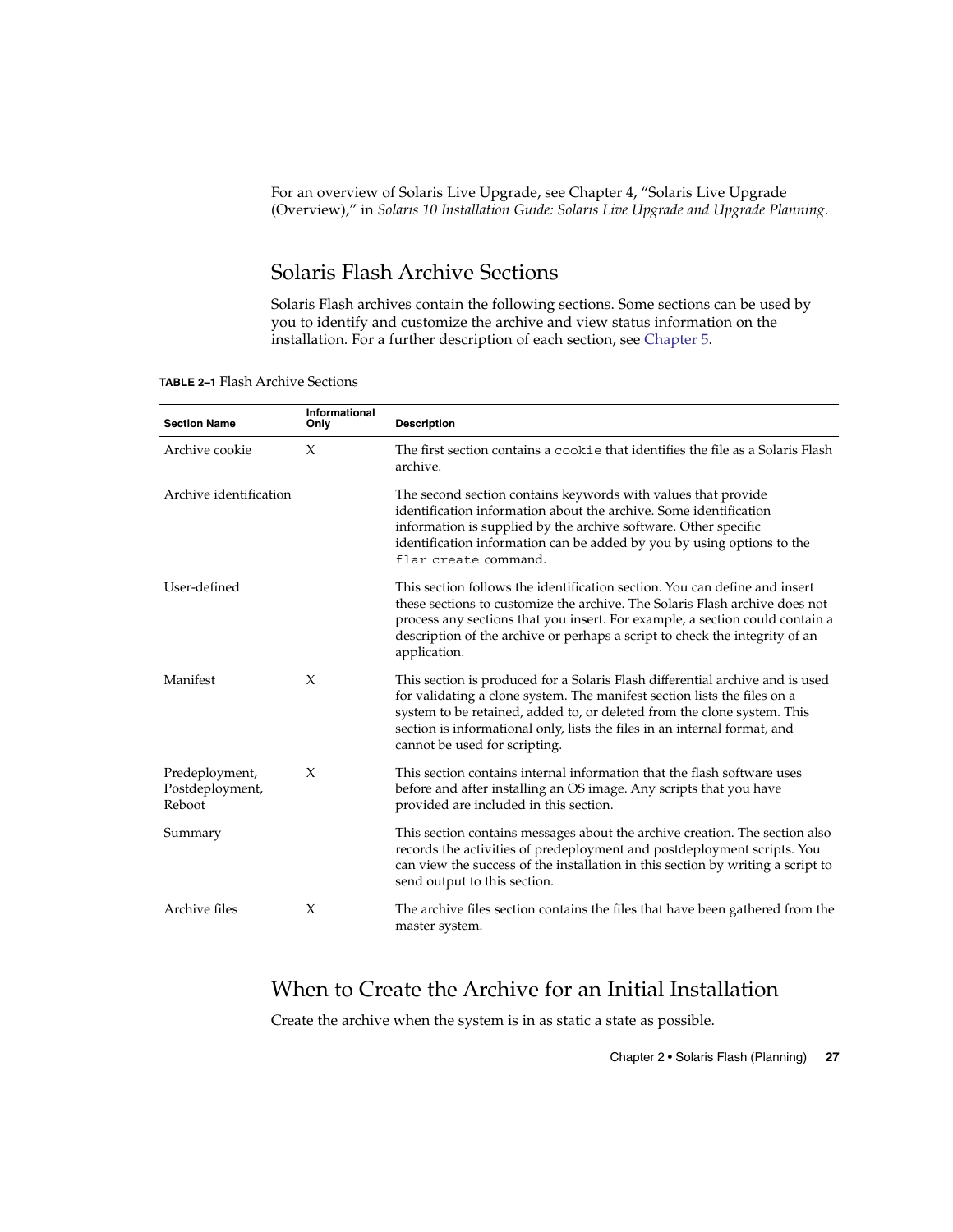<span id="page-27-0"></span>Create the archive after software is installed on the master system and before software is configured. For example, Solaris Volume Manager stores metainformation outside the file system. If you have an encapsulated and mirrored boot disk, the creation of the archive is not possible. Because archive creation does not access the metainformation outside the file system, the archive must be created before configuration.

#### Where to Store the Solaris Flash Archive

After you create the Solaris Flash archive, you can save the archive on the hard disk of the master system or on a tape. After you save the archive, you can copy this archive to any file system or media that you choose.

- Network File System (NFS) server
- HTTP or HTTPS server
- FTP server
- Tape
- CD, DVD
- Diskette
- Local drive of clone system that you want to install

#### Compressing the Archive

When you create the Solaris Flash archive, you can specify that the archive be saved as a compressed file by using the compress(1) utility. An archive that is compressed requires less disk storage space and creates less congestion when you install the archive over a network.

### Planning the Installation of Solaris Flash Archives

The final task in the Solaris Flash installation process is to install Solaris Flash archives on clone systems. You can use any of the Solaris installation methods to install Solaris Flash archives on clone systems.

| <b>Installation Program</b>     | Archives Storable on This Media                                                                          | For Step-by-Step Instructions                                               |
|---------------------------------|----------------------------------------------------------------------------------------------------------|-----------------------------------------------------------------------------|
| Solaris installation<br>program | NFS server<br>HTTP server<br>FTP server<br>Local tape<br>Local device, including DVD or CD<br>Local file | Installing a Solaris Flash Archive With the<br>Solaris Installation Program |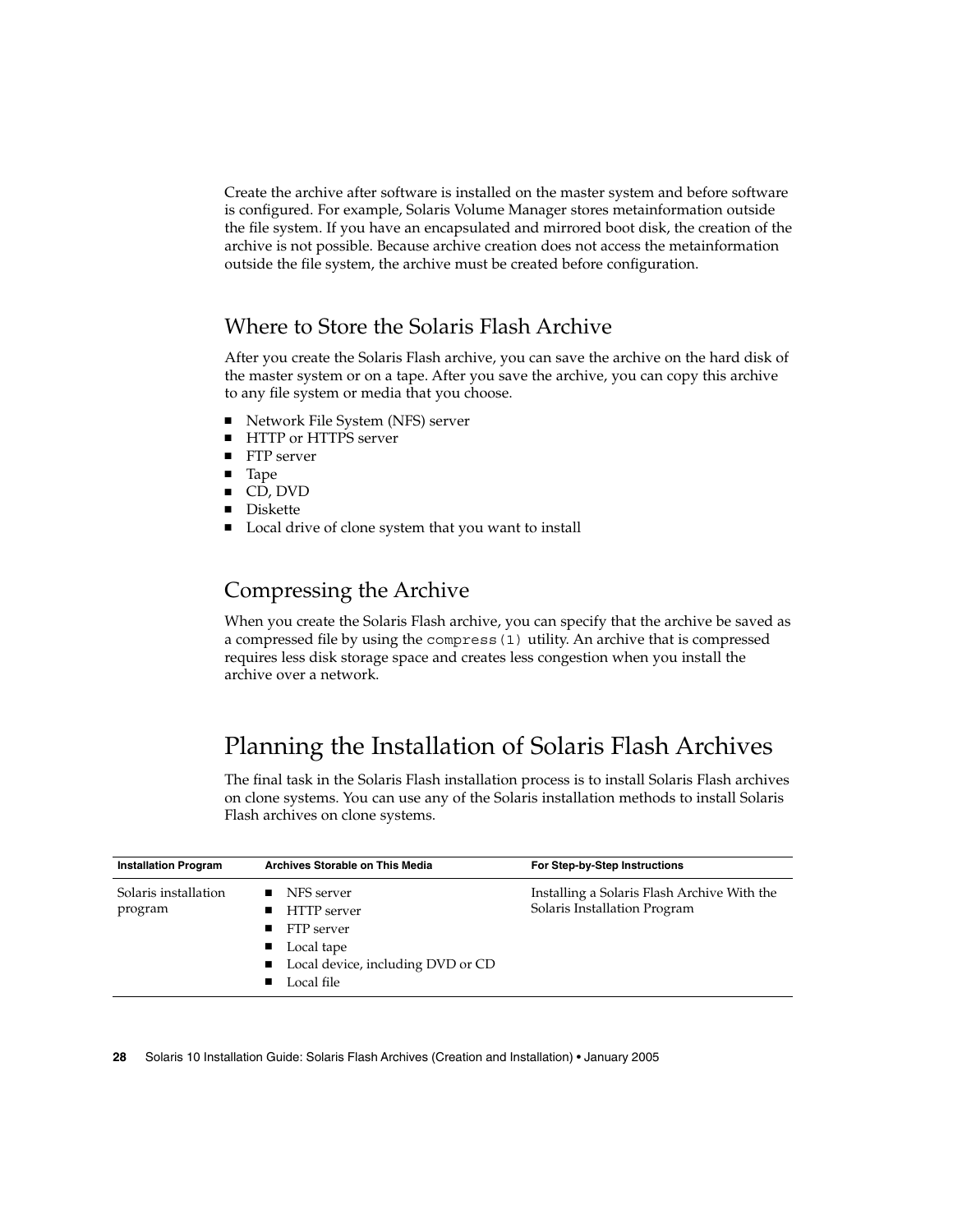| <b>Installation Program</b>              | <b>Archives Storable on This Media</b>                                                                                        | For Step-by-Step Instructions                                                                                                                                                |
|------------------------------------------|-------------------------------------------------------------------------------------------------------------------------------|------------------------------------------------------------------------------------------------------------------------------------------------------------------------------|
| Custom JumpStart<br>installation program | NFS server<br><b>HTTP or HTTPS server</b><br>FTP server<br>Local tape<br>Local device, including DVD or CD<br>Local file<br>п | "To Prepare to Install a Solaris Flash"<br>Archive With a Custom JumpStart<br>Installation" in Solaris 10 Installation Guide:<br>Custom JumpStart and Advanced Installations |
| Solaris Live Upgrade                     | NFS server<br><b>HTTP</b> server<br>FTP server<br>Local tape<br>Local device, including DVD or CD<br>Local file               | "Installing Solaris Flash Archives on a Boot<br>Environment" in Solaris 10 Installation<br>Guide: Solaris Live Upgrade and Upgrade<br>Planning                               |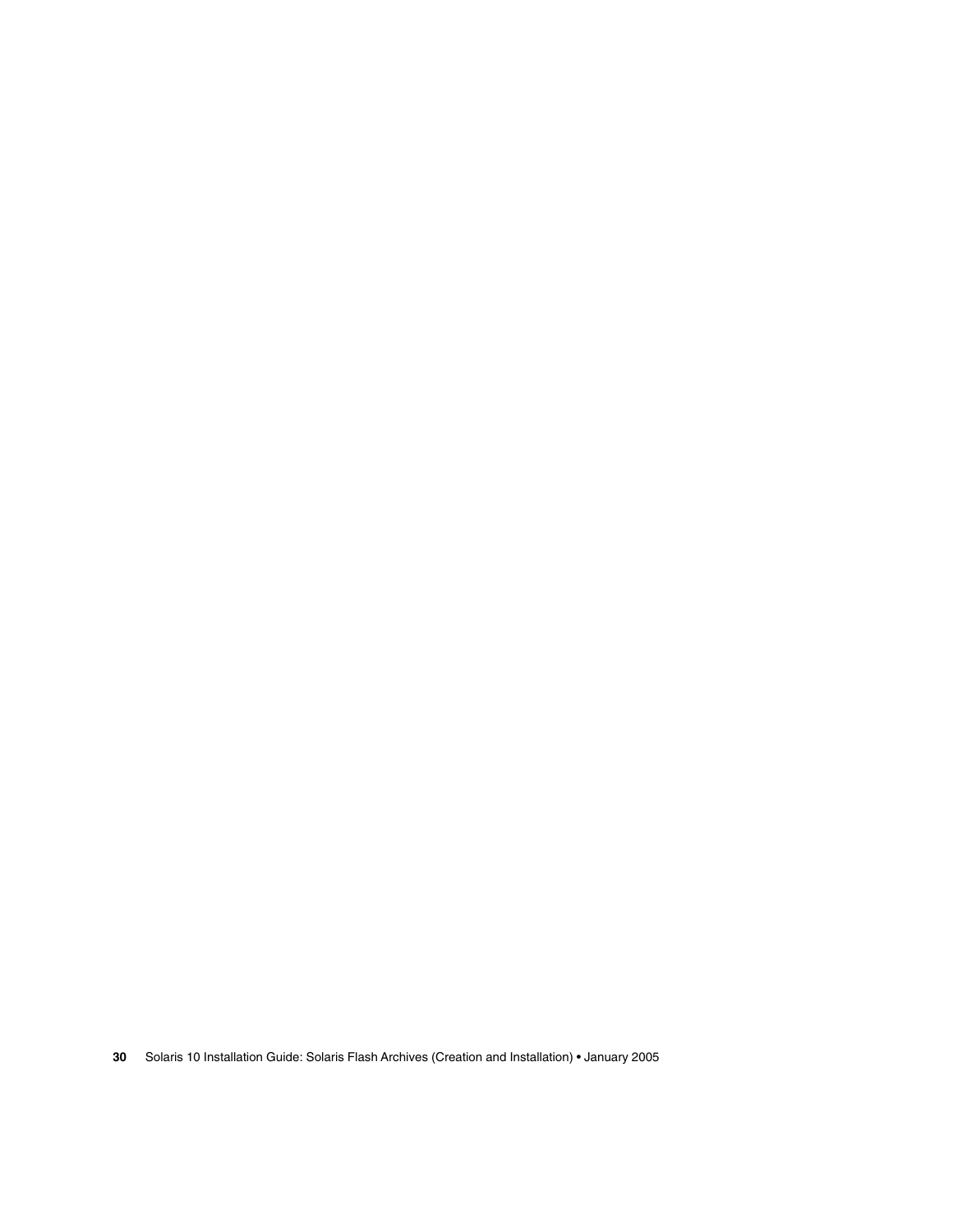### <span id="page-30-0"></span>CHAPTER **3**

## Creating Solaris Flash Archives (Tasks)

This chapter provides the procedures for creating a Solaris Flash archive. These procedures include installing a master system and then creating a Solaris Flash archive from that master system. You can also create a differential archive if you have previously installed an archive on a clone system. When the differential archive is created, two images are compared: the unchanged master image and an updated image. The differential archive installs only the differences between the two images. Also, procedures to create scripts are provided to reconfigure or otherwise customize the archive.

- "Task Map: Creating Solaris Flash Archives" on page 31
- ["Installing the Master System"](#page-31-0) on page 32
- ["Creating Customization Scripts"](#page-32-0) on page 33
- ["Creating a Solaris Flash Archive"](#page-37-0) on page 38

## Task Map: Creating Solaris Flash Archives

**TABLE 3–1** Task Map: Creating a Solaris Flash Archive to Install With an Initial Installation

| <b>Task</b>                                                        | <b>Description</b>                                                                                                                                                          | <b>For Instructions</b>              |
|--------------------------------------------------------------------|-----------------------------------------------------------------------------------------------------------------------------------------------------------------------------|--------------------------------------|
| Install your chosen software<br>configuration on the master system | Determine the configuration that<br>meets your needs and use any of the   Initial Installation" on page 33<br>Solaris installation methods to install<br>the master system. | "To Install the Master System for an |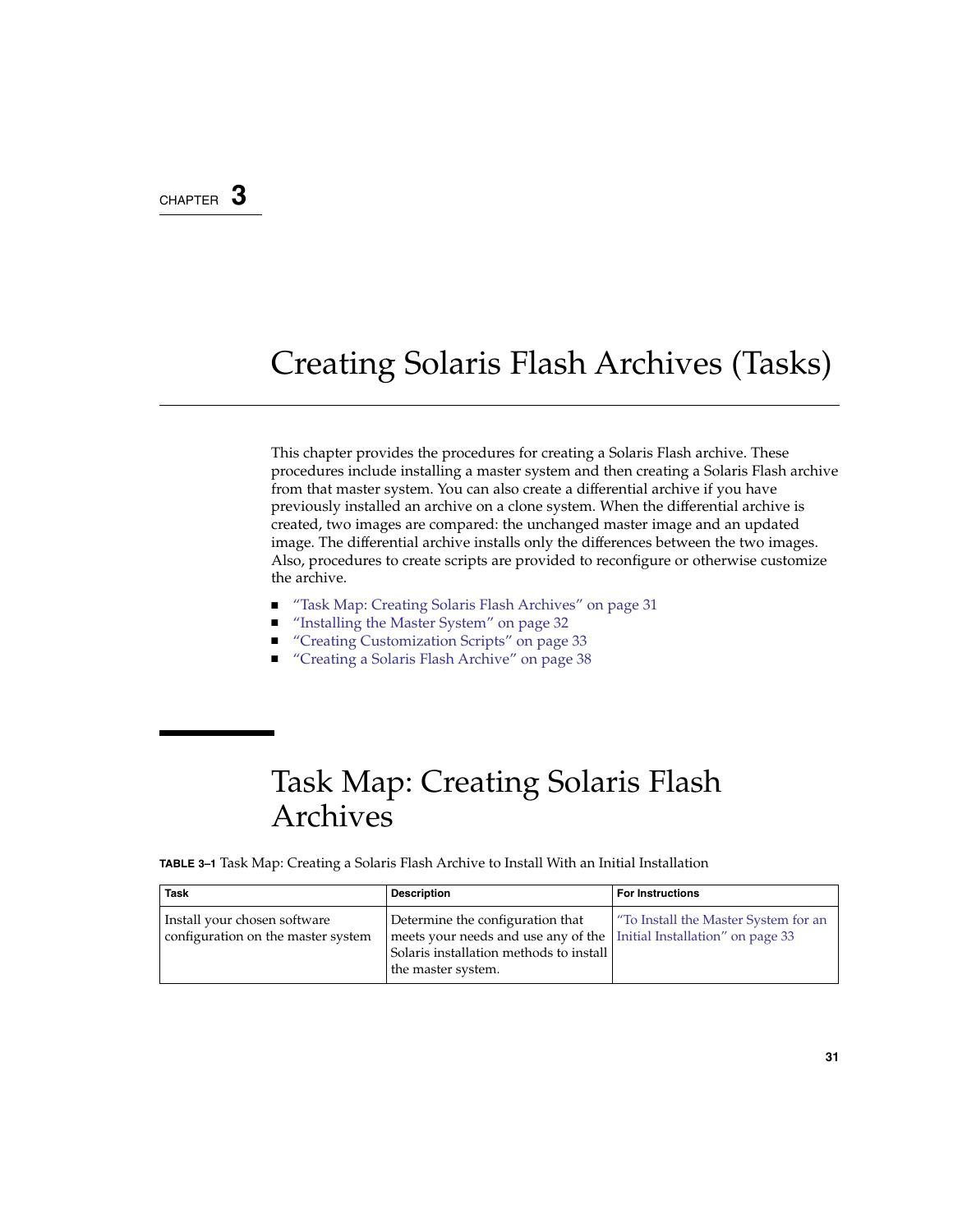| <b>Task</b>                                | <b>Description</b>                                                                                                                                      | <b>For Instructions</b>                                                        |
|--------------------------------------------|---------------------------------------------------------------------------------------------------------------------------------------------------------|--------------------------------------------------------------------------------|
| (Optional) Create customization<br>scripts | Determine if you need to create<br>scripts to do the following:<br>Customize or reconfigure the<br>archive<br>Protect local changes on clone<br>systems | "Creating Customization Scripts"<br>on page 33                                 |
| Create the Solaris Flash archive           | Use the flar create command to<br>create an archive.                                                                                                    | "To Create a Solaris Flash Archive"<br>for an Initial Installation" on page 38 |
| (Optional) Save a copy of the archive      | Keep a copy of the archive for future<br>comparison to update a clone<br>system with a differential archive.                                            | "To Create a Solaris Flash Archive"<br>for an Initial Installation" on page 38 |

<span id="page-31-0"></span>**TABLE 3–1** Task Map: Creating a Solaris Flash Archive to Install With an Initial Installation *(Continued)*

| TABLE 3-2 Task Map: Creating a Solaris Flash Archive to Update a Clone System |  |  |  |
|-------------------------------------------------------------------------------|--|--|--|
|                                                                               |  |  |  |

| <b>Task</b>                                      | <b>Description</b>                                                                                                                                           | <b>For Instructions</b>                                                                        |
|--------------------------------------------------|--------------------------------------------------------------------------------------------------------------------------------------------------------------|------------------------------------------------------------------------------------------------|
| Prepare master image                             | Make changes to the unchanged<br>master image such as adding or<br>deleting packages or installing<br>patches.                                               | "Installing the Master System"<br>on page 32                                                   |
| (Optional) Create customization<br>scripts       | Determine if you need to create<br>scripts to do the following:<br>Customize or reconfigure the<br>archive<br>Protect local changes on clone<br>ш<br>systems | "Creating Customization Scripts"<br>on page 33                                                 |
| Create the Solaris Flash differential<br>archive | Mount the unchanged master<br>1.<br>image.<br>Use the flar create<br>2.<br>command to compare the two<br>images and create the differential<br>archive.      | "To Create a Solaris Flash<br>Differential Archive With an<br>Updated Master Image" on page 43 |

## Installing the Master System

You install the master system with the software configuration that you want other systems to have. You can install clone systems with an initial installation that overwrites all files on the system or with an update that only includes the differences between two images. For an initial installation, use any of the Solaris installation methods to install the Solaris OS on the master system.

**<sup>32</sup>** Solaris 10 Installation Guide: Solaris Flash Archives (Creation and Installation) • January 2005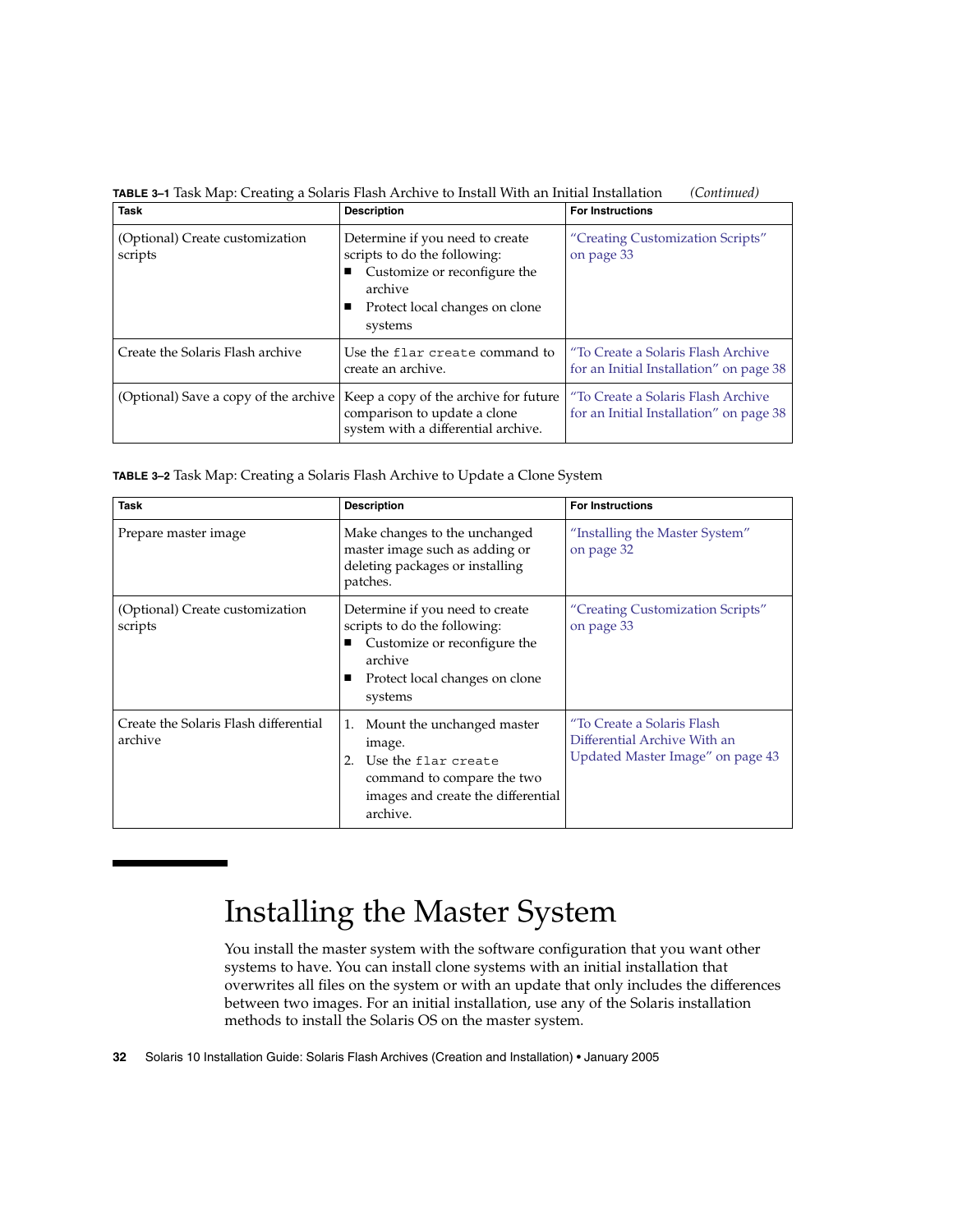<span id="page-32-0"></span>If you have previously installed an archive on a clone system, you can update that system with changes by using a differential archive. The changes are made to the original image such as installing patches, or adding and removing packages. The differential archive overwrites only the files specified in the archive. For the procedure that is for updating the original master image and creating a differential archive, see ["To Create a Solaris Flash Differential Archive With an Updated Master Image"](#page-42-0) [on page 43.](#page-42-0)

### To Install the Master System for an Initial Installation

**1. Identify the system configuration that you want to install. Steps**

> **2. With the use of the Solaris installation programs, install the Solaris OS on the master system. For a discussion of the different installation program , refer to "Choosing a Solaris Installation Method" in** *Solaris 10 Installation Guide: Custom JumpStart and Advanced Installations***.**

#### **3. Customize your Solaris installation in any of the following ways:**

- Delete software.
- Add software.
- Modify configuration files.
- Add support for peripheral devices on the clone system.

You can create custom scripts or use the flar create command to create the archive.

- To create custom scripts, see "Creating Customization Scripts" on page 33.
- To create the archive, see ["Creating a Solaris Flash Archive"](#page-37-0) on page 38.

### Creating Customization Scripts

Scripts can customize the archive. Use these scripts for the following purposes:

- A precreation script validates the archive at creation time and prepares the archive for later customization, especially differential archives. This script also can create a user-defined section in the archive.
- A predeployment script validates the archive during installation and prepares the archive for later customization.
- A postdeployment script reconfigures a new system image on a clone system.
- A reboot script processes a final reconfiguration after the system is rebooted.

Chapter 3 • Creating Solaris Flash Archives (Tasks) **33**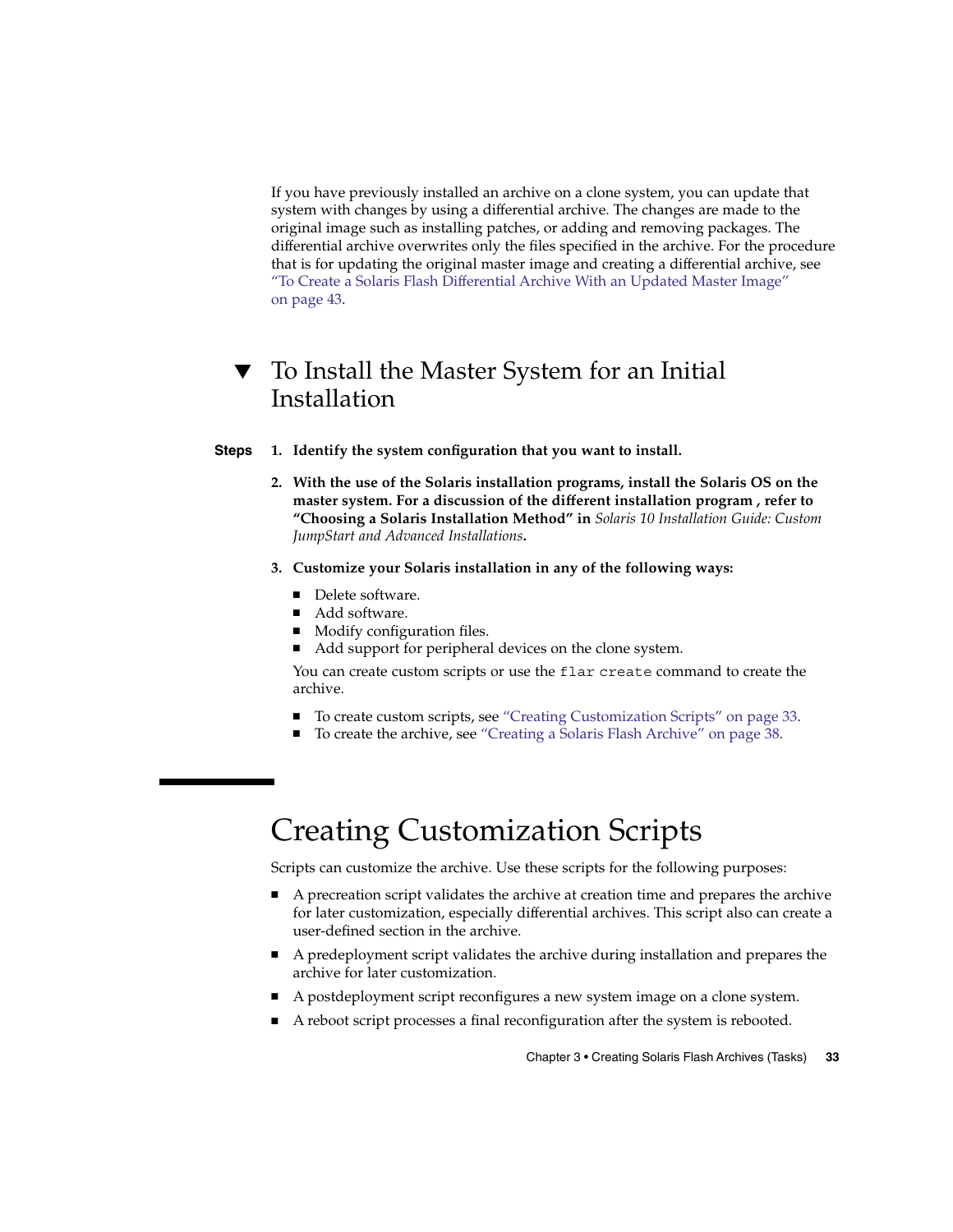<span id="page-33-0"></span>For guidelines about creating scripts, see ["Guidelines for Creating a Custom Script"](#page-25-0) [on page 26.](#page-25-0)

### ▼ To Create a Precreation Script

This script runs during archive creation. The script has various uses.

- Validates the contents and the integrity of the software. The script fails the archive creation if the integrity is broken.
- Prepares products for later customization on clone system.
- Registers other installation scripts dynamically during archive creation.
- Adds a message to the flash-creation summary file. The message must be short and record only that scripts were started and finished and the results. You can view the results in the summary section.
- **1. Create the precreation script. Follow the guidelines that are described in ["Guidelines for Creating a Custom Script"](#page-25-0) on page 26. Steps**
	- **2. Store the script in the /etc/flash/precreation directory.**

#### Excerpts From a Precreation Script **Example 3–1**

The following examples are excerpts from a precreation script.

■ To log the start time in the summary section, use the following example:

echo "MyApp precreation script started">> \$FLASHDIR/summary

■ To check the software integrity, use the flcheck command. This command cannot be used at the command line. The syntax for this command is as follows:

flcheck *software component files and directories* ...| -

For example, to validate the files and directories, use the following example:

flcheck *software component files and directories* If Not in selection - refuse creation

echo "Myapp Integrity Damage">>\$FLASHDIR/summary

Or, to keep new files and directories that are unexpected and not fail the archive creation, use the following example:

flcheck *software component files and directories* If Not in selection include by force flinclude *software component*

- To register deployment scripts and data, use the following example:
	- Copy the script to the following directory:
- **34** Solaris 10 Installation Guide: Solaris Flash Archives (Creation and Installation) January 2005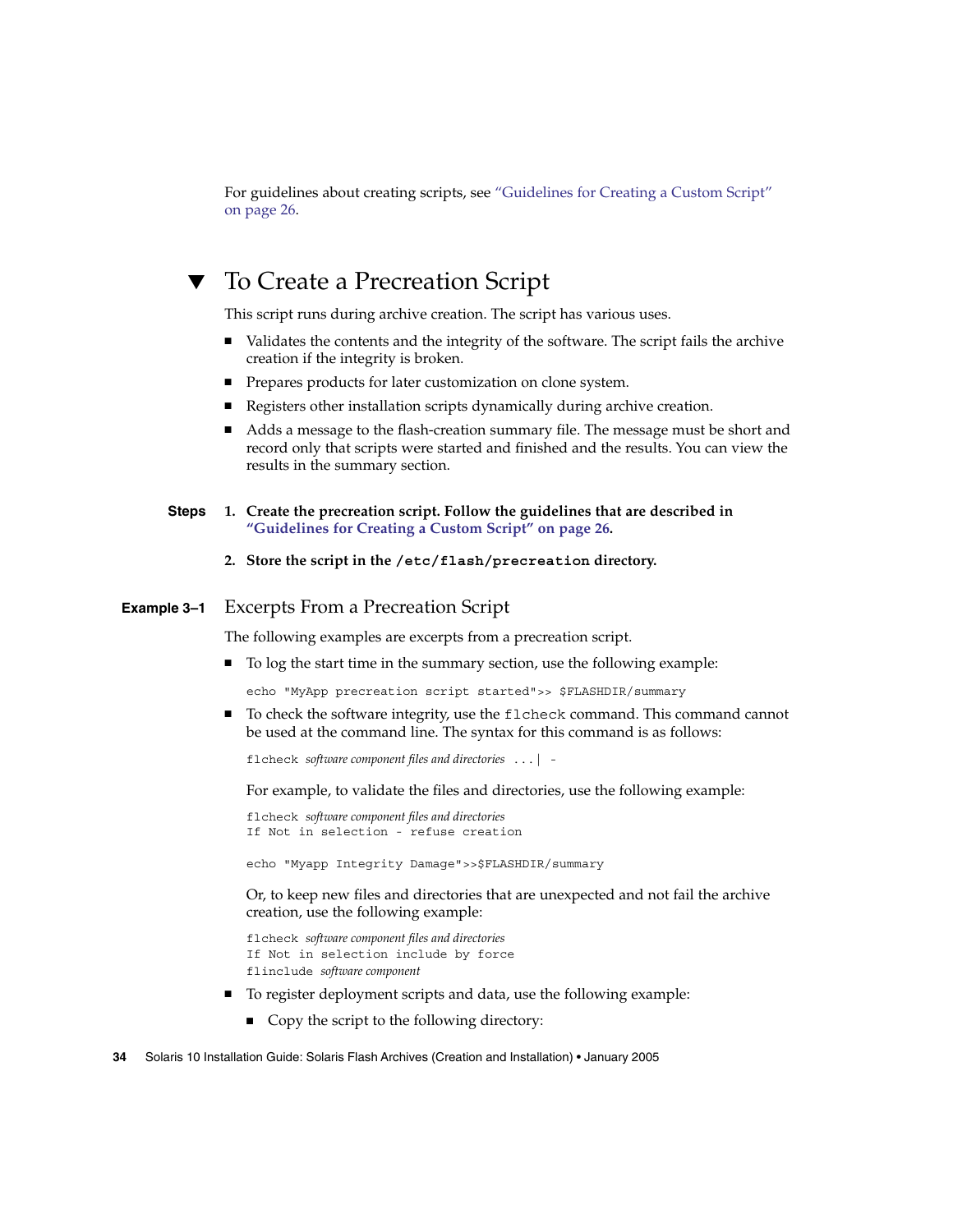cp *predeployment script* /etc/flash/predeployment

<span id="page-34-0"></span>■ Or, to register the script dynamically during archive creation, copy the script to the following directory.

cp *predeployment script* \$FLASHDIR/predeployment

■ To see application-specific data in a user-defined section, use the following example:

cp *custom section* \$FLASHDIR/custom\_sections/MyApp

■ To log the success of the installation in the summary section, use the following example:

echo "product one flash preparation started." >>\$FLASH\_DIR/summary ... echo "product one flash preparation finished successfully">>\$FLASH\_DIR/summary

#### **Example 3–2** Precreation Script

```
#!/bin/sh
echo "Test precreation script started" >> $FLASH_DIR/summary
cat /opt/TestApp/critical_file_list | flcheck -
if [ $? != 0 ]; then
   echo "Test precreation script failure" >> $FLASH_DIR/summary
   exit 1
if
echo "Test precreation script started" >> $FLASH_DIR/summary
/opt/TestApplication/license_cloning
   $FLASH_DIR/predeployment/.TestApplicationLicenceTransfer \
   $FLASH_DIR/custom_sections/TestApplicationLicenceCounter
echo "Test precreation script finished" >> $FLASH_DIR/summary
exit 0
```
### Using a Precreation Script to Create a User-Defined Archive Section

A precreation script can create a user-defined section in the archive to provide specific application information. This section is intended for archive maintenance. The script must be put in the \$FLASH\_DIR/sections directory. The Solaris Flash archive does not process a user-defined section. For example, a section could contain a description of the archive or perhaps a script to check the integrity of an application.

A user-defined section requires the following format.

- Must be line oriented
- Must terminate with newline (ASCII 0x0a) characters
- Can have unlimited length of individual lines
- Must encode binary data by using base64 or a similar algorithm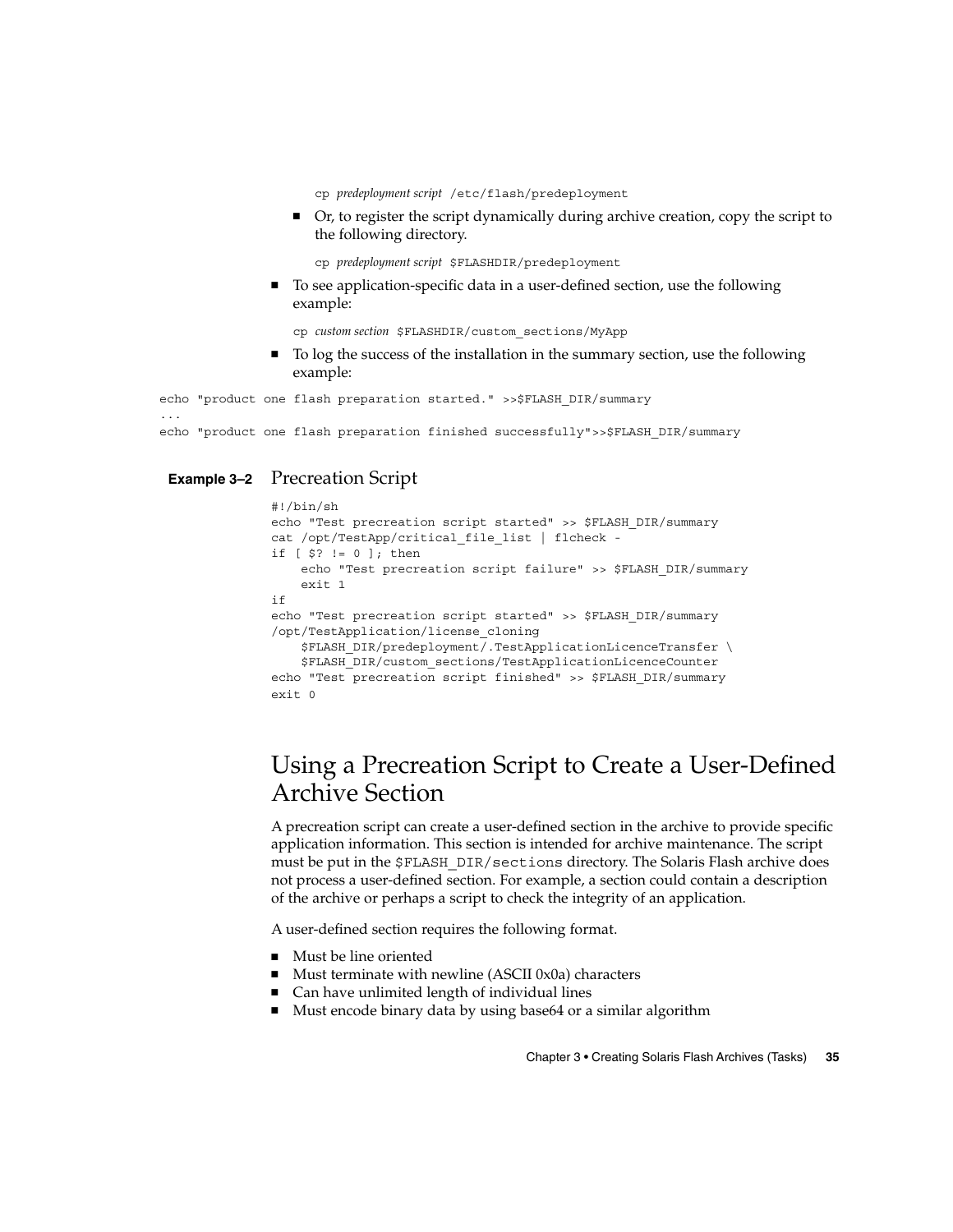### <span id="page-35-0"></span>To Create a Predeployment Script

This script is run before the installation of the archive. If the script is meant to validate the archive, it is kept in the archive. If the script is meant to preserve local configurations on the clone system, it is kept on the clone system. This script also can analyze and collect local data necessary for later customization. For example, client-specific information can be saved before being overwitten by files about to be extracted. This information can then be used in the final stage after extraction.

#### **1. Create the predeployment script. Follow the guidelines that are described in ["Guidelines for Creating a Custom Script"](#page-25-0) on page 26. Steps**

- **2. Store the script in one of the following directories.**
	- For archive validation, store in the /etc/flash/predeployment directory.
	- If you are referencing with a precreation script, store in the \$FLASH\_DIR/preinstall directory.
	- If you are preserving configurations on a clone system, provide the path to the script that is stored on the clone system with the local customization keyword in the JumpStart profile.

#### **Example 3–3** Predeployment Script

```
#!/bin/sh
$FLASH_DIR/TestApplication/check_hardware
if [ $? != 0 ]; then
    echo Unsupported hardware
    exit 1
f_i$FLASH_DIR/TestApplication/check_licence_key
if [ $? := 0 ]; then
    echo No license for this host
    exit 1
fi
$FLASH_DIR/TestApplication/deploy_license_key \
    $FLASH_DIR/TestApplication/.TestApplicationLicenceTransfer
$FLASH_DIR/TestApplication/save_data_files $FLASH_DIR/flash
```
exit 0

### To Create a Postdeployment Script

This script is kept in the archive or stored in a local directory on the clone system and runs after installation. The script reconfigures a new system image on a clone system. If the script is stored in the archive, the changes affect all the clone systems. If the script is stored in a local directory on the clone system, the changes affect only the clone system. For example, client-specific information that is saved by a predeployment script can be applied to the clone environment, completing the installation.

**36** Solaris 10 Installation Guide: Solaris Flash Archives (Creation and Installation) • January 2005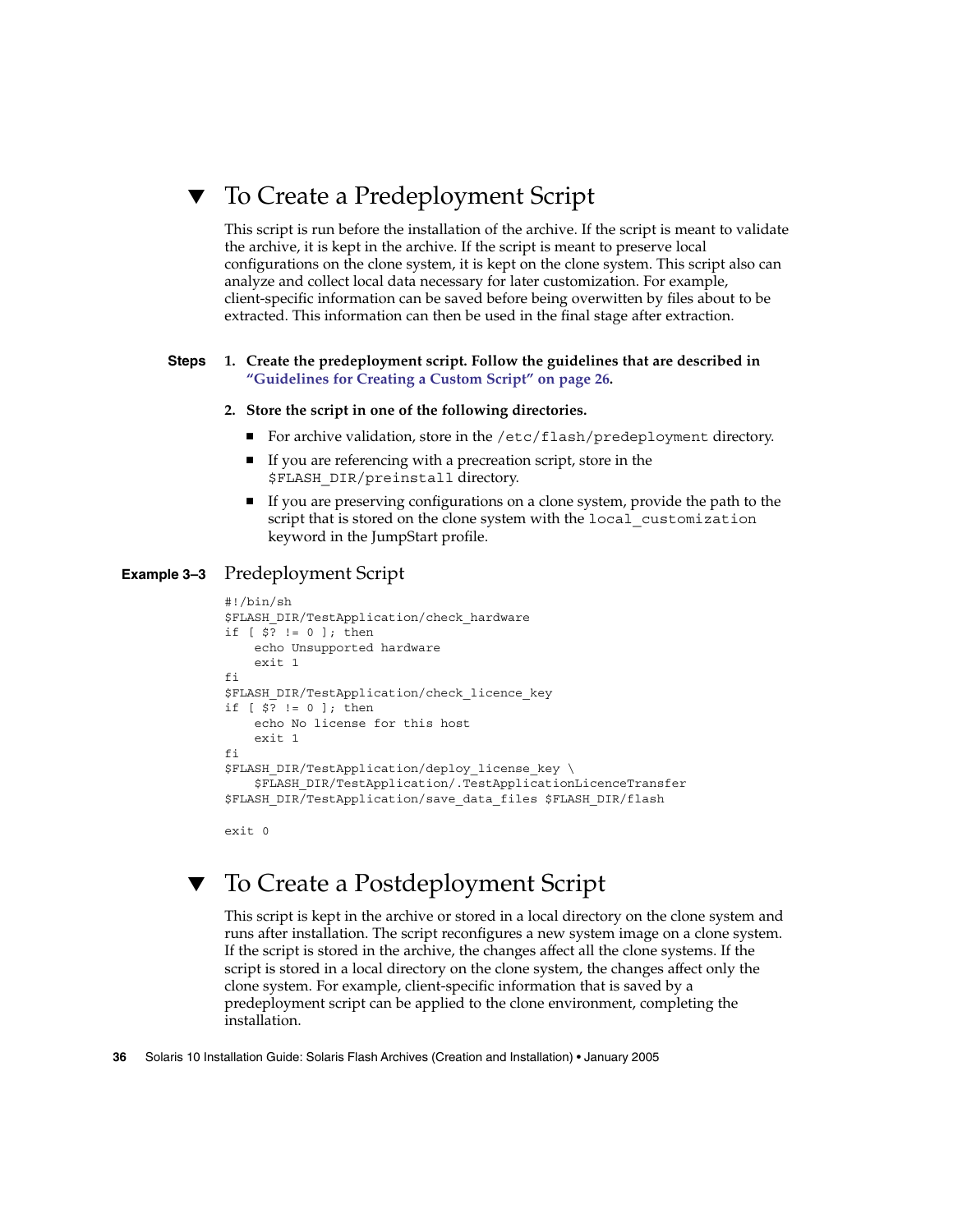Postdeployment scripts can also be used to clean up files after the archive is installed. For example, log files such as those files in /var/adm can be cleaned out.

**Note –** Not all log files need a script for cleanup. Log files in /var/tmp can be excluded when the archive is created.

#### **1. Create the postdeployment script. Follow the guidelines that are described in ["Guidelines for Creating a Custom Script"](#page-25-0) on page 26. Steps**

- **2. Store the script in one of the following directories.**
	- To affect all clone systems, store the script in the /etc/flash/postdeployment directory.
	- To affect only a local clone system, provide the path to the script that is stored on the clone system with the local\_customization keyword in the JumpStart profile.

#### **Example 3–4** Postdeployment Script

```
#!/bin/sh
$FLASH_DIR/TestApplication/clone_reconfiguration
$FLASH_DIR/TestApplication/restore_data $FLASH_DIR/flash
```
### To Create a Reboot Script

This script is kept in the archive and runs after the system is rebooted. The script does any final configuration after system reconfiguration.

After you install the Solaris Flash archive on a clone system, some host-specific files are deleted and are re-created for the clone machine. The installation program uses the sys-unconfig(1M) command and the sysidtool(1M) programs to delete and re-create host-specific network configuration files. The files that are re-created include, for example, /etc/hosts, /etc/defaultrouter, and /etc/defaultdomain. You can use the reboot script for any final reconfiguration.

#### **1. Create the reboot script. Steps**

**2. Store the script in the /etc/flash/reboot directory.**

#### **Example 3-5** Creating a reboot Script

#!/bin/sh \$FLASH\_DIR/TestApplication/finalize\_license

Chapter 3 • Creating Solaris Flash Archives (Tasks) **37**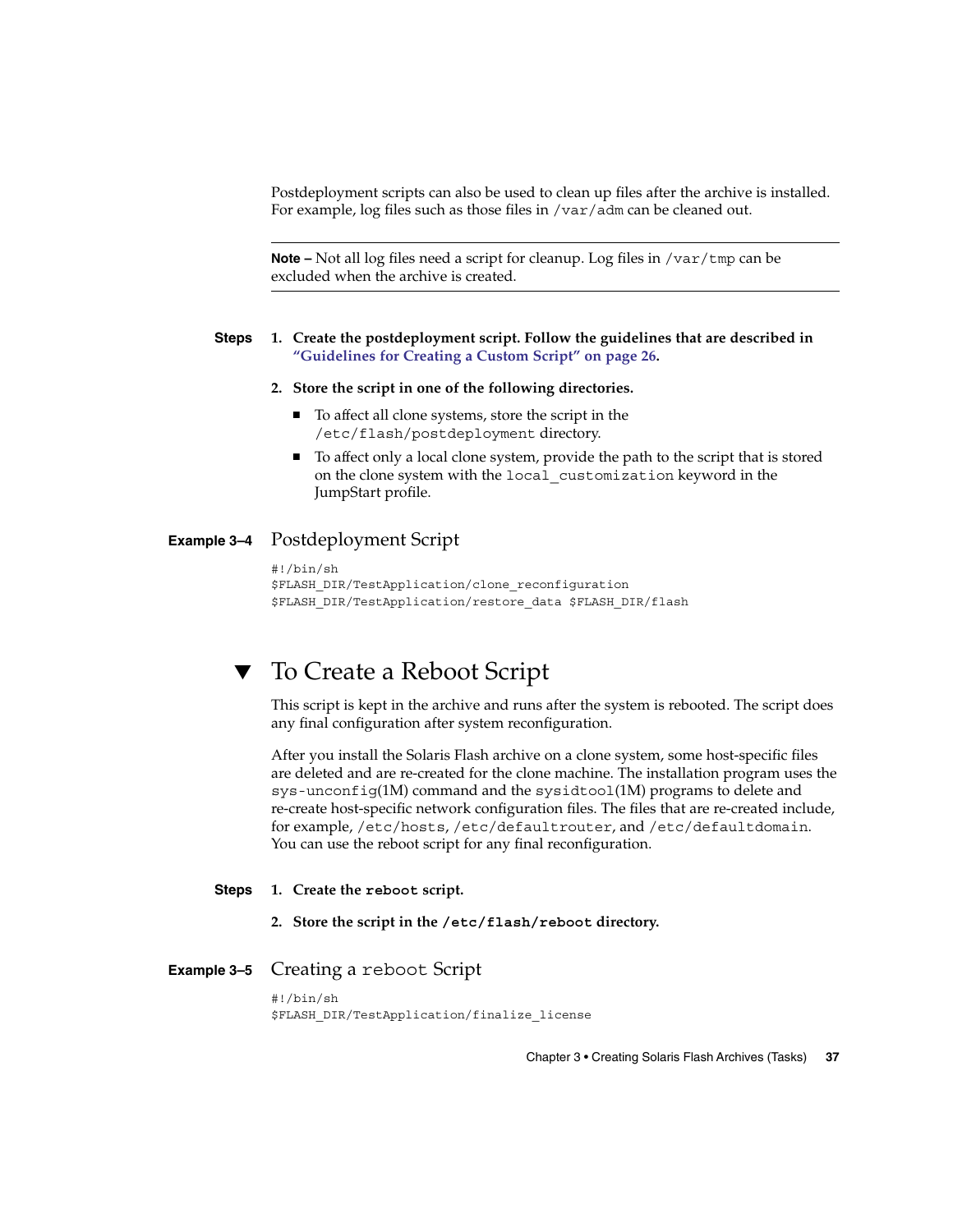## Creating a Solaris Flash Archive

You can create an archive with an initial installation that overwrites all the files on the clone system, or you can create a differential archive that only overwrites the changes that are specified. For an overview of a differential archive, see ["Planning to Create the](#page-23-0) [Solaris Flash Differential Archive for an Update"](#page-23-0) on page 24.

### To Create a Solaris Flash Archive for an Initial Installation

After you install the master system, create a Solaris Flash archive to use to install other systems.

#### **1. Boot the master system and run it in as inactive a state as possible. Steps**

When possible, run the system in single-user mode. If that is not possible, shut down any applications that you want to archive and any applications that require extensive operating system resources.

You can create a Solaris Flash archive while the master system is running in multiuser mode, single-user mode, or while booted from one of the following:

- Solaris 10 Operating System DVD.
- Solaris 10 Software 1 CD.
- An image of the Solaris 10 Software. If you are using CD media, the image could include the Solaris 10 Languages CD if needed.
- **2. To create the archive, use the flar create command.**

# **flar create -n** *name options path/filename*

- *name* The name that you give the archive. The *name* you specify is the value of the content\_name keyword.
- *options* For a description of options, see "[flar create](#page-61-0)" on page 62.
- *path* The path to the directory in which you want to save the archive file. If you do not specify a path, flar create saves the archive file in the current directory.

*filename* The name of the archive file.

- If the archive creation is successful, the flar create command returns an exit code of 0.
- If the archive creation fails, the flar create command returns a nonzero exit code.
- **38** Solaris 10 Installation Guide: Solaris Flash Archives (Creation and Installation) January 2005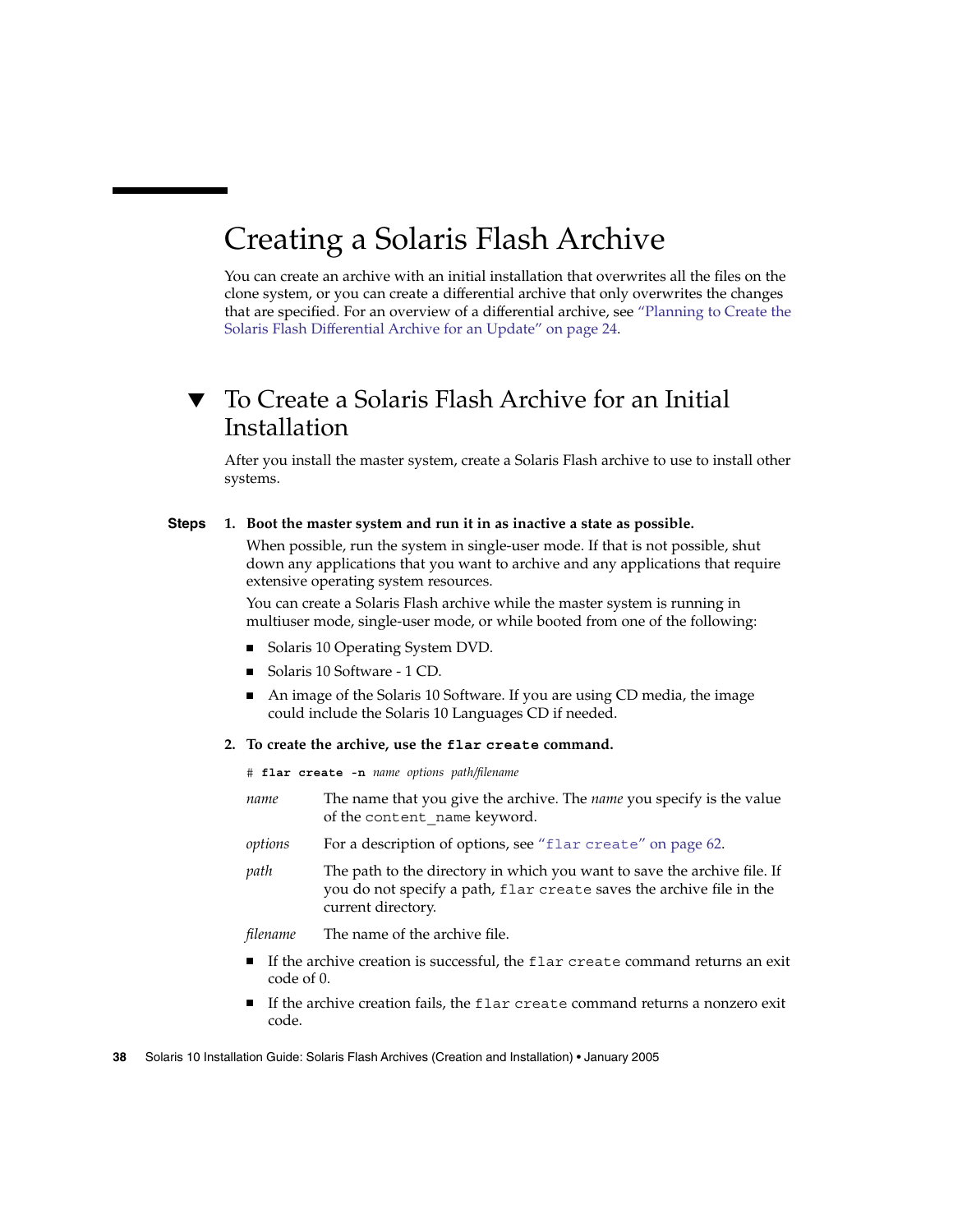**3. Make a copy of the archive and save it. The copy can be used in the future to update a clone system with a differential archive.**

### Creating a Solaris Flash Archive (Examples)

File systems can be copied exactly or can be customized by excluding some directories or files. You can achieve the same results by using different options. Use the options that best suit your environment.

The file systems in the following examples have been greatly simplified for clarification. Rather than use file system names such as /var, /usr, or /opt, the master system file structure for these examples is the following:

```
/aaa/bbb/ccc/ddd
/aaa/bbb/fff
/aaa/eee
/ggg
```


**Caution –** Use the flar create file-exclusion options with caution. If you exclude some directories, others that you were unaware of might be left in the archive, such as system configuration files. The system would then be inconsistent and the installation would not work. Excluding directories and files is best used with data that can easily be removed without disrupting the system, such as large data files.

### Creating a Solaris Flash Archive (Various Examples)

**EXAMPLE 3–6** Creating an Exact Duplicate Archive

In this example, the archive is named archive1. This archive is copied exactly from the master system and then compressed. The archive is an exact duplicate of the master system and is stored in archive1.flar.

```
# flar create -n archive1 -c archive1.flar
```
To check the file structure of the archive, type the following.

```
# flar info -l archive1.flar
aaa
aaa/bbb
aaa/bbb/ccc
aaa/bbb/ccc/ddd
aaa/bbb/fff
aaa/eee
aaa/eee
ggg
```
Chapter 3 • Creating Solaris Flash Archives (Tasks) **39**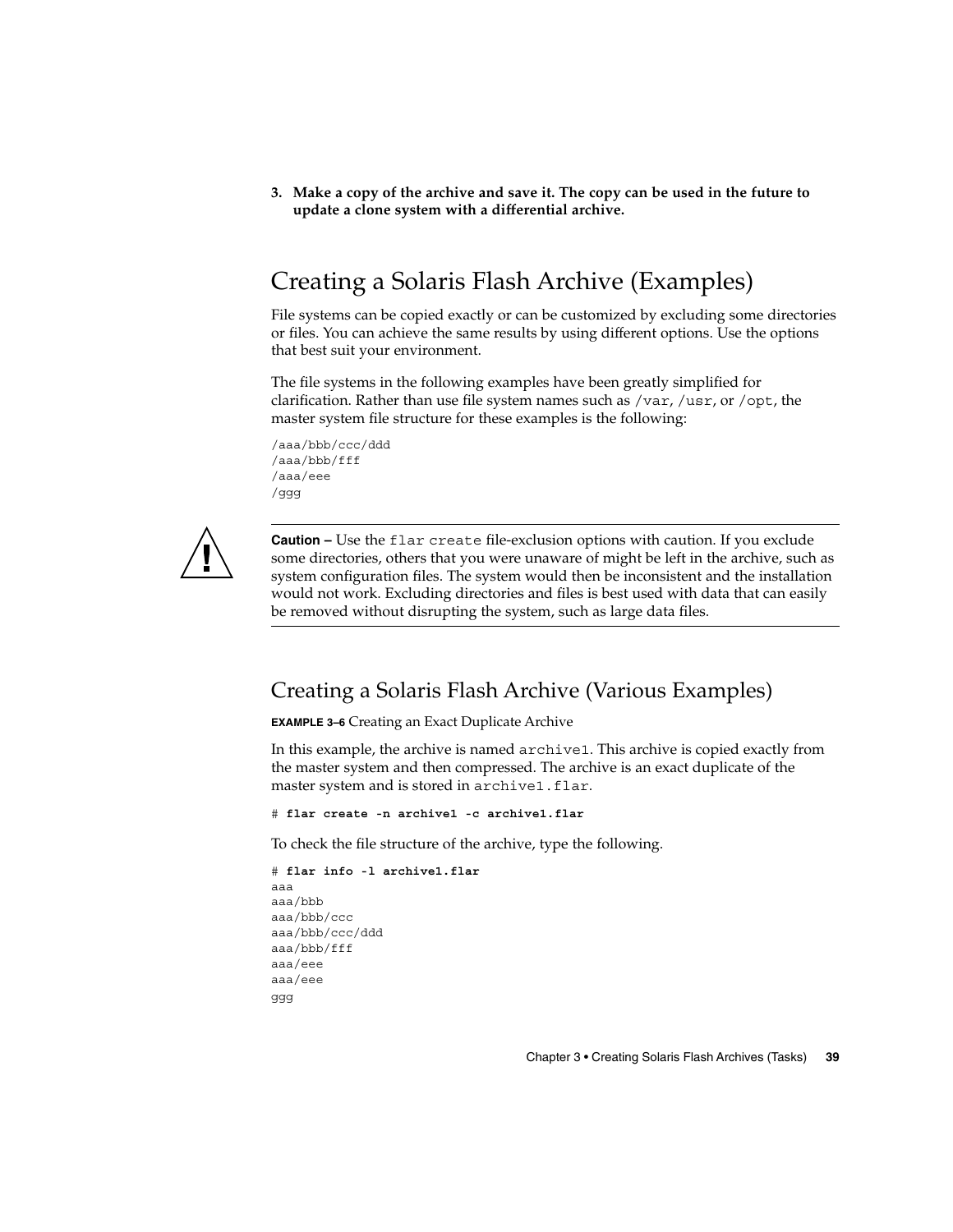<span id="page-39-0"></span>**EXAMPLE 3–7** Creating an Archive From an Alternate root (/) File System

In this example, the archive is named archive4. This archive is copied exactly from the master system and then compressed. The archive is an exact duplicate of the master system and is stored in archive4.flar. The -R option is used to create the archive from another directory tree.

```
# flar create -n archive4 -c -R /x/yy/zz archive4.flar
```
**EXAMPLE 3–8** Creating an Archive and Adding Keywords to Describe the Archive

In this example, the archive is named archive3. This archive is copied exactly from the master system and then compressed. Options add descriptions to the archive identification section, which can help you to identify the archive later. For information about keywords, their values, and formats, see ["Solaris Flash Keywords"](#page-56-0) on page 57.

```
# flar create -n archive3 -i 20000131221409 -m pumbaa \
-e "Solaris 8 Print Server" -a "Mighty Matt" -U "Internal Finance" \
-T server archive3.flar
```
After the archive is created, you can access the identification section that contains the detailed description. An example of an identification section follows.

```
section begin=identification
     files archived method=cpio
     files_compressed_method=compress
    files_archived_size=259323342
    files_unarchived_size=591238111
     creation_date=20000131221409
     creation_master=pumbaa
    content_name=Finance Print Server
    content_type=server
    content_description=Solaris 8 Print Server
    content_author=Mighty Matt
    content_architectures=sun4u
    creation_node=pumbaa
    creation_hardware_class=sun4u
    creation_platform=SUNW,Sun-Fire
     creation_processor=sparc
    creation_release=5.9
    creation_os_name=SunOS
    creation_os_version=s81_49
     x-department=Internal Finance
```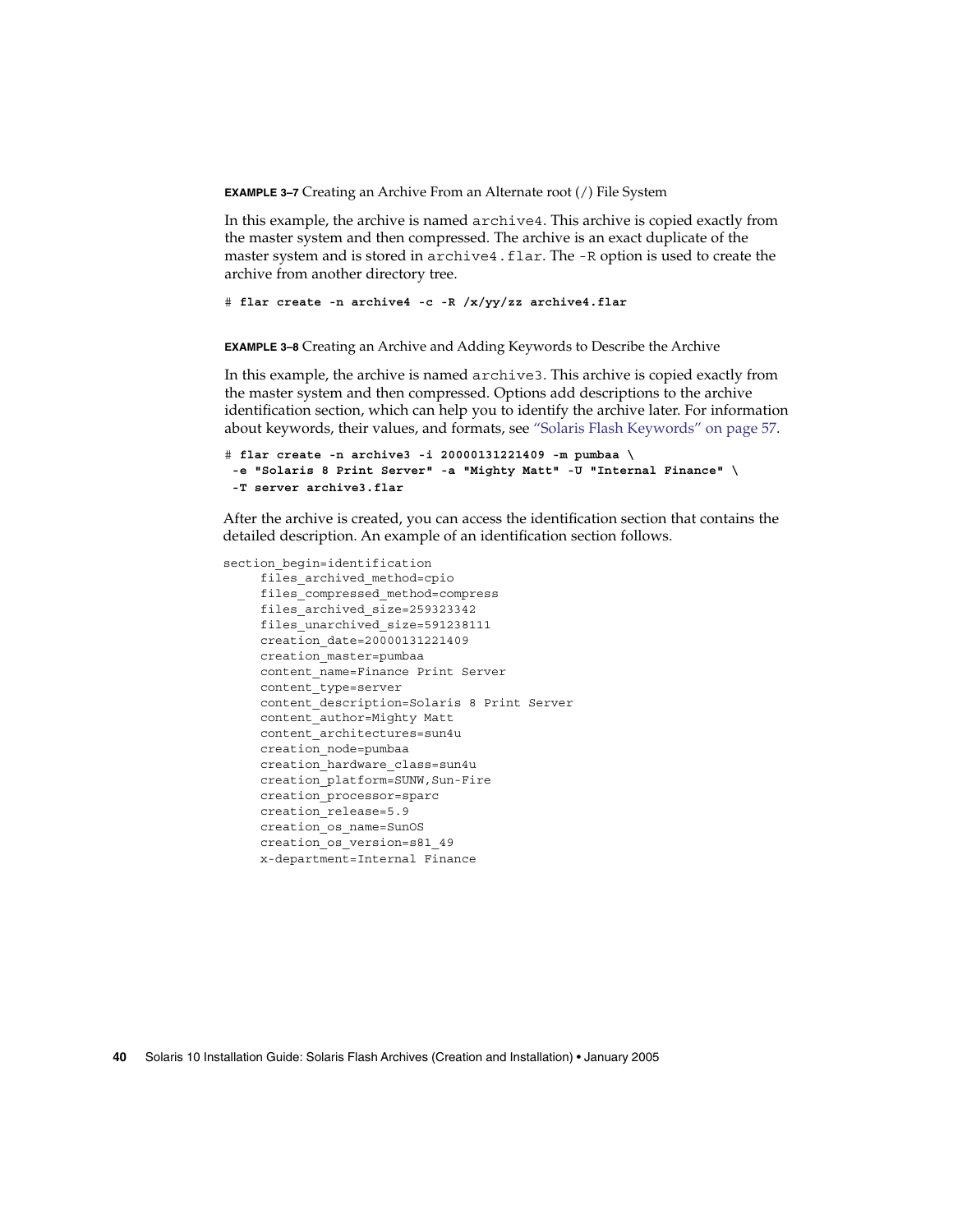### Creating a Solaris Flash Archive and Customizing Files (Examples)

**EXAMPLE 3–9** Creating an Archive and Excluding and Including Files and Directories

In this example, the archive is named archive2. This archive is copied from the master system but is not an exact copy. The content under the /aaa directory is excluded, but the content in /aaa/bbb/ccc remains.

# **flar create -n archive2 -x /aaa -y /aaa/bbb/ccc archive2.flar**

To check the file structure of the archive, type the following. The excluded directories that include copied files appear, but only the files that were restored contain data.

```
# flar info -l aaa
aaa
aaa/bbb/ccc
aaa/bbb/ccc/ddd
aaa/bbb
gga
```
**EXAMPLE 3–10** Creating an Archive Excluding and Including Files and Directories by Using Lists

In this example, the archive is named archive5. This archive is copied from the master system but is not an exact copy.

The exclude file contains the following list:

/aaa

The include file contains the following list:

/aaa/bbb/ccc

The content under the /aaa directory is excluded, but the content in /aaa/bbb/ccc remains.

# **flar create -n archive5 -X exclude -f include archive5.flar**

To check about the file structure of the archive, type the following. The excluded directories that include copied files appear, but only the files that were restored contain data.

```
# flar info -l archive5.flar
aaa
aaa/bbb/ccc
aaa/bbb/ccc/ddd
aaa/bbb
ggg
```
Chapter 3 • Creating Solaris Flash Archives (Tasks) **41**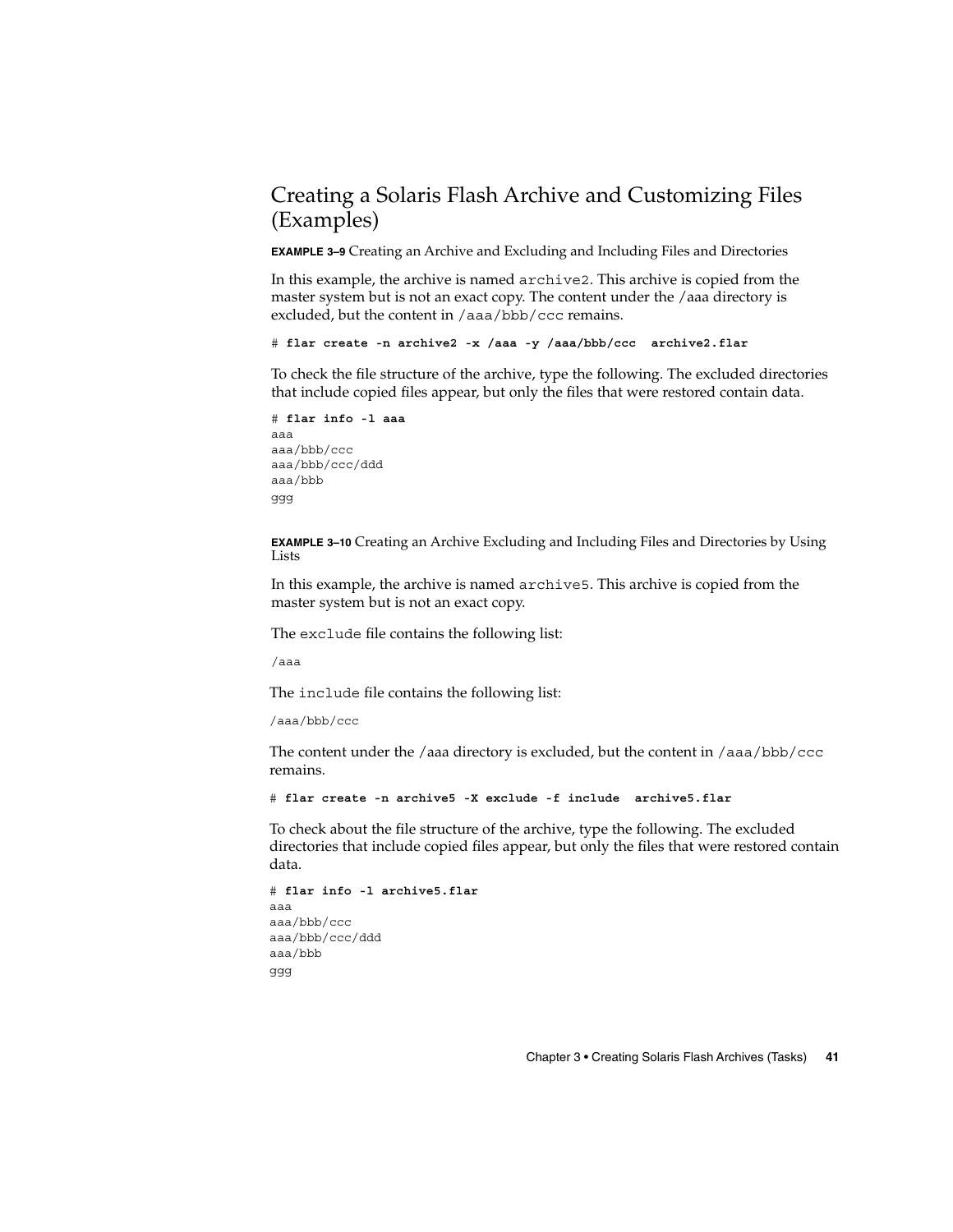**EXAMPLE 3–11** Creating an Archive Excluding Files and Directories by Using a List and Restoring a Directory

You can combine options  $-x$ ,  $-y$ ,  $-x$  and  $-f$ . In this example, options  $-x$  and  $-y$  are combined. The archive is named archive5. This archive is copied from the master system but is not an exact copy.

The exclude file contains the following list:

/aaa

The -y option restores the  $/aaa/bbb/ccc$  directory. The following command produces the archive.

# **flar create -n archive5 -X exclude -y /aaa/bbb/ccc archive5.flar**

To check about the file structure of the archive, type the following. The excluded directories that include copied files appear, but only the files that were restored contain data.

```
# flar info -l archive5.flar
aaa
aaa/bbb
aaa/bbb/ccc
aaa/bbb/ccc/ddd
qgg
```
**EXAMPLE 3–12** Creating an Archive Excluding and Including Files and Directories by Using a List With the -z Option

In this example, the archive is named archive3. It is copied from the master system but is not an exact copy. The files and directories to be selected are included in filter1 file. Within the files, the directories are marked with a minus  $(-)$  or a plus  $(+)$ to indicate which files to exclude and restore. In this example, the directory /aaa is excluded with a minus and the subdirectory /aaa/bbb/ccc is restored with a plus. The filter1 file contains the following list.

```
- /aaa
+ /aaa/bbb/ccc
```
The following command produces the archive.

# **flar create -n archive3 -z filter1 archive3.flar**

To check the file structure of the archive, type the following command. The excluded directories that include copied files appear, but only the files that were restored contain data.

```
# flar info -l archive3.flar
aaa
aaa/bbb
aaa/bbb/ccc
aaa/bbb/ccc/ddd
```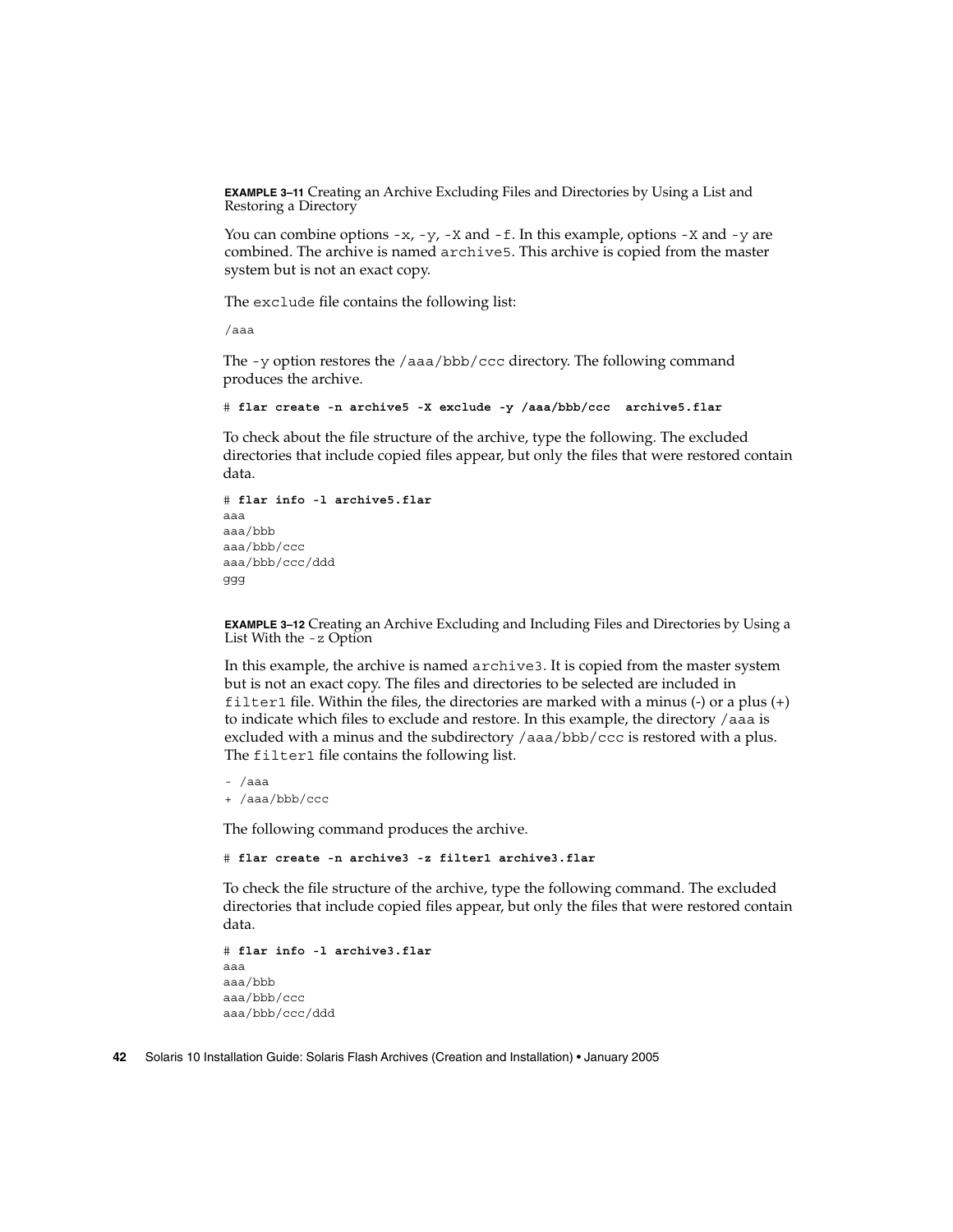**EXAMPLE 3-12** Creating an Archive Excluding and Including Files and Directories by Using a List With the -z Option (Continued) List With the -z Option

ggg

### To Create a Solaris Flash Differential Archive With an Updated Master Image

Before creating a differential archive, you need two images to compare: an unchanged master image and an updated master image. One image is the unchanged master image that has been kept unchanged. This image was stored and needs to be accessed. The second image is the unchanged master image that is updated with minor changes. The root (/) file system is the default for the new image, but you can access this image if it has been stored elsewhere. After you have the two images, you can create a differential archive, which contains only the differences between the two images. The differential archive can then be installed on clones that were installed previously with the unchanged master image.

#### **1. Prepare the master system with changes. Before changes are made, the master system should be running a duplicate of the original archive. Steps**

**Note –** A copy of the unchanged master image must be kept protected from changes and available for mounting later.

- **2. Update the unchanged master image with any of the following changes.**
	- Delete packages.
	- Add packages or patches.
	- Modify configuration files.
	- Add support for peripheral devices on the clone system.
- **3. (Optional) Create custom scripts. See ["Creating Customization Scripts"](#page-32-0) on page [33.](#page-32-0)**
- **4. Deliver the unchanged master image in a mount point.**
	- If the unchanged master image is stored on an inactive boot environment, retrieve it by using the lumount command.

# **lumount** *BE\_name mountpoint*

- *BE\_name* Specifies the boot environment name where the unchanged master image is stored
- *mountpoint* Specifies a root (/) file system where the image is stored

Chapter 3 • Creating Solaris Flash Archives (Tasks) **43**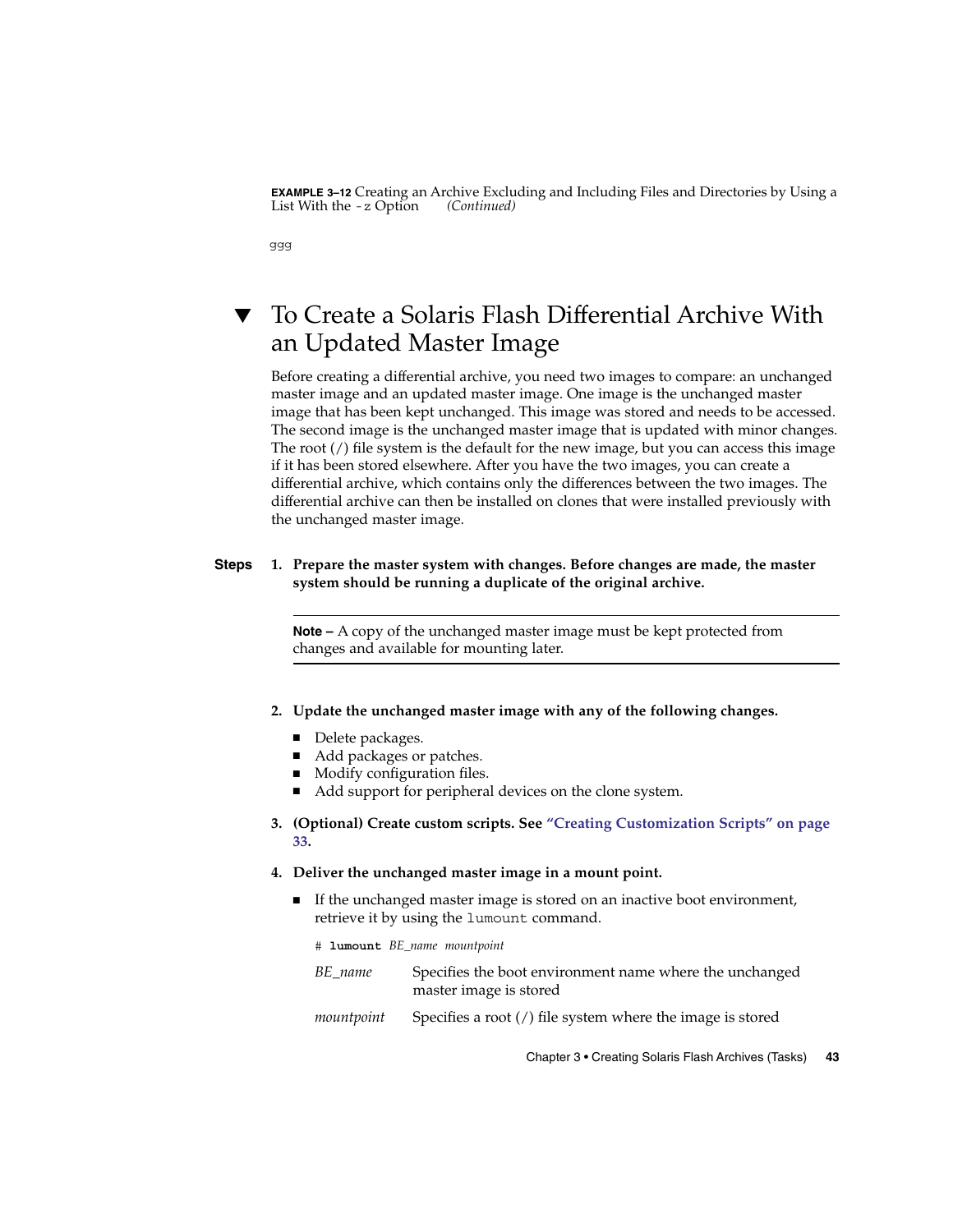In the following example, the inactive boot environment is named unchanged master1. The mount point is the directory  $/$  a on the master system.

# **lumount unchanged\_master1 /a**

- If the image is stored on a clone, mount the clone by using NFS.
	- a. On the master system, share the clone's root (/) file system and give the master root permissions on the clone system.

# **share -F nfs -o rw,root=***master\_system* **"/"**

*master\_system* is the name of the master system.

b. On the master system, mount the clone.

# **mount -F nfs** *clone\_system***:/** *master\_dir clone\_system* Specifies the name of the system to be mounted

| $\mu$      | opecutes the name of the system to be mounted                         |
|------------|-----------------------------------------------------------------------|
| master dir | Specifies the directory where the unchanged master image<br>is stored |

■ If you saved the image with the ufsdump command, use the ufsrestore command to retrieve a copy. For information about how to use these commands, see Chapter 27, "UFS Backup and Restore Commands (Reference)," in *System Administration Guide: Devices and File Systems*.

#### **5. Create the differential archive.**

# **flar create -n** *archive\_name* **-A** *unchanged\_master\_image\_dir* **\** *options path/filename archive\_name* Specifies the name that you give the archive. The *archive\_name* you specify is the value of the content\_name keyword. The name is listed in the archive identification section. -A *unchanged\_master\_image\_dir* Creates a differential archive by comparing a new system image with the image that is specified by the *unchanged\_master\_image\_dir* argument. By default, the new system image is root (/). You can change the default with the -R option. *unchanged\_master\_image\_dir* is a directory where the unchanged system image is stored or mounted through UFS, NFS, or the lumount command. You can include and exclude some files by using the options for contents selection. For a list of options, see "[flar create](#page-61-0)" on page 62.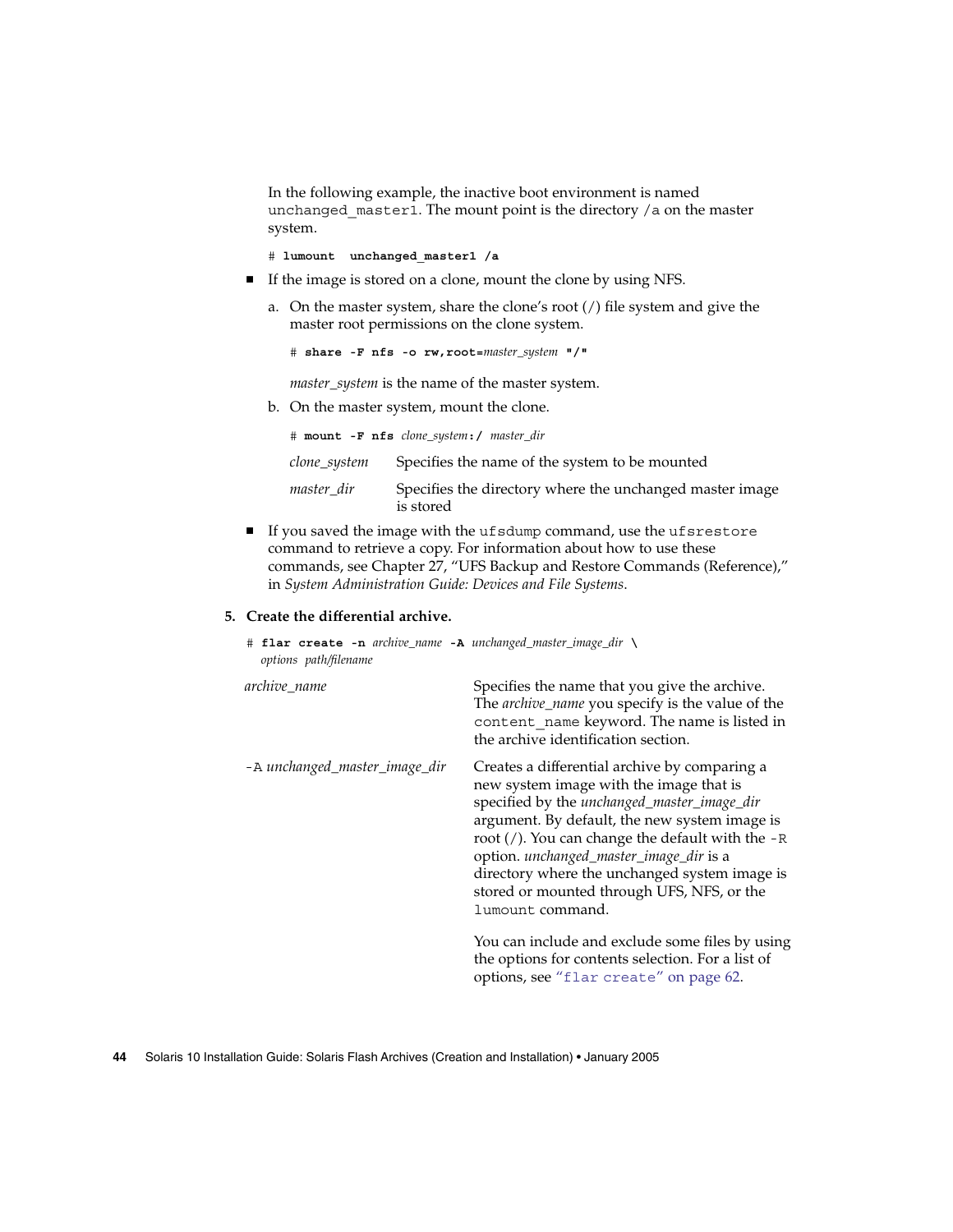| options  | For a description of options, see "flar<br>create" on page 62.                                                                                                                      |
|----------|-------------------------------------------------------------------------------------------------------------------------------------------------------------------------------------|
| path     | Specifies the path to the directory in which you<br>want to save the archive file. If you do not<br>specify a path, flar create saves the archive<br>file in the current directory. |
| filename | Specifies the name of the archive file.                                                                                                                                             |

- If the differential archive creation is successful, the  $f$ lar create command returns an exit code of 0.
- If the differential archive creation fails, the flar create command returns a nonzero exit code.

For procedures about installing an archive, see "To Prepare to Install a Solaris Flash Archive With a Custom JumpStart Installation" in *Solaris 10 Installation Guide: Custom JumpStart and Advanced Installations*.

#### Creating a Differential Archive With the New Master Image on the Master System **Example 3–13**

In this example, the directory for unchanged master image is named unchanged master1. The new master image that contains changes is the root  $\langle / \rangle$ directory. The new master image is compared to the unchanged master image and the resulting differential archive is then compressed. The differential archive is stored in diffarchive1.flar file. The archive contains files that are to be deleted, changed, or added when installed.

# **flar create -n diffarchive1** -A **/a/unchanged\_master1 -c diffarchive1.flar**

#### Creating a Differential Archive With the Images Stored on an Inactive Boot Environment **Example 3–14**

In this example, the unchanged master image, unchanged\_master1, is stored on an inactive boot environment and is accessed by mounting the boot environment. The new master image is the root  $\left(\frac{1}{2}\right)$  directory. The new master image is compared to the unchanged master and the resulting differential archive is then compressed. The archive is stored in diffarchive4.flar. The archive contains files that are to be deleted, changed, or added when installed.

```
# lumount unchanged_master1 /a
# flar create -n diffarchive4 -A /a -c diffarchive4.flar
```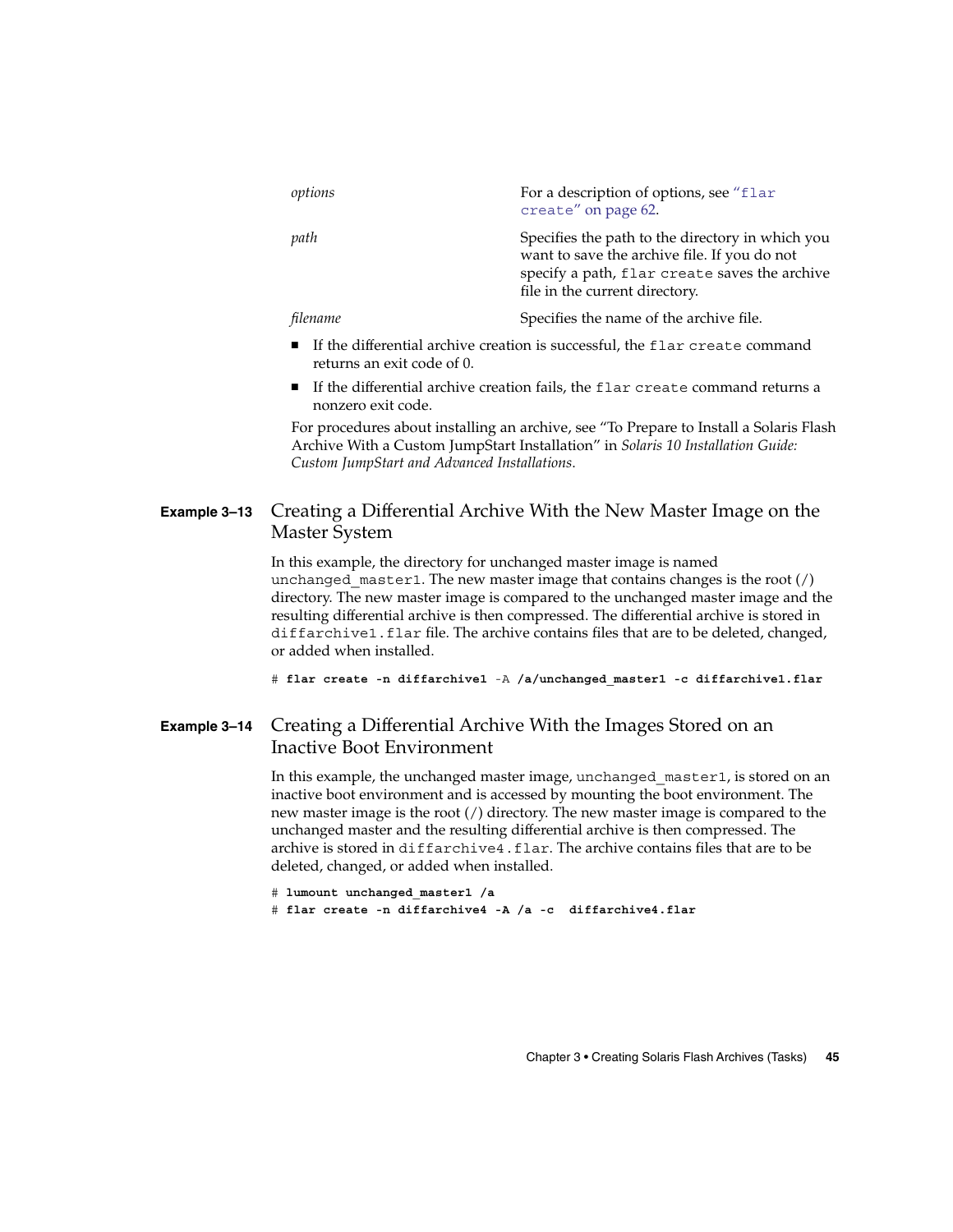### ▼ To Create a Solaris Flash Differential Archive by Using Solaris Live Upgrade

To manage system updates, you can use Solaris Live Upgrade to copy the OS, which creates a new boot environment. This copy can be compared to the master system that has been updated with minor changes. The resulting Solaris Flash differential archive can then be installed on clone systems.

For more information about Solaris Live Upgrade, see Chapter 4, "Solaris Live Upgrade (Overview)," in *Solaris 10 Installation Guide: Solaris Live Upgrade and Upgrade Planning*.

#### **1. From the unchanged master system, create a new boot environment by using the lucreate command. Steps**

This new boot environment is an exact copy of the master system and can be used to create the differential archive.

- **2. Check the status of the two boot environments.**
	- # **lustatus copy\_BE**

| Name                               | Complete Now | OnReboot  | Delete                                                            | Status |
|------------------------------------|--------------|-----------|-------------------------------------------------------------------|--------|
| master BE<br>yes<br>copy BE<br>yes | ves<br>no    | ves<br>no | no<br>$\overline{\phantom{a}}$<br>yes<br>$\overline{\phantom{0}}$ |        |

- **3. Update the master image with any of the following changes.**
	- Delete packages.
	- Add packages or patches.
	- Modify configuration files.
	- Add support for peripheral devices on the clone system.
- **4. (Optional) Create custom scripts. See ["Creating Customization Scripts"](#page-32-0) on page [33.](#page-32-0)**
- **5. Create the differential archive.**
	- **a. Mount the newly created boot environment.**
		- **# lumount** *BE\_name* **/a**
	- **b. Create the differential archive by comparing the master system to the boot environment.**

# **flar create -n** *archive\_name* **-A** *new\_BE\_dir***\** *options path/filename archive\_name* Specifies the name that you give the archive.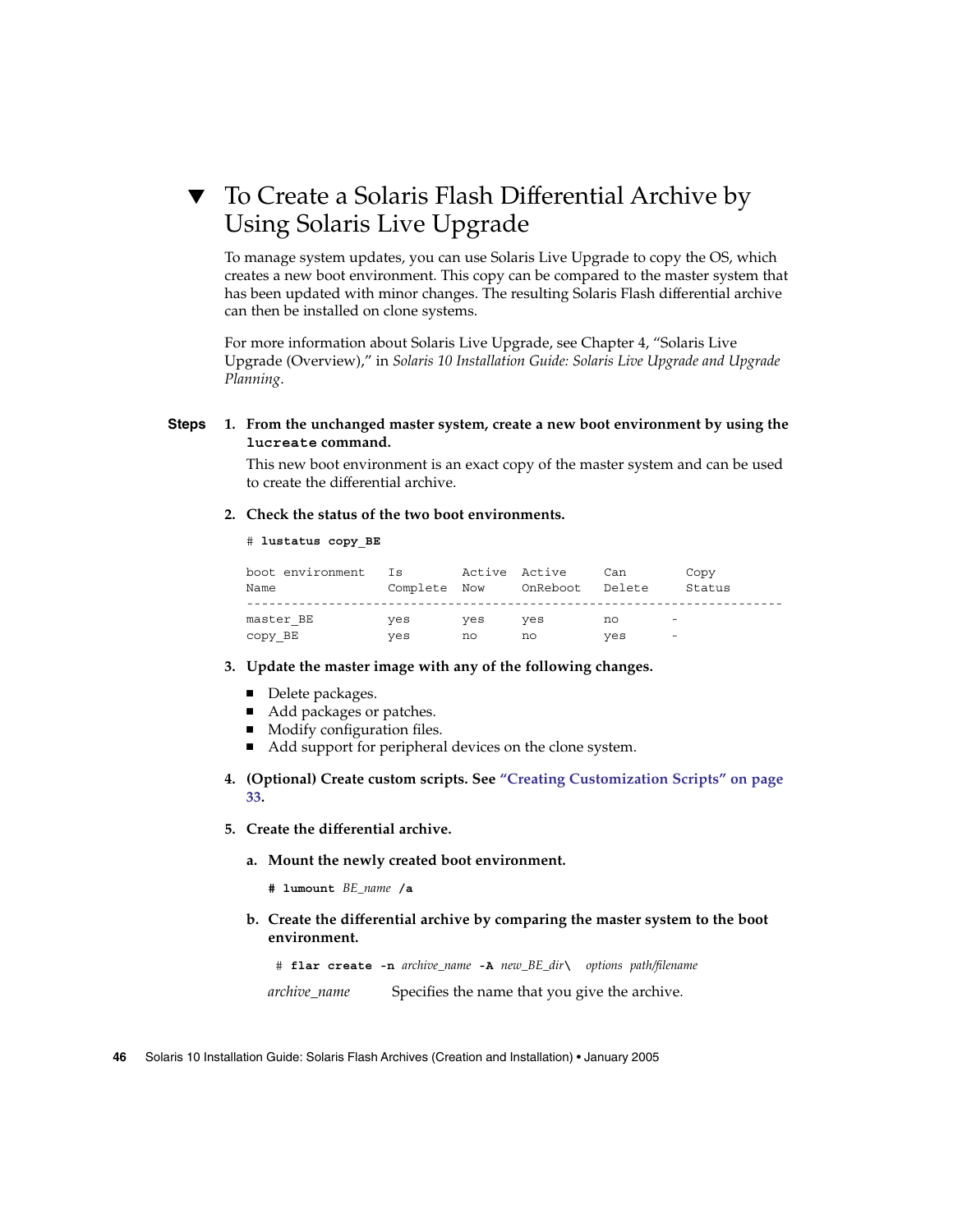| -A new_BE_dir | Creates a differential archive by comparing a new system<br>image with the image that is specified by the new BE_dir<br>argument.                                                |
|---------------|----------------------------------------------------------------------------------------------------------------------------------------------------------------------------------|
| options       | For a list of options, see "flar create" on page 62.                                                                                                                             |
| path          | Specifies the path to the directory in which you want to save<br>the archive file. If you do not specify a path, flar create<br>saves the archive file in the current directory. |
| filename      | Specifies the name of the archive file.                                                                                                                                          |

#### **c. Unmount the new boot environment.**

# **luumount** *copy\_BE*

The flar create command returns an exit code.

- If the creation is successful, an exit code of 0 is returned.
- If a failure occurs, a nonzero exit code is returned.

#### **6. Install the Solaris Flash differential archive by using a JumpStart profile.**

The clone systems that are to be installed must be a duplicate of the original master system or the installation fails.

The following example profile installs a differential archive, test.diff, on the device c1t1d0s0.

```
JumpStart profile
-----------------------
install_type flash_update
archive location http server /rw/test.diff
root_device c1t1d0s0
```
#### **Example 3–15** Creating a Differential Archive by Using Solaris Live Upgrade

master BE is the name of the current boot environment. copy BE is the name of the new boot environment. The file systems root (/) and /usr are placed on s0 and s3. The lustatus command reports that the new boot environment copy is complete. The SUNWman package is added to the master system. After the master system is updated by adding the SUNWman package, the flar create command creates a differential archive by comparing the changed master and the unchanged new boot environment.

```
# lucreate -c master_BE -m /:/dev/dsk/c0t1d0s0:ufs \
-m /usr:/dev/dsk/c0t1d0s3:ufs -n copy_BE
# lustatus
# pkgadd SUNWman
# lumount copy_BE /a
# flar create -n test.diff -c -A /a /net/server/export/test.diff
# luumount copy_BE
```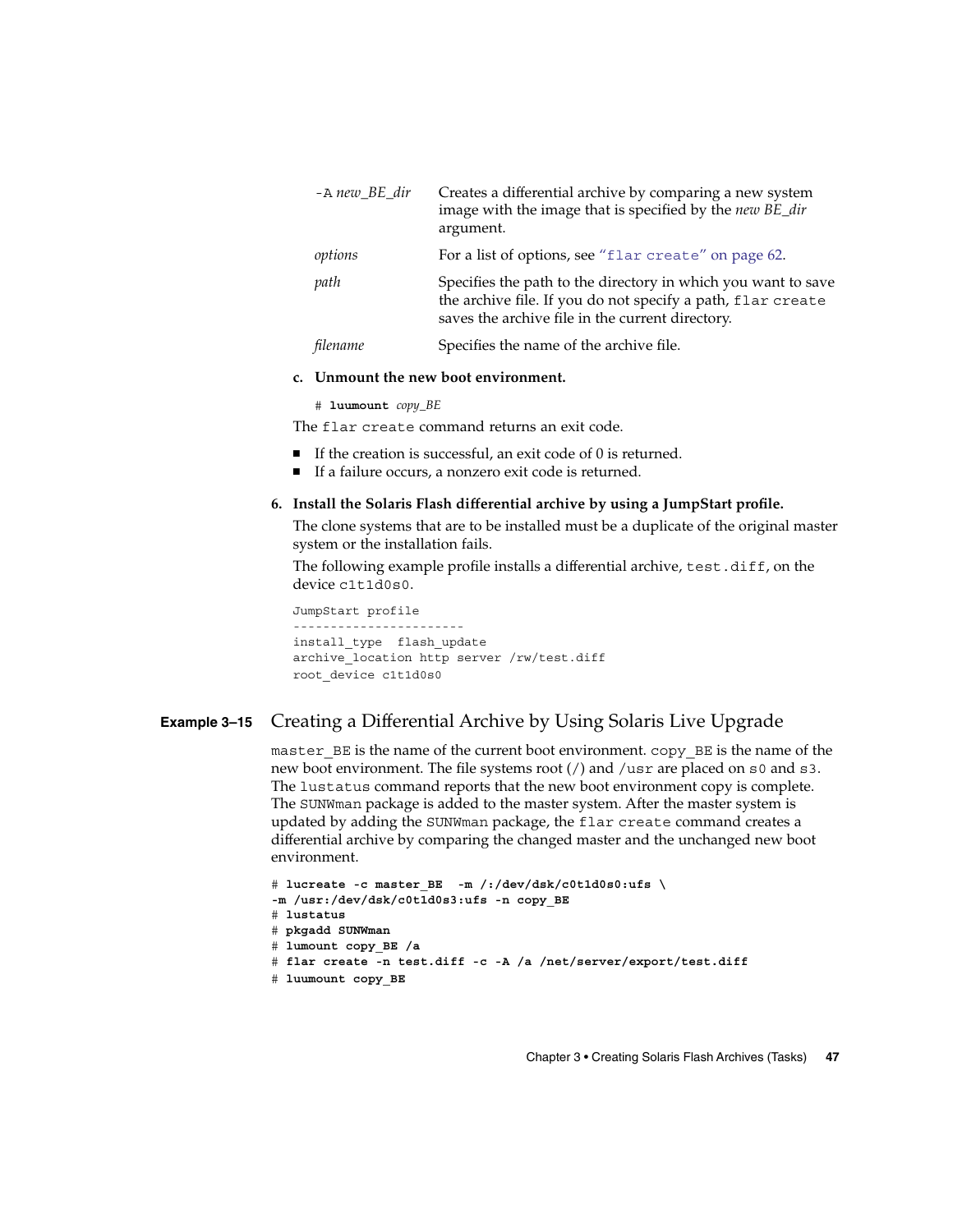Install the differential archive on clone systems. For procedures about installing an archive, see "To Prepare to Install a Solaris Flash Archive With a Custom JumpStart Installation" in *Solaris 10 Installation Guide: Custom JumpStart and Advanced Installations*.

The following image shows the creation of the new boot environment by using the lucreate command.

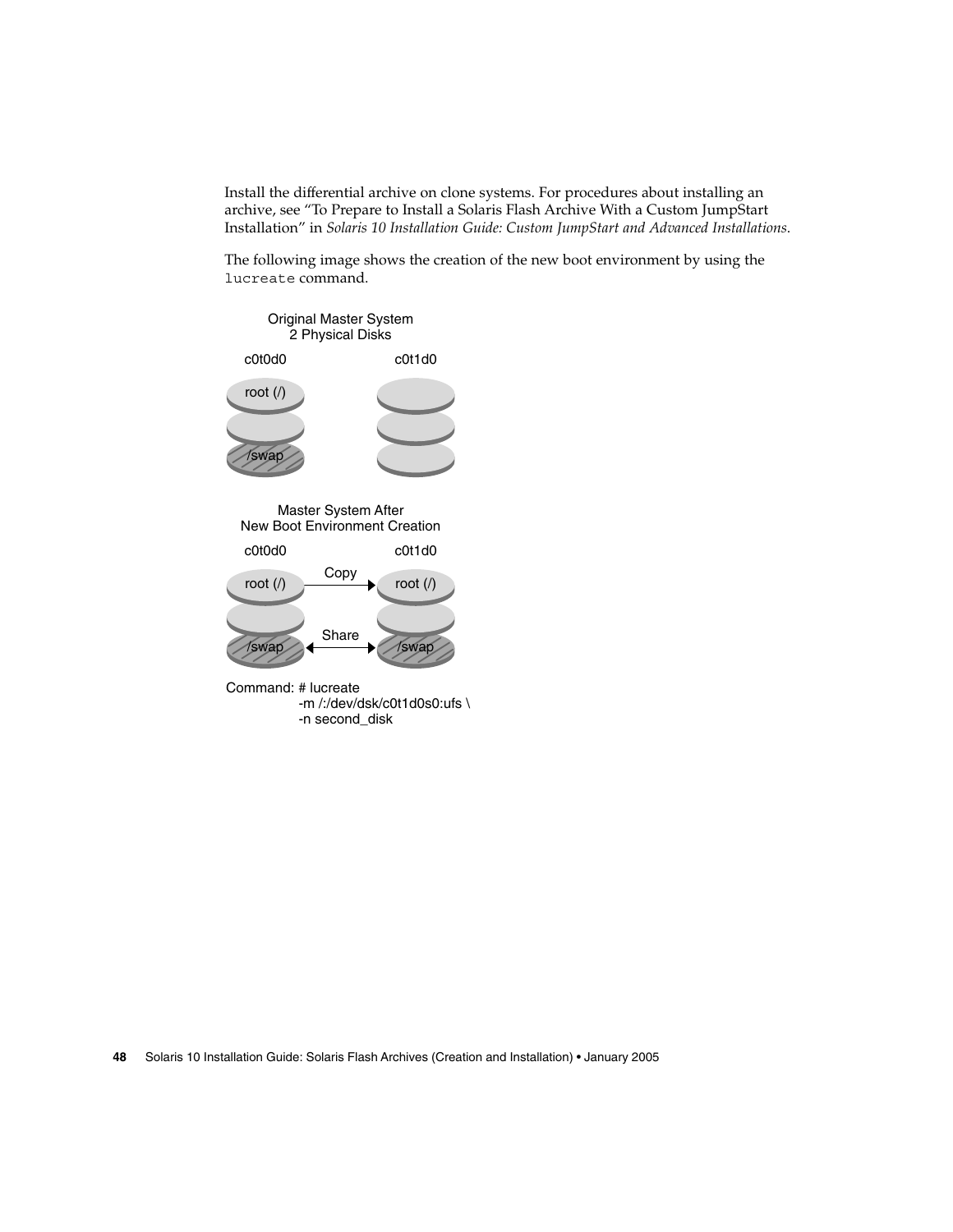#### <span id="page-48-0"></span>CHAPTER **4**

## Installing and Administering Solaris Flash Archives (Tasks)

This chapter provides step-by-step procedures for installing a Solaris Flash archive by using the Solaris installation program. This chapter also provides references to procedures for installing Solaris Flash archives when using other installation programs. Also, step-by-step procedures for administering an archive are provided.

- If you want to use the Solaris installation program, see "Installing a Solaris Flash Archive With the Solaris Installation Program" on page 49.
- If you want to use the custom JumpStart installation method or Solaris Live Upgrade, see ["References to Procedures for Installing Solaris Flash Archives"](#page-50-0) [on page 51.](#page-50-0)
- To split or merge an archive, see ["Administering Solaris Flash Archives"](#page-50-0) on page [51.](#page-50-0)

## Installing a Solaris Flash Archive With the Solaris Installation Program

To use the Solaris installation program to install a Solaris Flash archive, use the following procedure.



**1. Begin the Solaris installation program and proceed through the panels until you reach the Specify Media panel. Continue with Solaris Flash installation.** For the step-by-step procedures, see either of the following procedures. **Steps**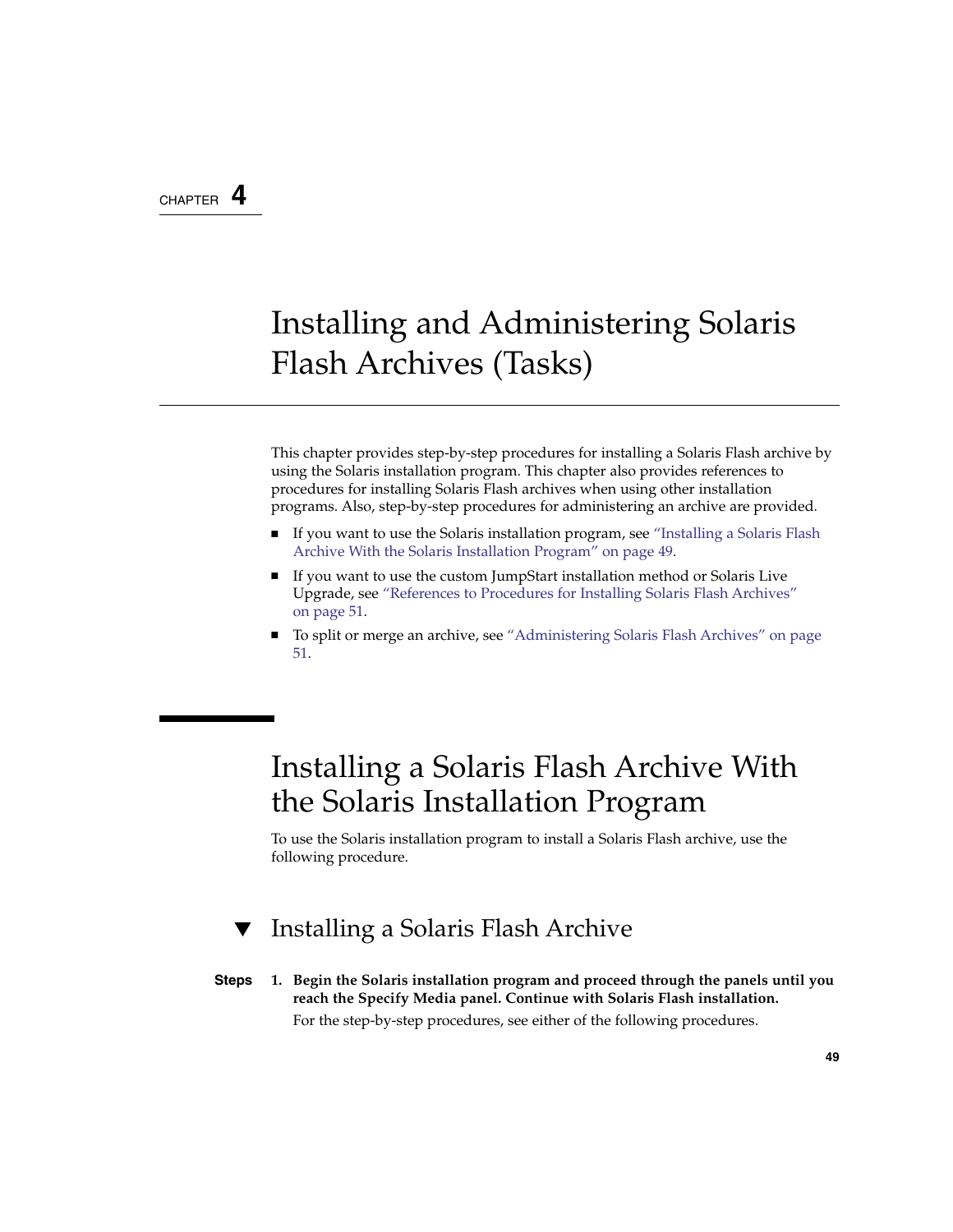- SPARC: "Performing an Installation or Upgrade With the Solaris Installation Program" in *Solaris 10 Installation Guide: Basic Installations*
- x86: "Performing an Installation or Upgrade With the Solaris Installation Program" in *Solaris 10 Installation Guide: Basic Installations*
- **2. Specify the media you are using to install.**
	- **a. Type the information that you are prompted to enter.**

| <b>Media Selected</b> | Prompt                                                                                                                                                                                                                                |
|-----------------------|---------------------------------------------------------------------------------------------------------------------------------------------------------------------------------------------------------------------------------------|
| DVD or CD             | Insert the disc where the Solaris Flash archive is located.                                                                                                                                                                           |
| Network File System   | Specify the path to the network file system where the<br>Solaris Flash archive is located. You can also specify the<br>archive file name.                                                                                             |
| <b>HTTP</b>           | Specify the URL and proxy information that is needed to<br>access the Solaris Flash archive.                                                                                                                                          |
| <b>FTP</b>            | Specify the FTP server and the path to the Solaris Flash<br>archive. Specify the user and password information that<br>allows you access to the FTP server. Specify any proxy<br>information that is needed to access the FTP server. |
| Local tape            | Specify the local tape device and the position on the tape<br>where the Solaris Flash archive is located.                                                                                                                             |

If you selected to install an archive from a DVD, CD, or from an NFS server, the Select Flash Archives panel is displayed.

- **b. For archives that are stored on a disc or an NFS server, on the Select Flash Archives panel, select one or more Solaris Flash archives to install.**
- **c. On the Flash Archives Summary panel, confirm the selected archives and click Next.**
- **d. On the Additional Flash Archives panel, you can install an additional Solaris Flash archive by specifying the media where the other archive is located. If you do not want to install additional archives, select None.**
- **3. Click Next to continue the installation. Follow the steps to complete the installation.**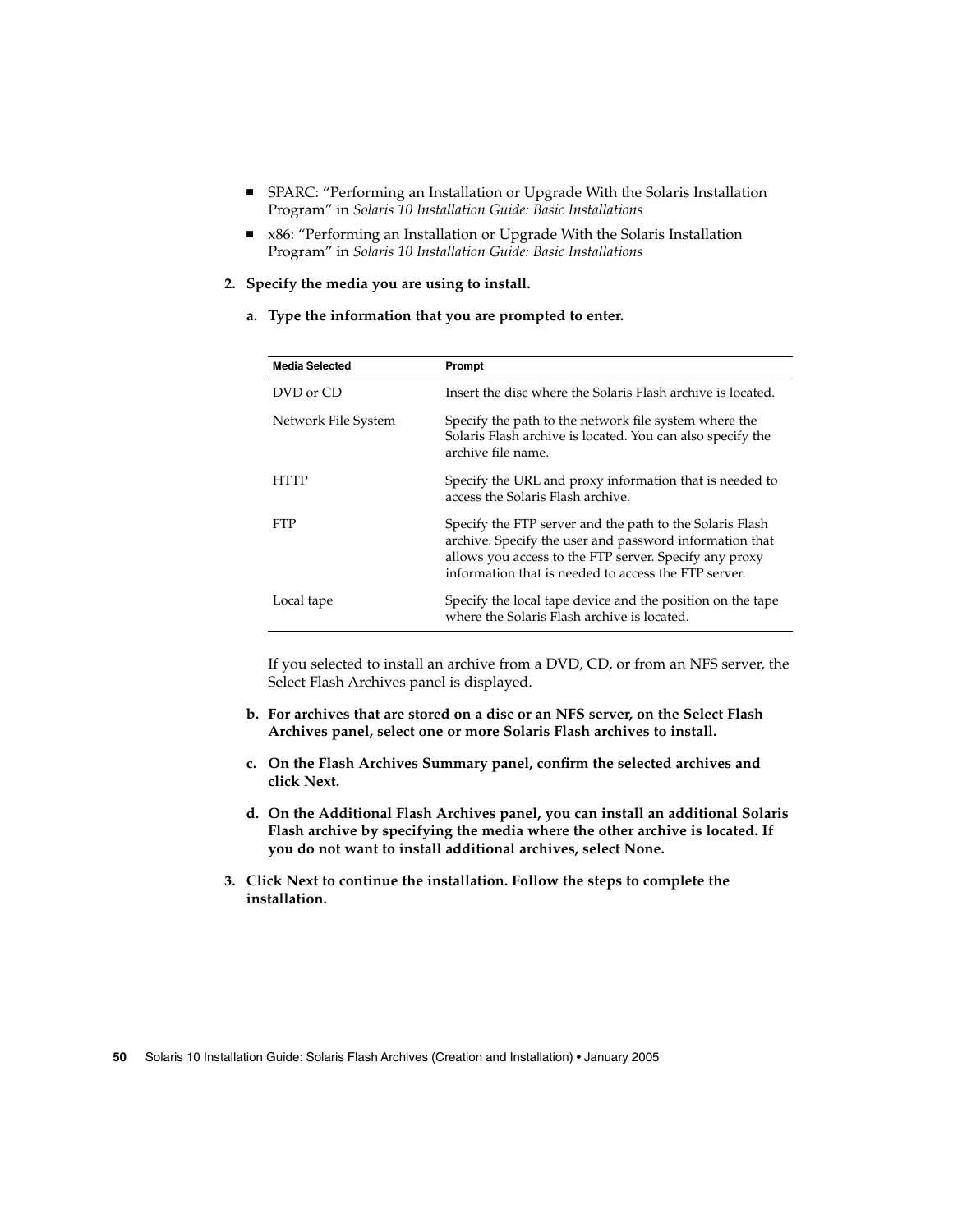## <span id="page-50-0"></span>References to Procedures for Installing Solaris Flash Archives

You can use any of the Solaris installation methods to install Solaris Flash archives for an initial installation. You must use custom JumpStart or Solaris Live Upgrade to install a Solaris Flash differential archive.

| Type of<br>Installation                                                     | Reference                                                                                                                                                                                                                                                                                                                                                                                                                                                                                                                                                                                                                                                                                                                                                                                                                                         |
|-----------------------------------------------------------------------------|---------------------------------------------------------------------------------------------------------------------------------------------------------------------------------------------------------------------------------------------------------------------------------------------------------------------------------------------------------------------------------------------------------------------------------------------------------------------------------------------------------------------------------------------------------------------------------------------------------------------------------------------------------------------------------------------------------------------------------------------------------------------------------------------------------------------------------------------------|
| An initial<br>installation to<br>install a Solaris<br>Flash archive         | Solaris installation program - See the previous procedure "Installing a<br>Solaris Flash Archive With the Solaris Installation Program" on page 49<br>Solaris Live Upgrade - See "Installing Solaris Flash Archives on a Boot<br>Environment" in Solaris 10 Installation Guide: Solaris Live Upgrade and<br>Upgrade Planning.<br>Custom JumpStart installation program – See "Creating a Profile" in<br>$\blacksquare$<br>Solaris 10 Installation Guide: Custom JumpStart and Advanced Installations<br>and "To Prepare to Install a Solaris Flash Archive With a Custom<br>JumpStart Installation" in Solaris 10 Installation Guide: Custom JumpStart<br>and Advanced Installations.<br>WAN boot installation method - See Chapter 9, "WAN Boot (Overview),"<br>$\blacksquare$<br>in Solaris 10 Installation Guide: Network-Based Installations. |
| An update with $\blacksquare$<br>a Solaris Flash<br>differential<br>archive | Custom JumpStart installation program - See "Creating a Profile" in<br>Solaris 10 Installation Guide: Custom JumpStart and Advanced Installations<br>and "To Prepare to Install a Solaris Flash Archive With a Custom<br>JumpStart Installation" in Solaris 10 Installation Guide: Custom JumpStart<br>and Advanced Installations.<br>Solaris Live Upgrade – See "To Install a Solaris Flash Archive With a<br>$\blacksquare$<br>Profile (Command-Line Interface)" in Solaris 10 Installation Guide: Solaris<br>Live Upgrade and Upgrade Planning.                                                                                                                                                                                                                                                                                                |

## Administering Solaris Flash Archives

The flar command enables you to administer archives. You can split an archive into sections. Those sections can be modified, added to, or deleted, and then merged to create an archive. You can also obtain information about the archive.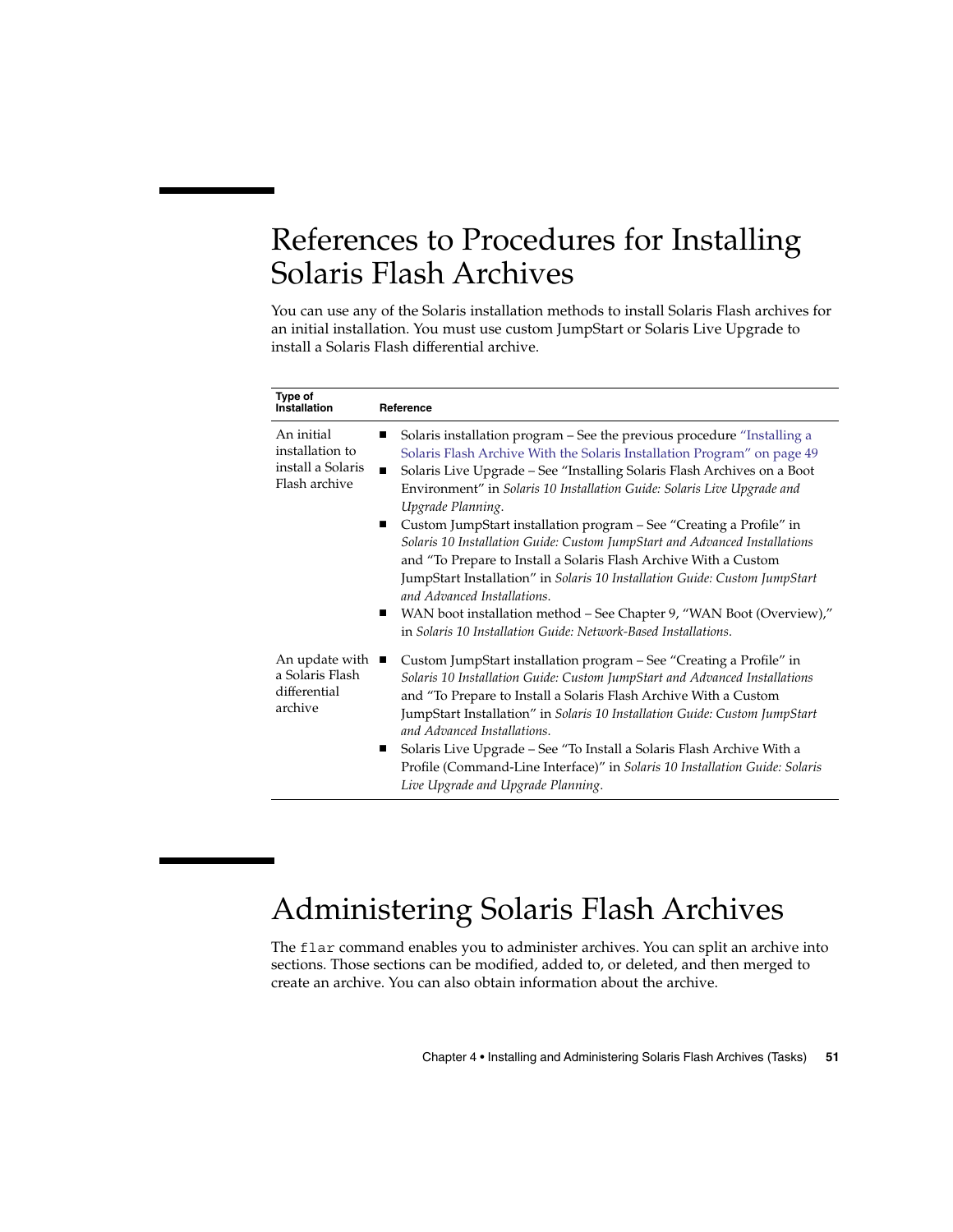

**Caution –** Do not modify the Archive Files section or you compromise the integrity of the archive.

## Splitting a Solaris Flash Archive

You can split an archive into sections, which enables you to modify some sections, add new sections, or delete sections. After you have modified the sections, you need to merge the sections to create an new archive. For example, you might want to add a User-Defined section or modify the Archive Identification section. Do not modify the Archive Files section or you compromise the integrity of the archive.

The flar split command splits a Solaris Flash archive into sections. The flar command copies each section into a separate file in the current directory or specified directory. The files are named after the sections, for example, the archive cookie is saved in a file that is named cookie. You can specify that the flar split command save only one section. The syntax of the command is as follows:

| $-d dir$   | Retrieves the sections to copy from dir, rather<br>than from the current directory.                                                                                                                                                                                                                            |
|------------|----------------------------------------------------------------------------------------------------------------------------------------------------------------------------------------------------------------------------------------------------------------------------------------------------------------|
| -u section | If you use this option, flar copies the<br>Cookie, Identification, Archive, and section<br>sections. You can specify a single section<br>name or a space-separated list of section<br>names.<br>If you do <i>not</i> use this option, flar copies<br>the Cookie, Identification, and Archive<br>sections only. |
| -f archive | Extracts the Archive section into a directory<br>that is named archive, rather than placing it<br>in a file with the name archive.                                                                                                                                                                             |
| -S section | Only copies the section that is named section<br>from the archive. This section is user defined.                                                                                                                                                                                                               |

flar split[-d *dir*] [-u *section*] [-f archive] [-S *section*] [-t [-p *posn*] [-b *blocksize*]] *filename*

#### **EXAMPLE 4–1** Splitting an Archive

In the following example, archive1.flar is split into three files:

- cookie The first line of the archive, which identifies the version of the archive format. Do not change this identifier.
- **52** Solaris 10 Installation Guide: Solaris Flash Archives (Creation and Installation) January 2005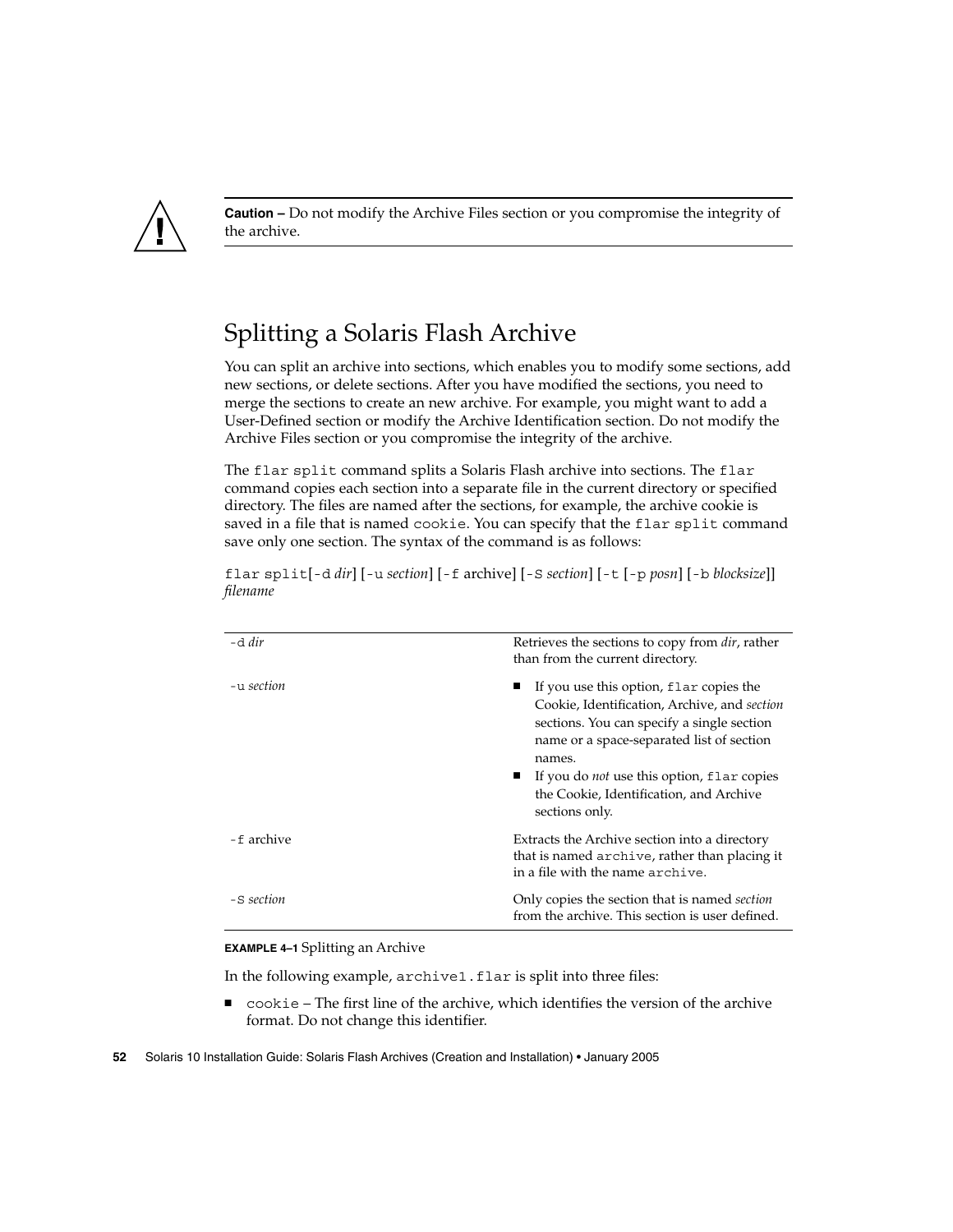**EXAMPLE 4–1** Splitting an Archive *(Continued)*

- identification A copy of the Archive Identification section with all keyword-value pairs.
- archive The cpio archive itself. This file can be compressed.

```
# flar split archive1.flar
```
After the archive is split, you can modify the Archive Identification section or add a User-Defined section. The sections can then be merged to re-create the archive.

### Merging a Solaris Flash Archive

After you have split an archive into sections, you can combine the sections to create a new archive.

The flar combine command creates a Solaris Flash archive from individual sections. Each section is assumed to be in a separate file, the names of which are the section names. At a minimum, these three files must be present:

- Archive Cookie (cookie)
- Archive Identification (identification)
- Archive Files (archive)

When combining sections, remember the following points:

- If archive is a directory, flar uses cpio to archive the directory before including it in the combined archive.
- If the Archive Identification section specifies to compress the archive, flar compresses the contents of the newly combined archive.
- No validation is performed on any of the sections. In particular, no fields in the Archive Identification section are validated or updated.

flar combine [-d *dir*] [-u *section*] [-t [-p *posn*] [-b *blocksize*]] *filename*

-d *dir* Retrieves the sections to combine from *dir*, rather than from the current directory.

-u *section*

- If you use this option, flar copies the Cookie, Identification, Archive, and *section* sections. You can specify a single section name or a space-separated list of section names.
- If you do *not* use this option, flar copies the Cookie, Identification, and Archive sections only.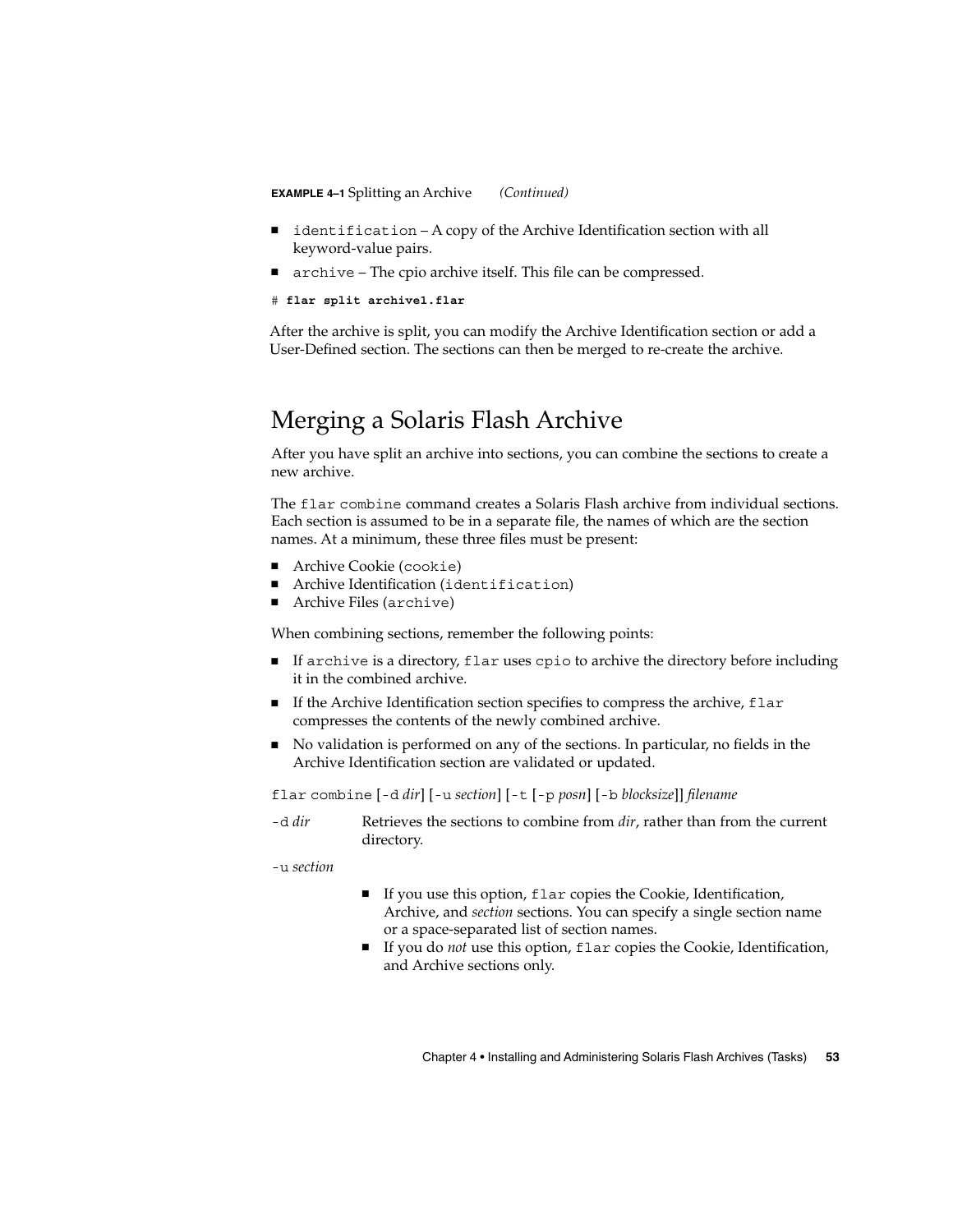**EXAMPLE 4–2** Merging a Solaris Flash Archive

In this example, an Archive Cookie section, an Archive Identification section, and an Archive Files section are combined to become a complete archive. The archive is named newarchive.flar.

# **flar combine newarchive.flar**

**EXAMPLE 4–3** Merging a Solaris Flash Archive and Adding a User-Defined Section

In this example, an Archive Cookie section, an Archive Identification section, an Archive Files section, and a User-Defined section are combined to become a complete archive. The archive is named newarchive.flar. The User-Defined section content is in the file that is named user-defined, which is in the current directory.

```
# flar combine -u user_defined newarchive.flar
```
## Extracting Information From an Archive

Use the flar info command to get information about archives you have already created. The syntax of the command is as follows:

flar info [-l] [-k *keyword*] [-t [-p *posn*] [-b *blocksize*]] *filename*

-k *keyword* Returns only the value of the keyword *keyword*.

-l Lists all the files in the archive section.

**EXAMPLE 4–4** Listing Files in an Archive Section

In this example, the command checks the file structure of the archive named archive3.flar.

# **flar info -l archive3.flar** aaa aaa/bbb aaa/bbb/ccc aaa/bbb/ccc/ddd aaa/eee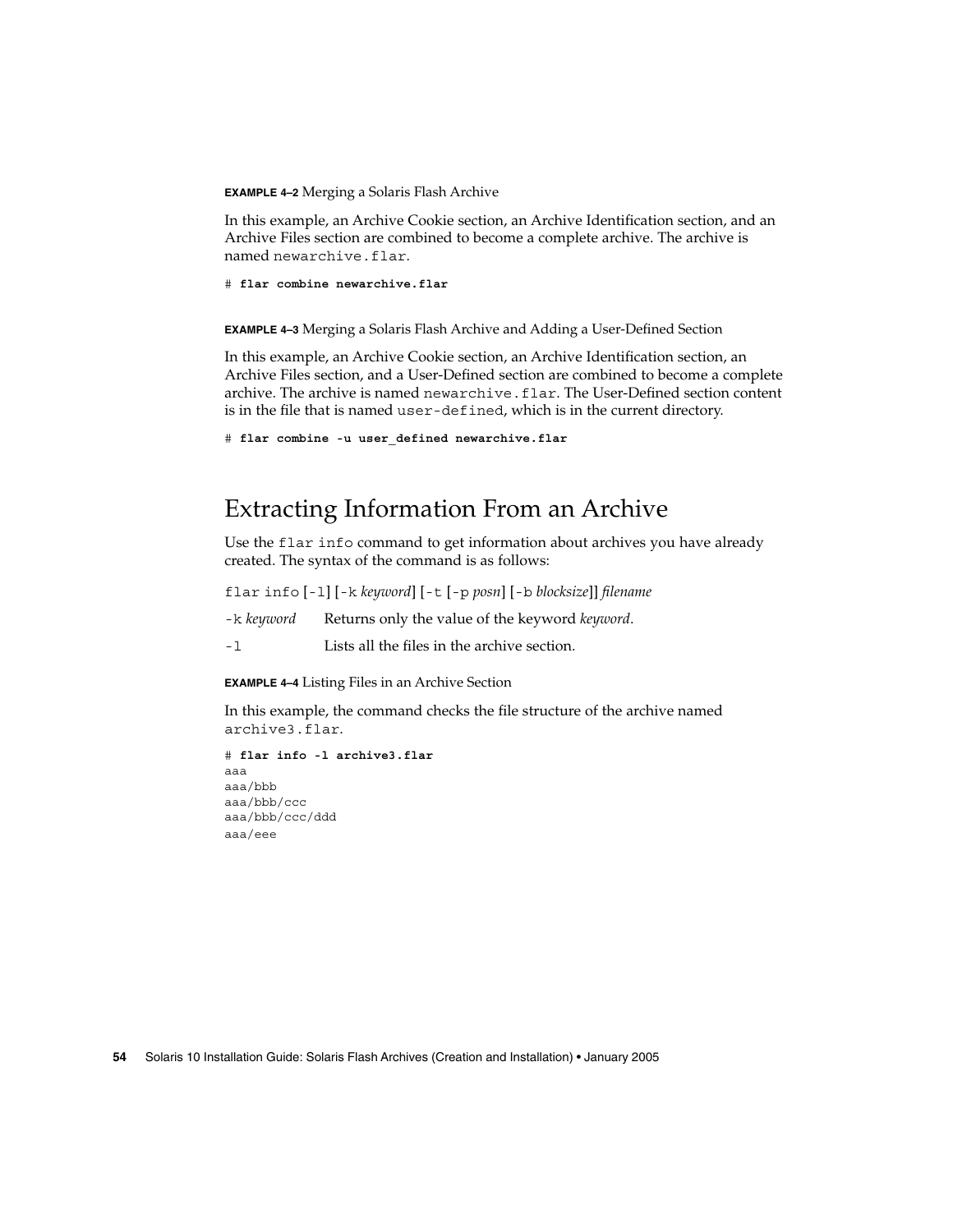### CHAPTER **5**

## Solaris Flash (Reference)

This chapter provides a description of Solaris Flash sections, keywords, and keyword values. Also, the chapter describes the flar create command options.

- "Solaris Flash Archive Section Descriptions" on page 55
- ["Solaris Flash Keywords"](#page-56-0) on page 57
- "Solaris Flash [flar create](#page-61-0) Command" on page 62

## Solaris Flash Archive Section **Descriptions**

Each Solaris Flash archive is grouped into sections. Some sections are generated by the Solaris Flash software and need no input from you. Some sections require input or optionally allow you to add information. The following table describes each section.

**TABLE 5–1** Flash Archive Sections

| <b>Section Name</b> | <b>Description</b>                                                                                                                                                                                                                       | <b>Required by</b><br>Archive? | <b>Requires</b><br><b>Input From</b><br>User? |
|---------------------|------------------------------------------------------------------------------------------------------------------------------------------------------------------------------------------------------------------------------------------|--------------------------------|-----------------------------------------------|
| Archive cookie      | The first section contains a cookie that identifies the file as a<br>Solaris Flash archive. The deployment code uses the cookie for<br>identification and validation purposes. The cookie must be<br>present for an archive to be valid. | Yes                            | No                                            |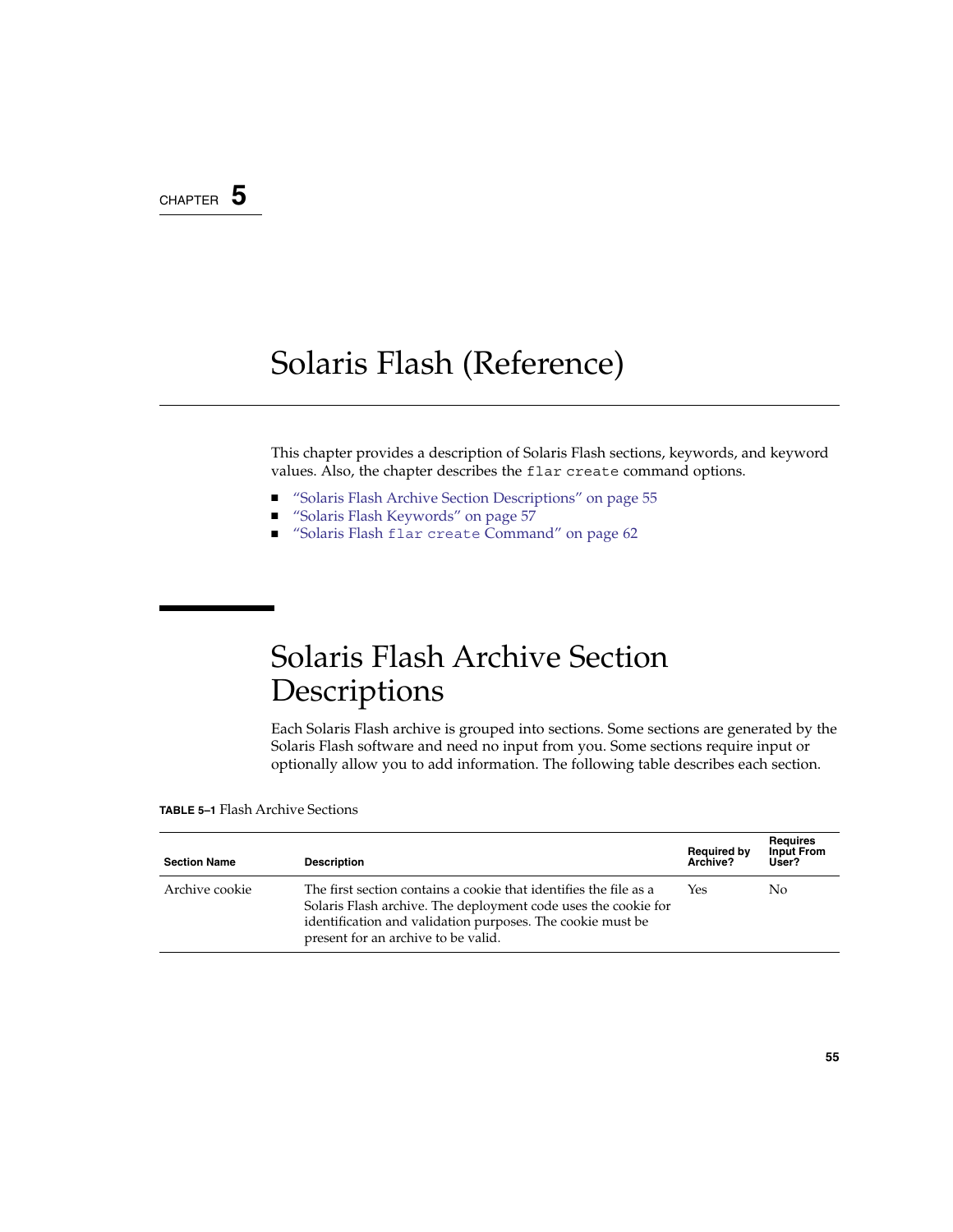| <b>TABLE 5–1</b> Flash Archive Sections | (Continued) |
|-----------------------------------------|-------------|
|-----------------------------------------|-------------|

| <b>Section Name</b>                         | <b>Description</b>                                                                                                                                                                                                                                                                                                                                                                                        | <b>Required by</b><br>Archive? | <b>Requires</b><br><b>Input From</b><br>User?                     |
|---------------------------------------------|-----------------------------------------------------------------------------------------------------------------------------------------------------------------------------------------------------------------------------------------------------------------------------------------------------------------------------------------------------------------------------------------------------------|--------------------------------|-------------------------------------------------------------------|
| Archive identification                      | The second section contains keywords with values that provide Yes<br>identification information about the archive. The software<br>generates some information such as the following:<br>The archive ID number<br>п<br>п<br>The method of archival such as cpio<br>The creation date by default<br>п                                                                                                       |                                | Content is<br>generated<br>by both<br>user and<br>the<br>software |
|                                             | You are required to specify a name for the Solaris Flash archive.<br>Other information that you can specify about the archive<br>includes the following:<br>The author of the archive<br>п<br>The date that the archive was created<br>п<br>The name of the master system that you used to create the<br>п<br>archive                                                                                     |                                |                                                                   |
|                                             | For a list of keywords that describe the archive, see<br>"Identification Section Keywords" on page 58.                                                                                                                                                                                                                                                                                                    |                                |                                                                   |
| Manifest                                    | A section of a Solaris Flash archive that is used to validate a<br>clone system. The manifest section lists the files on a system to<br>be retained, added to, or deleted from the clone system. The<br>installation fails if the files do not match the expected file set.<br>This section is informational only. The section lists the files in<br>an internal format and cannot be used for scripting. | No                             | No                                                                |
|                                             | You can exclude this section by creating the differential archive<br>with the flar create -M option. Because no validation of the<br>archive occurs, excluding this section is not recommended.                                                                                                                                                                                                           |                                |                                                                   |
| Predeployment,<br>Postdeployment,<br>Reboot | This section contains internal information that the flash<br>software uses before and after installing an OS image. Any<br>customization scripts that you have provided are stored in this<br>section.                                                                                                                                                                                                    | Yes                            | No                                                                |
| Summary                                     | This section contains messages about the archive creation and<br>records the activities of predeployment scripts.                                                                                                                                                                                                                                                                                         | Yes                            | Content is<br>generated<br>by both<br>user and<br>the<br>software |
| User-defined                                | This section follows the archive identification section. The<br>archive can contain zero or more user-defined sections. These<br>sections are not processed by the archive extraction code. These<br>sections are retrieved separately and can be used for content<br>descriptions.                                                                                                                       | No                             | Yes                                                               |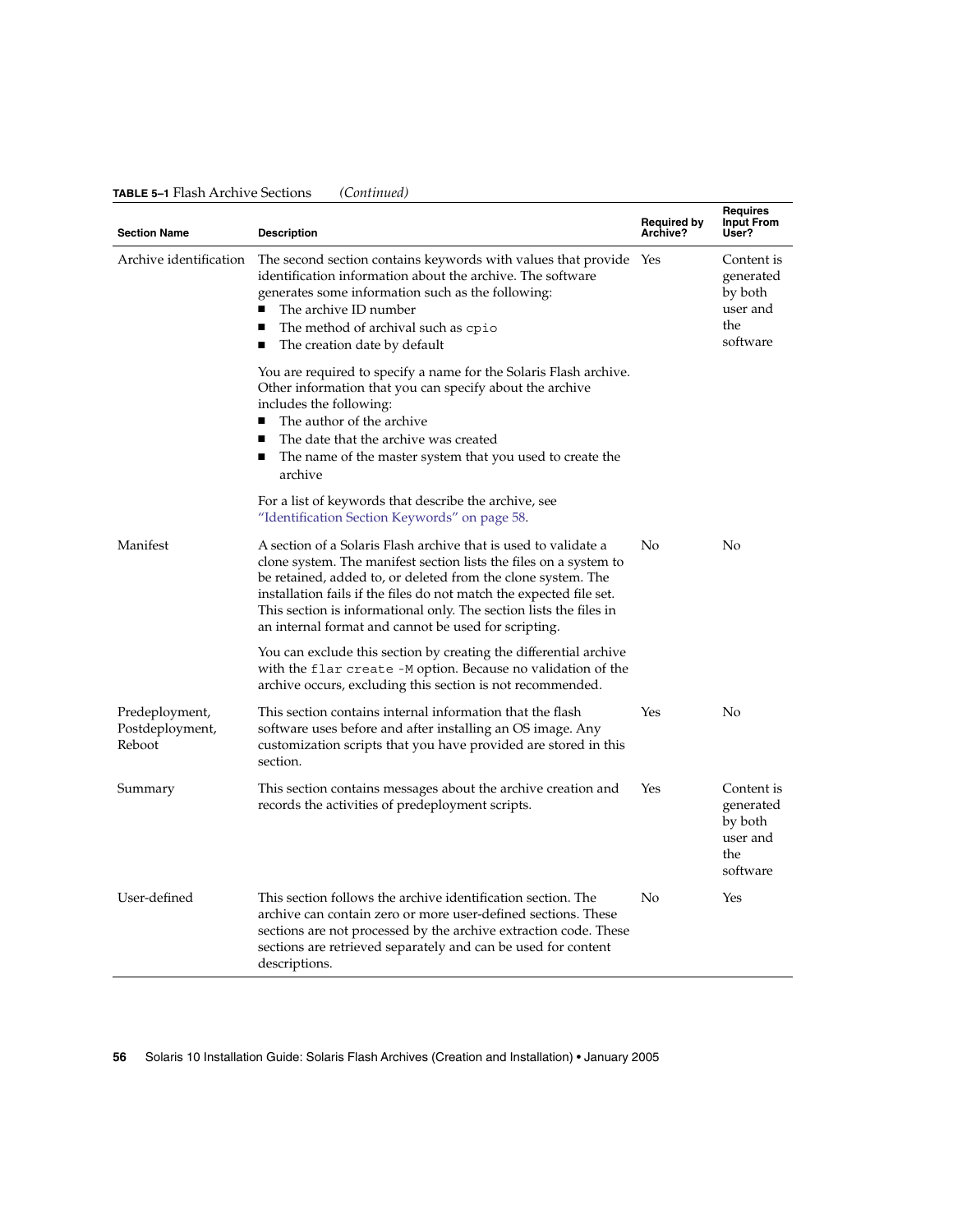<span id="page-56-0"></span>

| <b>Section Name</b> | <b>Description</b>                                                                                                                                                                                                    | <b>Required by</b><br>Archive? | <b>Requires</b><br><b>Input From</b><br>User? |
|---------------------|-----------------------------------------------------------------------------------------------------------------------------------------------------------------------------------------------------------------------|--------------------------------|-----------------------------------------------|
| Archive files       | The archive files section contains the files that have been<br>gathered from the master system in binary data. This section<br>begins with section begin=archive, but it does not have<br>an ending section boundary. | Yes                            | No.                                           |

## Solaris Flash Keywords

Solaris Flash keywords are like custom JumpStart keywords. They define elements of the installation. Each keyword is a command that controls one aspect of how the Solaris Flash software installs the software on a clone system.

Use the following guidelines to format keywords and values:

- Keywords and values are separated by a single equal sign with only one pair per line
- Keywords are case insensitive
- Individual lines can be any length

### General Keywords

Each Solaris Flash archive section is defined by the section\_begin and section end keywords. For example, the archive files section includes a section\_begin keyword, though with a different value. User-defined archive sections are delimited by section\_begin and section\_end keywords, with values appropriate to each section. The values for the section\_begin and section\_end keywords are described in the following table.

**TABLE 5–2** Values for section\_begin and section\_end Keywords

| <b>Archive Section</b> | Value for section begin and section end keywords                                         |
|------------------------|------------------------------------------------------------------------------------------|
| Archive cookie         | cookie – This section is not delimited by the<br>section begin and section end keywords. |
| Archive identification | identification                                                                           |
| User-defined sections  | section_name - An example of a section name<br>keyword is X-user_section_1.              |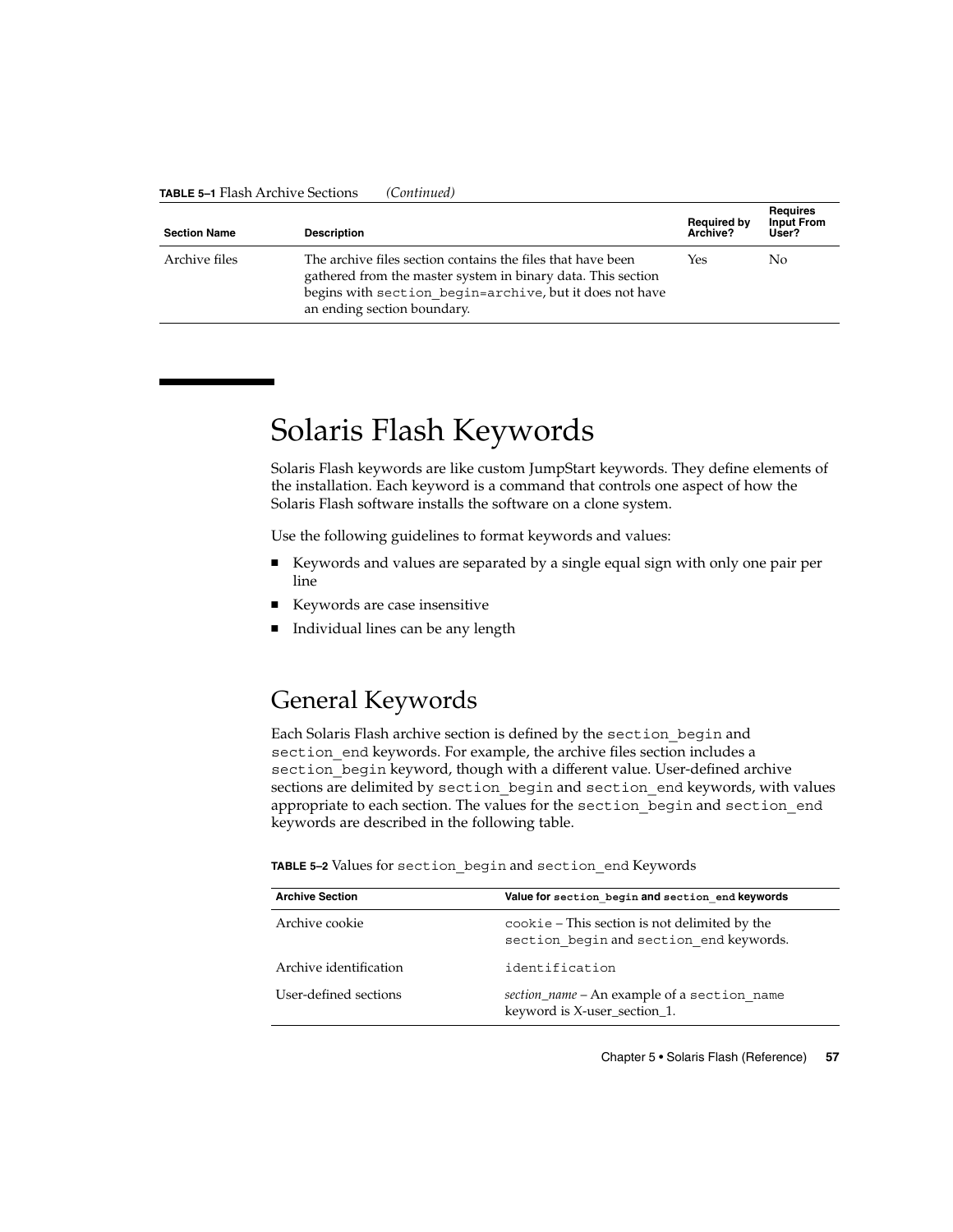<span id="page-57-0"></span>

| TABLE 5-2 Values for section begin and section end Keywords | (Continued)                                      |
|-------------------------------------------------------------|--------------------------------------------------|
| <b>Archive Section</b>                                      | Value for section begin and section end keywords |
| Archive files                                               | archive                                          |

## Identification Section Keywords

The following tables describe the keywords for use in the Archive Identification section and the values you can define for them.

Every section uses the keywords in Table 5–3 to delimit each section.

**TABLE 5–3** Identification Section Keywords: General Keywords

| Keywords                     | <b>Value Definitions</b>                                                                                                                                                                                   | Value | Required |
|------------------------------|------------------------------------------------------------------------------------------------------------------------------------------------------------------------------------------------------------|-------|----------|
| section begin<br>section end | These keywords are used to delimit sections in the<br>archive and are not limited exclusively to the<br>identification section. For a description of these<br>keywords, see "General Keywords" on page 57. | Text  | Yes      |

The following keywords, used in the archive identification section, describe the contents of the archive files section.

| <b>TABLE 5-4</b> Identification Section Keywords: Contents of Archive Files Section |
|-------------------------------------------------------------------------------------|
|-------------------------------------------------------------------------------------|

| <b>Keywords</b>       | <b>Value Definitions</b>                                                                                                                                                                                                                                                                                          | Value | Required |
|-----------------------|-------------------------------------------------------------------------------------------------------------------------------------------------------------------------------------------------------------------------------------------------------------------------------------------------------------------|-------|----------|
| archive id (optional) | This keyword uniquely describes the contents of the<br>archive. This value is used by the installation software only<br>to validate the contents of the archive during archive<br>installation. If the keyword is not present, no integrity<br>check is performed.                                                | Text  | No.      |
|                       | For example, the archive id keyword might be<br>FlAsH-ARcHive-2.0.                                                                                                                                                                                                                                                |       |          |
| files archived method | This keyword describes the archive method that is used in Text<br>the files section.<br>If the keyword is present, it has the value of cpio.<br>If this keyword is not present, the files section is<br>$\blacksquare$<br>assumed to be in cpio format with ASCII headers.<br>This format is the cpio - c option. |       | No.      |
|                       | If the files_compressed_method is present, the<br>compression method is applied to the archive file that is<br>created by the archive method.                                                                                                                                                                     |       |          |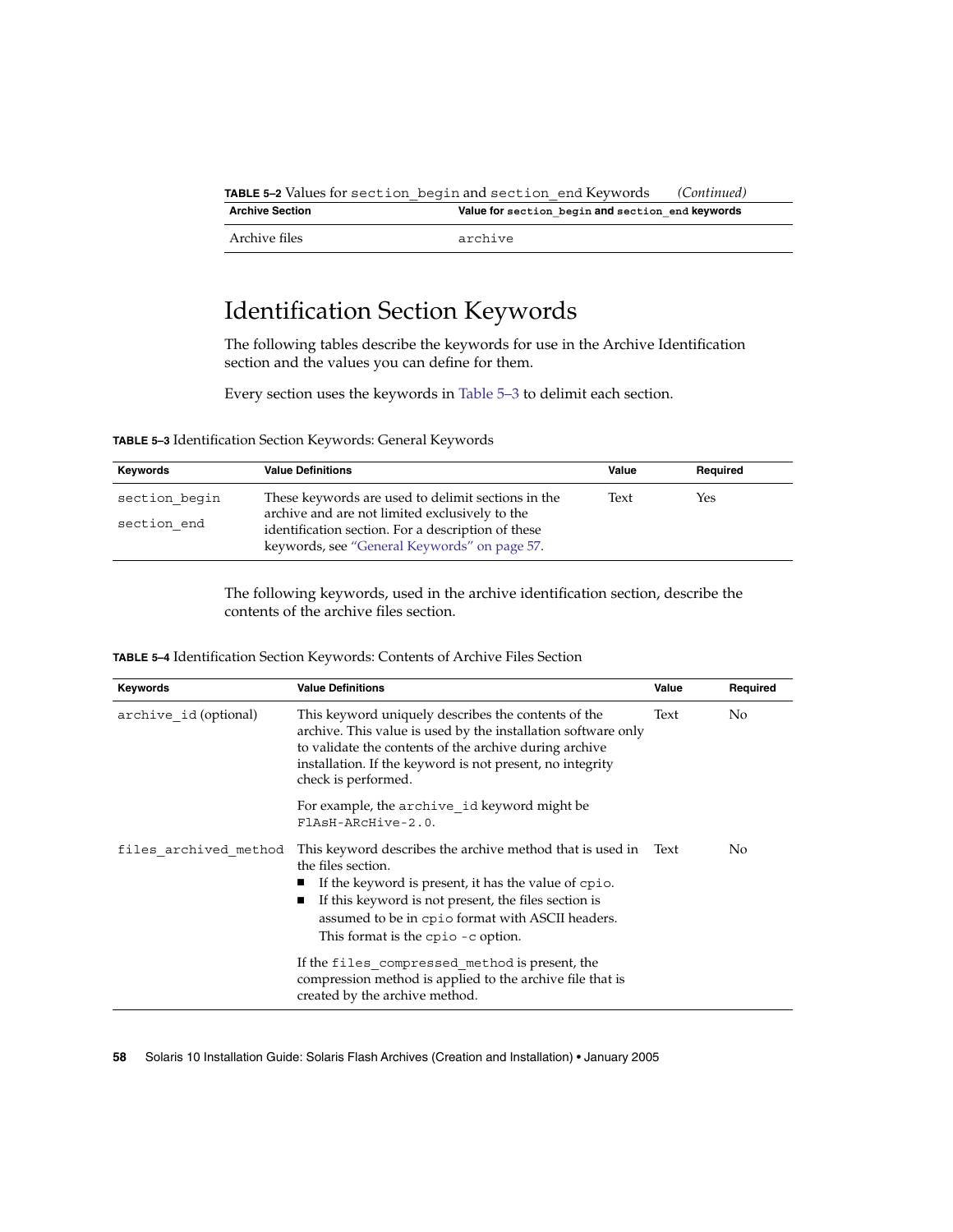| Keywords              | <b>Value Definitions</b>                                                                                                                                                                                                                                                                                                                                                                                               | Value   | Required |
|-----------------------|------------------------------------------------------------------------------------------------------------------------------------------------------------------------------------------------------------------------------------------------------------------------------------------------------------------------------------------------------------------------------------------------------------------------|---------|----------|
| files archived size   | This keyword value is the size of the archived files section<br>in bytes.                                                                                                                                                                                                                                                                                                                                              | Numeric | No.      |
| files compress method | This keyword describes the compression algorithm that is<br>used on the files section.<br>If the keyword is present, it can have one of the<br>following values.<br>none - The archive file section is not compressed.<br>compress – The file section is compressed by<br>using the compress command.<br>If this keyword is not present, the archive files section<br>$\blacksquare$<br>is assumed to be uncompressed. | Text    | No.      |
|                       | The compression method that is indicated by this keyword<br>is applied to the archive file created by the archive method<br>indicated by the files_archived_method keyword.                                                                                                                                                                                                                                            |         |          |
| files unarchived size | This keyword defines the cumulative size in bytes of the<br>extracted archive. The value is used for file-system size<br>verification.                                                                                                                                                                                                                                                                                 | Numeric | No.      |

**TABLE 5–4** Identification Section Keywords: Contents of Archive Files Section *(Continued)*

The following keywords provide descriptive information about the entire archive. These keywords are generally used to assist you in archive selection and to aid in archive management. These keywords are all optional and are used to help you to distinguish between individual archives. You use options for the flar create command to include these keywords. For an example, see [Example 3–8.](#page-39-0)

| Keywords      | <b>Value Definitions</b>                                                                                                                                                                                                                                                                                                                                                                                                                                                                                                                                                           | Value | Required |
|---------------|------------------------------------------------------------------------------------------------------------------------------------------------------------------------------------------------------------------------------------------------------------------------------------------------------------------------------------------------------------------------------------------------------------------------------------------------------------------------------------------------------------------------------------------------------------------------------------|-------|----------|
| creation date | This keyword value is a textual timestamp that<br>represents the time that you created the archive.<br>You can use the flar create command with<br>the -i option to create the date.<br>$\blacksquare$ If you do not specify a creation date with the<br>flar create command, the default date is set<br>in Greenwich mean time (GMT).<br>The value must be in ISO-8601 complete basic<br>calendar format without the time designator<br>$(ISO-8601,\$5.4.1(a))$ . The format is<br>CCYYMMDDhhmmss. For example,<br>20000131221409 represents January 31, 2000,<br>$10:14:09$ p.m. | Text  | No.      |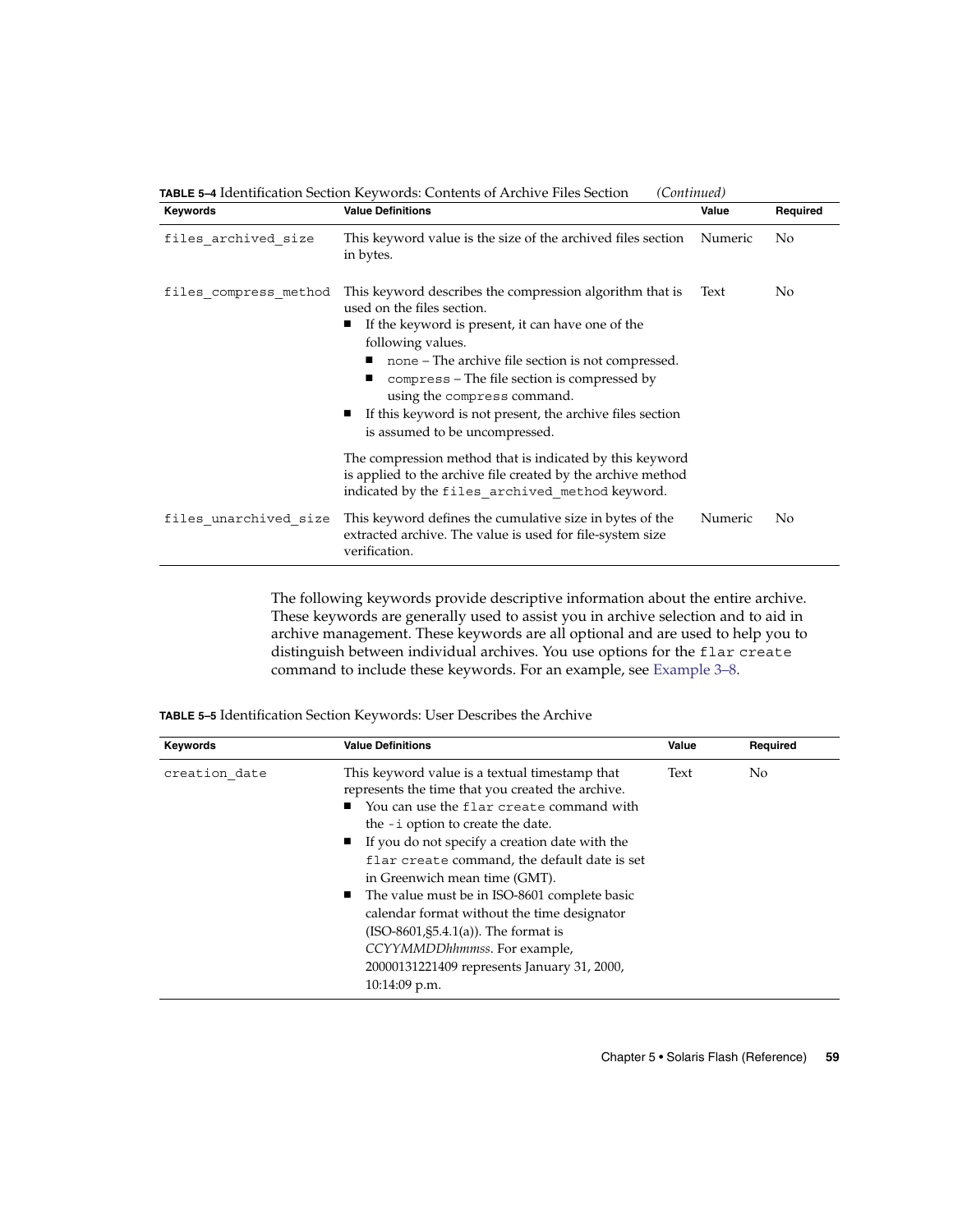| Keywords              | <b>Value Definitions</b>                                                                                                                                                                                                                                                                                                                                                                                                                                                                                                                 | Value     | Required |
|-----------------------|------------------------------------------------------------------------------------------------------------------------------------------------------------------------------------------------------------------------------------------------------------------------------------------------------------------------------------------------------------------------------------------------------------------------------------------------------------------------------------------------------------------------------------------|-----------|----------|
| creation master       | This keyword value is the name of the master system<br>you used to create the archive. You can use the flar<br>create -m option to create this value. If you do not<br>specify a value, the value is taken from the uname<br>-n command.                                                                                                                                                                                                                                                                                                 | Text      | No       |
| content name          | This keyword identifies the archive. The value is<br>generated from the flar create -n option. Follow<br>these guidelines when you create this value:<br>The descriptive name can be no longer than 256<br>characters.<br>The description should contain the function and<br>ш<br>purpose of the archive.                                                                                                                                                                                                                                | Text      | Yes      |
| content type          | This keyword value specifies a category for the<br>archive. You use the flar create - T option to<br>generate the value.                                                                                                                                                                                                                                                                                                                                                                                                                 | Text      | No       |
| content description   | The keyword value describes the contents of the<br>archive. The value of this keyword has no length<br>limit. You use the flar create -E option to create<br>this value.                                                                                                                                                                                                                                                                                                                                                                 | Text      | No       |
| content author        | This keyword value identifies the creator of the<br>archive. You use the flar create-a option to<br>create this value. Suggested values include the full<br>name of the creator and the creator's email address.                                                                                                                                                                                                                                                                                                                         | Text      | No       |
| content architectures | This keyword value is a comma-separated list of the<br>kernel architectures that the archive supports.<br>If the keyword is present, the installation<br>щ<br>software validates the kernel architecture of the<br>clone system against the list of architectures that<br>the archive supports. The installation fails if the<br>archive does not support the kernel architecture<br>of the clone system.<br>If the keyword is not present, the installation<br>ш<br>software does not validate the architecture of the<br>clone system. | Text list | No       |

**TABLE 5–5** Identification Section Keywords: User Describes the Archive *(Continued)*

The following keywords also describe the entire archive. By default, the values are filled in by uname when the flash archive is created. If you create a flash archive in which the root directory is not /, the archive software inserts the string UNKNOWN for the keywords. The exceptions are the creation\_node, creation\_release, and creation\_os\_name keywords.

■ For creation\_node, the software uses the contents of the nodename file.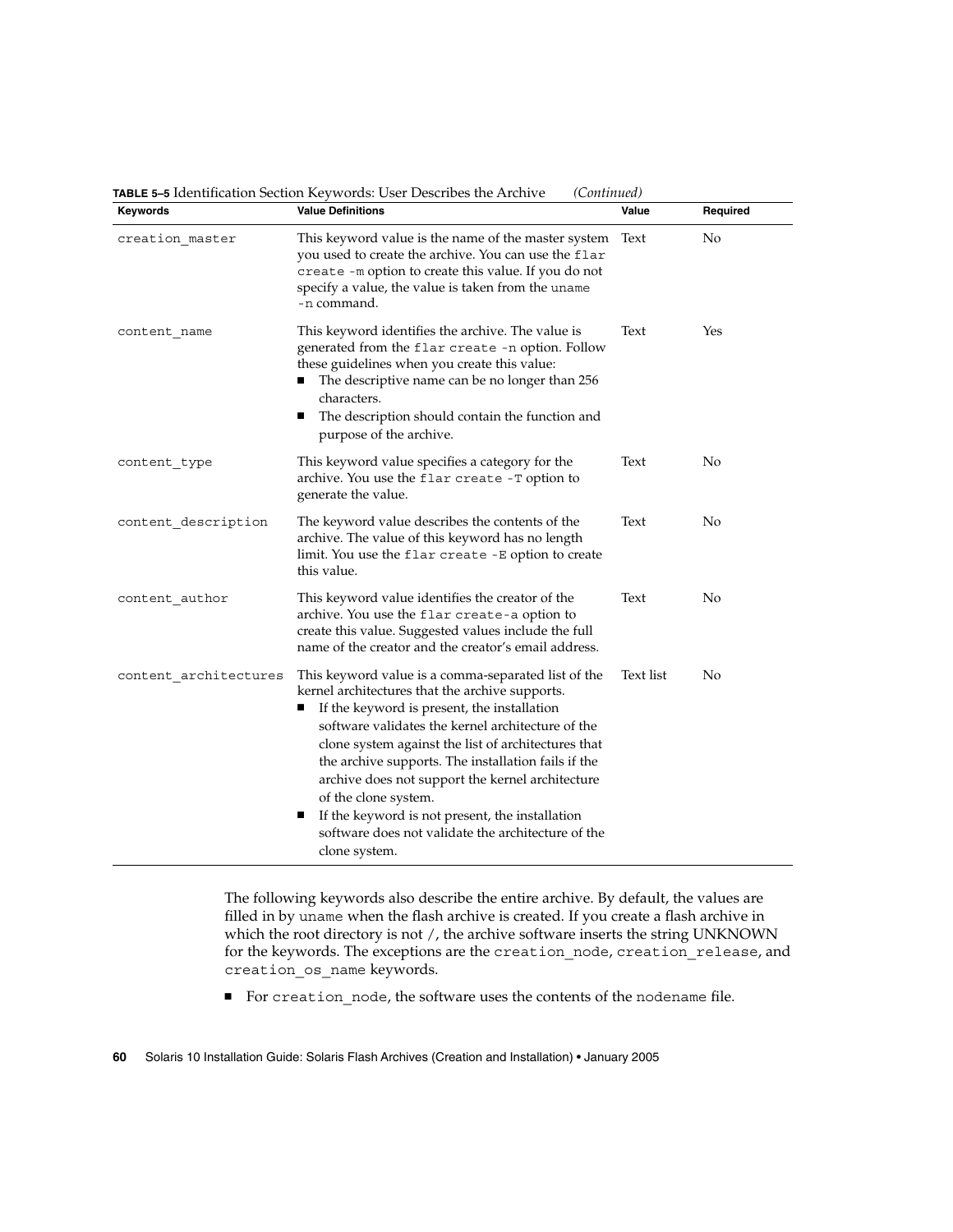■ For creation release and creation os name, the software attempts to use the contents of root directory /var/sadm/system/admin/INST\_RELEASE. If the software is unsuccessful in reading this file, it assigns the value UNKNOWN.

Regardless of their sources, you cannot override the values of these keywords.

**TABLE 5–6** Identification Section Keywords: Software Describes the Archive

| Keyword                 | Value                                            |
|-------------------------|--------------------------------------------------|
| creation node           | The return from uname -n                         |
| creation hardware class | The return from uname -m                         |
| creation platform       | The return from uname $-i$                       |
| creation processor      | The return from uname -p                         |
| creation release        | The return fromuname $-r$                        |
| creation os name        | The return from uname $ \boldsymbol{\mathsf{s}}$ |
| creation os version     | The return from uname $-v$                       |

### User-Defined Section Keywords

In addition to the keywords that are defined by the Solaris Flash archive, you can define other keywords. The Solaris Flash archive ignores user-defined keywords, but you can provide scripts or programs that process the identification section and use user-defined keywords. Use the following format when creating user-defined keywords:

- Begin the keyword name with an X.
- Create the keyword with any characters other than linefeeds, equal signs, and null characters.
- Suggested naming conventions for user-defined keywords include the underscore-delimited descriptive method used for the predefined keywords. Another convention is a federated convention similar to the naming of Java packages.

For example, X-department is a valid name for a user-defined keyword.

For an example of using options to include user-defined keywords in the identification section, see [Example 3–8.](#page-39-0)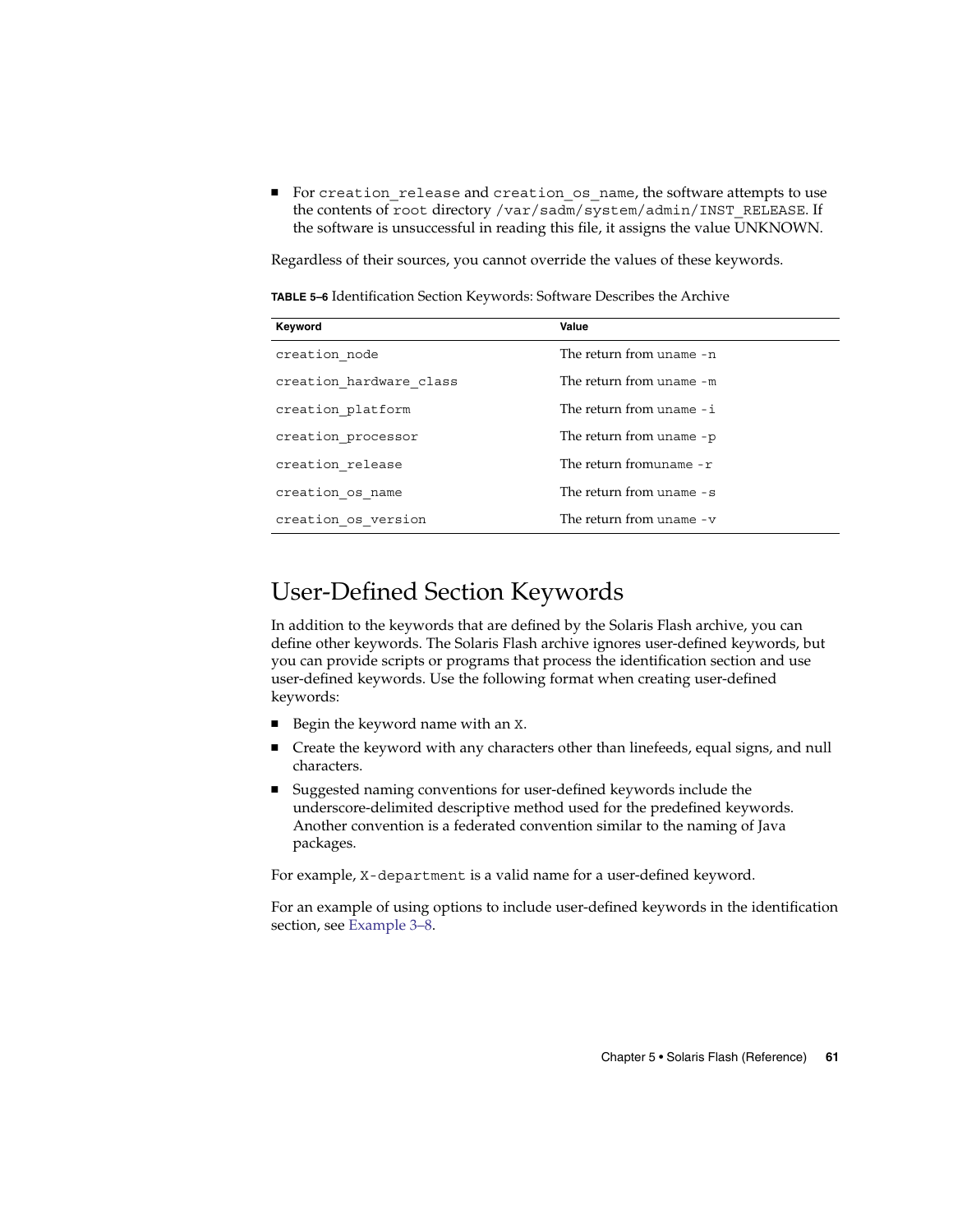## <span id="page-61-0"></span>Solaris Flash flar create Command

Use the Solaris Flash flar create command to create a Solaris Flash archive.

### flar create

Use the flar create command to create a Solaris Flash archive from a master system. You can use this command when the master system is running in multiuser mode or single-user mode. You can also use flar create when the master system is booted from the following media.

- Solaris 10 Operating System DVD
- Solaris 10 Software 1 CD
- An image of the Solaris 10 Software CDs and Solaris 10 Languages CD

The master system should be in as stable a state as possible when you create a Solaris Flash archive. The syntax of the command is as follows:

flar create -n *archive\_name* [-R *root*] [-A *unchanged\_master\_image\_dir*] [-S] [-M] [-H] [-I] [-c] [-x *exclude\_dir/filename*] [-y *include\_dir/filename*] [-z *list\_filename*] [-X *list\_filename*] [-t [-p *posn*] [-b *blocksize*] [-i *date*] [-m *master*] [-u *section* ... [-d *dir*]] [-f [*list\_filename*| -] [-F]] [-U *key=val* ...] [-a *author*] [-e *descr*|-E *descr\_file*] [-T *type*] *path/filename*

In this command line, *path* is the directory in which you want the archive file to be saved. *filename* is the name of the archive file. If you do not specify a path, flar create saves the archive file in the current directory.

| Option                            | <b>Description</b>                                                                                                                                                                    |
|-----------------------------------|---------------------------------------------------------------------------------------------------------------------------------------------------------------------------------------|
| Required Options                  |                                                                                                                                                                                       |
| -n archive_name                   | The value of this flag is the name of the archive. The <i>archive_name</i><br>you specify is the value of the content name keyword.                                                   |
| <b>Option for Compression</b>     |                                                                                                                                                                                       |
| $- C$                             | Compresses the archive by using compress $(1)$ .                                                                                                                                      |
| Options for Directories and Sizes |                                                                                                                                                                                       |
| $-R$ root                         | Creates the archive from the file system tree that is rooted at root. If<br>you do not specify this option, flar create creates an archive<br>from a file system that is rooted at /. |

**TABLE 5–7** Command-Line Options for flar create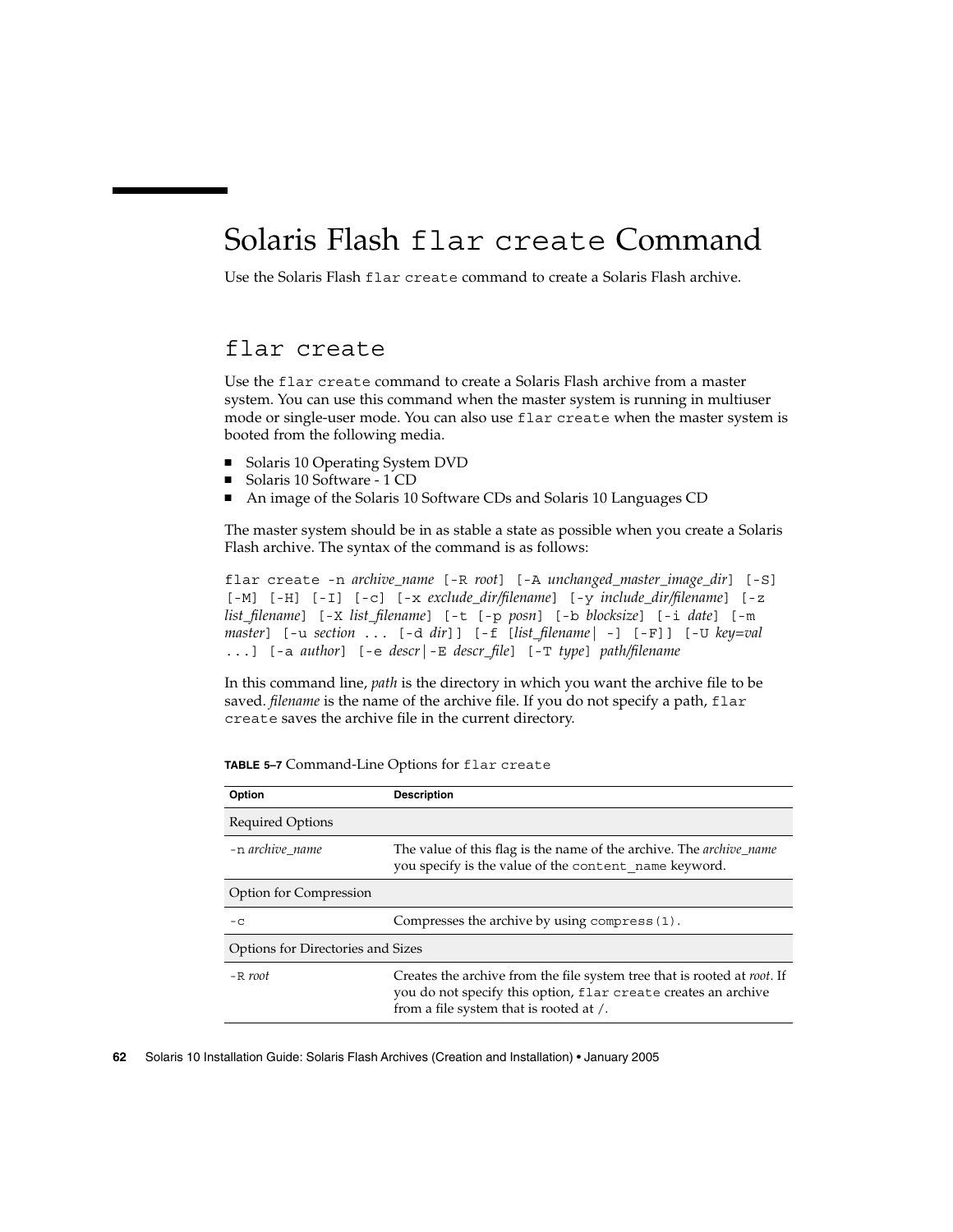| Option                                      | <b>Description</b>                                                                                                                                                                                                                                                                                                                                                                                                                                                                                                                                                                                                                                                                                                                                                                                                                           |
|---------------------------------------------|----------------------------------------------------------------------------------------------------------------------------------------------------------------------------------------------------------------------------------------------------------------------------------------------------------------------------------------------------------------------------------------------------------------------------------------------------------------------------------------------------------------------------------------------------------------------------------------------------------------------------------------------------------------------------------------------------------------------------------------------------------------------------------------------------------------------------------------------|
| $-S$                                        | Omits sizing information in the archive.                                                                                                                                                                                                                                                                                                                                                                                                                                                                                                                                                                                                                                                                                                                                                                                                     |
| – H                                         | Does not generate the hash identifier.                                                                                                                                                                                                                                                                                                                                                                                                                                                                                                                                                                                                                                                                                                                                                                                                       |
| Options for Creating a Differential Archive |                                                                                                                                                                                                                                                                                                                                                                                                                                                                                                                                                                                                                                                                                                                                                                                                                                              |
| $-A$                                        | Creates a differential archive by comparing a new system image<br>unchanged_master_image_dir with the image that is specified by the unchanged_master_image_dir<br>argument. By default, the new system image is root $\left(\frac{\ }{\ } \right)$ . You can<br>change the default with the -R option. unchanged_master_image_dir<br>is a directory where the unchanged master system image is stored<br>or mounted through UFS, NFS, or lumount.                                                                                                                                                                                                                                                                                                                                                                                           |
|                                             | You can modify the effects of file selection for a differential archive<br>by using the options for contents selection described in the next<br>section of the table.                                                                                                                                                                                                                                                                                                                                                                                                                                                                                                                                                                                                                                                                        |
| $-M$                                        | Excludes the manifest file. When you use this option, no validation<br>occurs on the differential archive. When creating a differential<br>archive, flar create creates a long list of the files in the system<br>that are unchanged, are changed, and are to be deleted from the<br>archive. This list is stored in the manifest section of the archive.<br>When the differential archive is deployed, the software uses this<br>list to perform a file-by-file check, ensuring the integrity of the<br>clone system. Use of this option avoids such a check and saves the<br>space that is used by the manifest section in a differential archive.<br>However, you must consider the savings in time and disk space<br>against the loss of an integrity check upon installation. Because no<br>validation occurs, avoid using this option. |

**TABLE 5–7** Command-Line Options for flar create *(Continued)*

**Caution –** Use the flar create file-exclusion options with caution. If you exclude some directories, others that you were unaware of might be left in the archive, such as system configuration files. The system would then be inconsistent and the installation would not work. Excluding directories and files is best used with data that can easily be removed without disrupting the system, such as large data files.

| -y include_dir/filename | Adds to the archive those files and directories that are specified on<br>the command line. This option is used when you have excluded a<br>directory, but want to restore individual subdirectories or files. |
|-------------------------|---------------------------------------------------------------------------------------------------------------------------------------------------------------------------------------------------------------|
|                         | <i>include_dir/filename</i> is the name of the subdirectory or file to be<br>included.                                                                                                                        |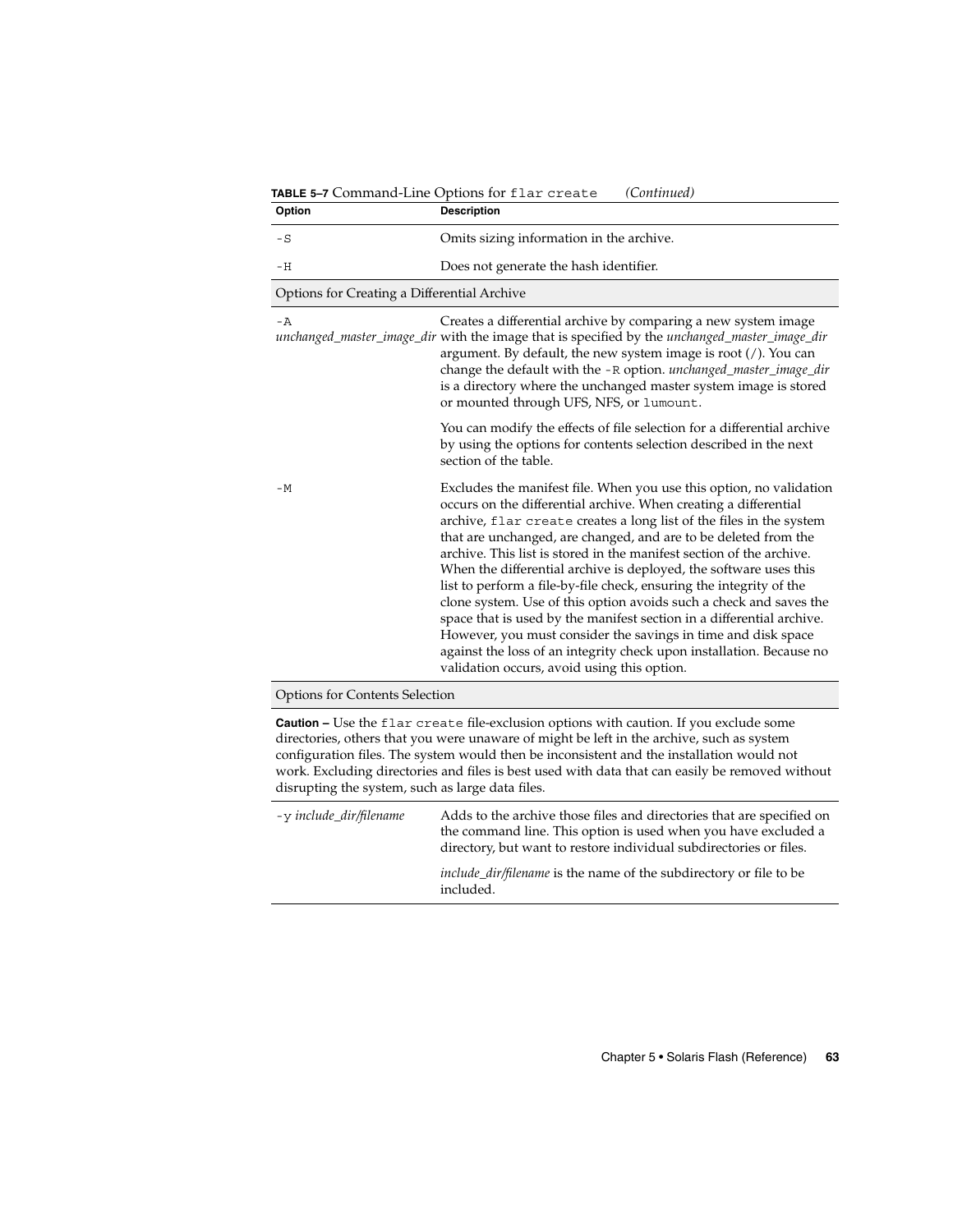| Option                  | <b>Description</b>                                                                                                                                                                                                                                                                                                                                                                                                                                                                                                |
|-------------------------|-------------------------------------------------------------------------------------------------------------------------------------------------------------------------------------------------------------------------------------------------------------------------------------------------------------------------------------------------------------------------------------------------------------------------------------------------------------------------------------------------------------------|
| - f list_filename       | Adds files and directories from a list to the archive.                                                                                                                                                                                                                                                                                                                                                                                                                                                            |
|                         | list_filename is the full path to a file that contains a list. The<br>contents of the file are added to the file list unless - F is specified.<br>The list_filename file must contain one file per line.<br>If you specify a file system with -R root, the path to each file<br>must be relative to the alternate root directory or an absolute<br>path.<br>If filename is "-", flar create reads standard input as the list<br>п<br>of files. When you use the value "-", the archive size is not<br>calculated. |
| – F                     | Uses only the files in - f <i>list_filename</i> to create the archive. This<br>option makes the - f list_filename the absolute list, rather than a list<br>that is appended to the normal file list.                                                                                                                                                                                                                                                                                                              |
| -x exclude_dir/filename | Excludes files and directories from the archive. These files and<br>directories are specified at the command line. You can use multiple<br>instances of this option to exclude more than one file or directory.                                                                                                                                                                                                                                                                                                   |
|                         | <i>exclude_dir/filename</i> is the name of the directory or file to be<br>excluded.                                                                                                                                                                                                                                                                                                                                                                                                                               |
| - x list_filename       | Excludes a list of files or directories from the archive.                                                                                                                                                                                                                                                                                                                                                                                                                                                         |
|                         | list_filename is the full path to a file that contains the list.<br>The list_filename file must contain one file per line.<br>If you specify a file system with -R root, the path to each file<br>must be relative to the alternate root directory or an absolute<br>path.<br>If list_filename is "-", flar create reads standard input as the<br>list of files. When you use the value "-", the archive size is not<br>calculated.                                                                               |
| - z list_filename       | Excludes or includes a list of files or directories from the archive.<br>Each file or directory in the list is noted with a plus " $+$ " or minus<br>"-". A plus indicates an included file or directory and the minus<br>indicates an excluded file or directory.                                                                                                                                                                                                                                                |
|                         | <i>list_filename</i> is the full path to a file that contains the list.<br>The list_filename file must contain one file per line.<br>If you specify a file system with -R root, the path to each file<br>must be relative to the alternate root directory or an absolute<br>path.                                                                                                                                                                                                                                 |

**TABLE 5–7** Command-Line Options for flar create *(Continued)*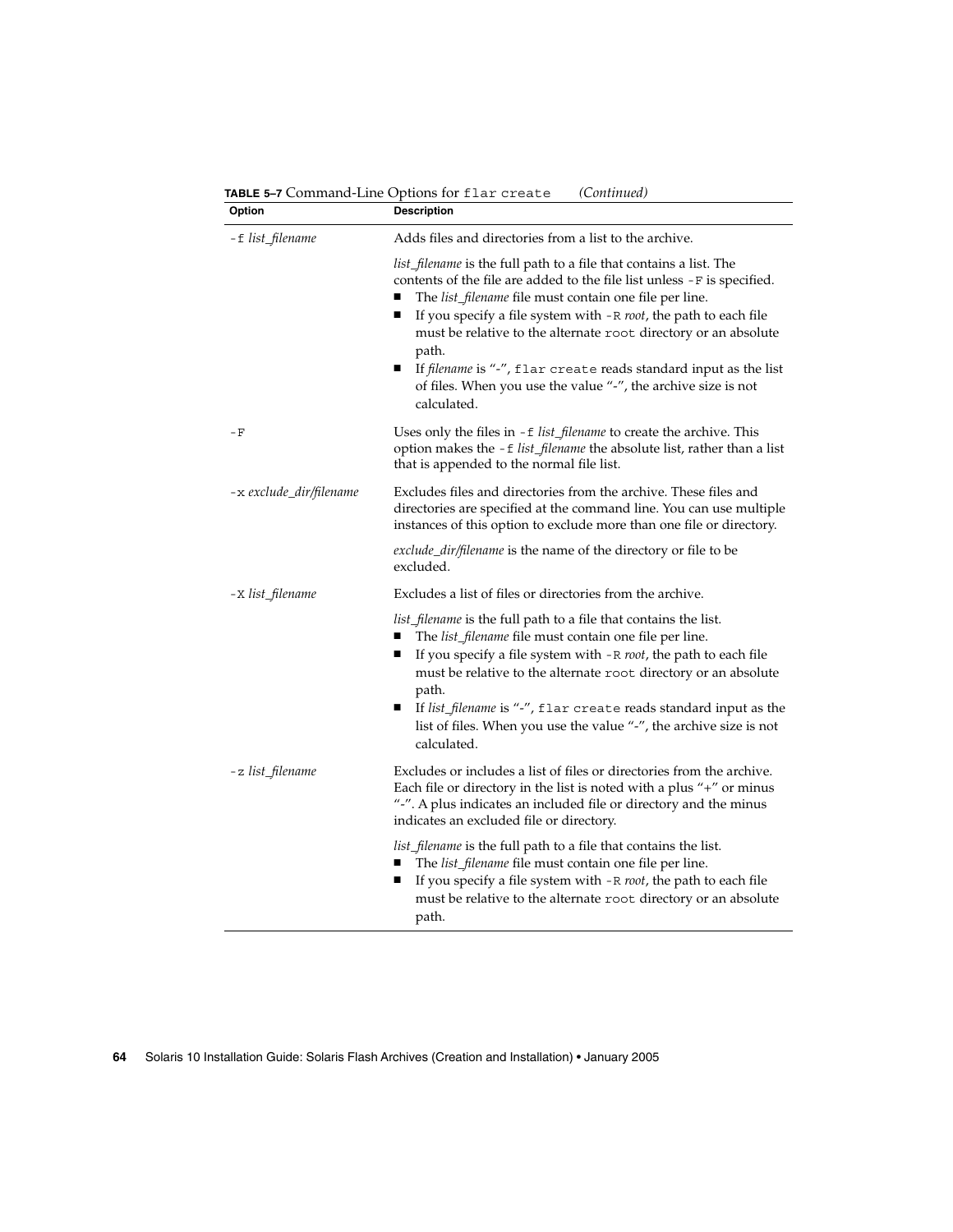|                                         | <b>TABLE 5–7</b> Command-Line Options for <code>flar</code> create<br>(Continued)                                                                                                                                                                                                                                                                                                            |
|-----------------------------------------|----------------------------------------------------------------------------------------------------------------------------------------------------------------------------------------------------------------------------------------------------------------------------------------------------------------------------------------------------------------------------------------------|
| Option                                  | <b>Description</b>                                                                                                                                                                                                                                                                                                                                                                           |
| $-\mathbf{I}$                           | Override the integrity check. To prevent you from excluding<br>important system files from an archive, flar create runs an<br>integrity check. This check examines all files that are registered in a<br>system package database and stops archive creation if any of them<br>are excluded. Use of this option overrides this integrity check.<br>Therefore, avoid the use of the -1 option. |
| Options Used With User-Defined Sections |                                                                                                                                                                                                                                                                                                                                                                                              |
| -u section                              | Includes section as a user-defined section. To include more than one<br>user-defined section, section must be a space-separated list of<br>section names.                                                                                                                                                                                                                                    |
| -d dir                                  | Retrieves the section file that is specified with -u from <i>dir</i> .                                                                                                                                                                                                                                                                                                                       |
| Options Used With Tape Archives         |                                                                                                                                                                                                                                                                                                                                                                                              |
| -t                                      | Creates an archive on a tape device. The <i>filename</i> argument is the<br>name of the tape device.                                                                                                                                                                                                                                                                                         |
| -p posn                                 | Use only with the -t option. Specifies the position on the tape<br>device for flar create to store the archive. If you do not use this<br>option, flar create places the archive at the current position of<br>the tape.                                                                                                                                                                     |
| -b blocksize                            | Specifies the block size flar create uses when creating the<br>archive. If you do not specify a block size, flar create uses the<br>default block size of 64 KB.                                                                                                                                                                                                                             |
| Options for Archive Identification      |                                                                                                                                                                                                                                                                                                                                                                                              |
|                                         | These keywords and values appear in the identification section of the archive.                                                                                                                                                                                                                                                                                                               |
| -∪ key=val                              | Includes user-defined keywords and values in the Archive<br>Identification section.                                                                                                                                                                                                                                                                                                          |
| -i date                                 | Uses <i>date</i> as the value for the creation date keyword. If you do<br>not specify a date, flar create uses the current system time and<br>date.                                                                                                                                                                                                                                          |
| -m <i>master</i>                        | Uses <i>master</i> as the name of the master system on which you<br>created the archive. master is the value for the creation_master<br>keyword. If you do not specify master, flar create uses the<br>system name that is reported by uname -n.                                                                                                                                             |
| -e descr                                | Uses <i>descr</i> for the value of the content description keyword.<br>You cannot use this option when you use the -E option.                                                                                                                                                                                                                                                                |
| -E descr_file                           | Retrieves the value for the content description keyword<br>from the <i>descr_file</i> file. You cannot use this option when you use<br>the -e option.                                                                                                                                                                                                                                        |

**TABLE 5–7** Command-Line Options for flar create *(Continued)*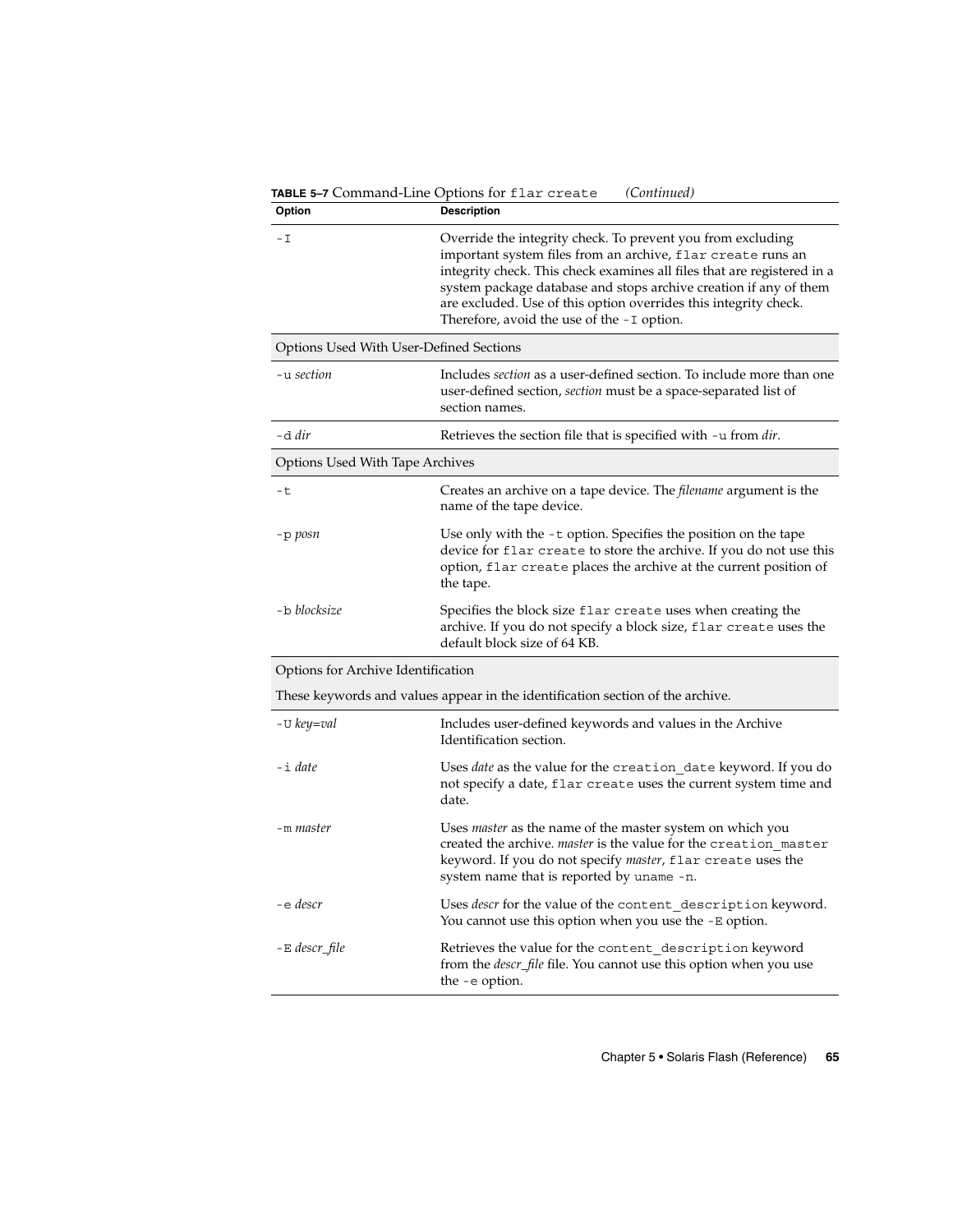| Option    | <b>Description</b>                                                                                                                                                                                                                                                               |
|-----------|----------------------------------------------------------------------------------------------------------------------------------------------------------------------------------------------------------------------------------------------------------------------------------|
| -a author | Uses <i>author</i> as the author name in the Archive Identification<br>section. <i>author</i> is the value for the content author keyword. If<br>you do not specify an author, flar create does not include the<br>content author keyword in the Archive Identification section. |
| -T type   | Uses type as the value for the content type keyword. type is<br>user defined. If you do not specify a type, flar create does not<br>include the content type keyword.                                                                                                            |

**TABLE 5–7** Command-Line Options for flar create *(Continued)*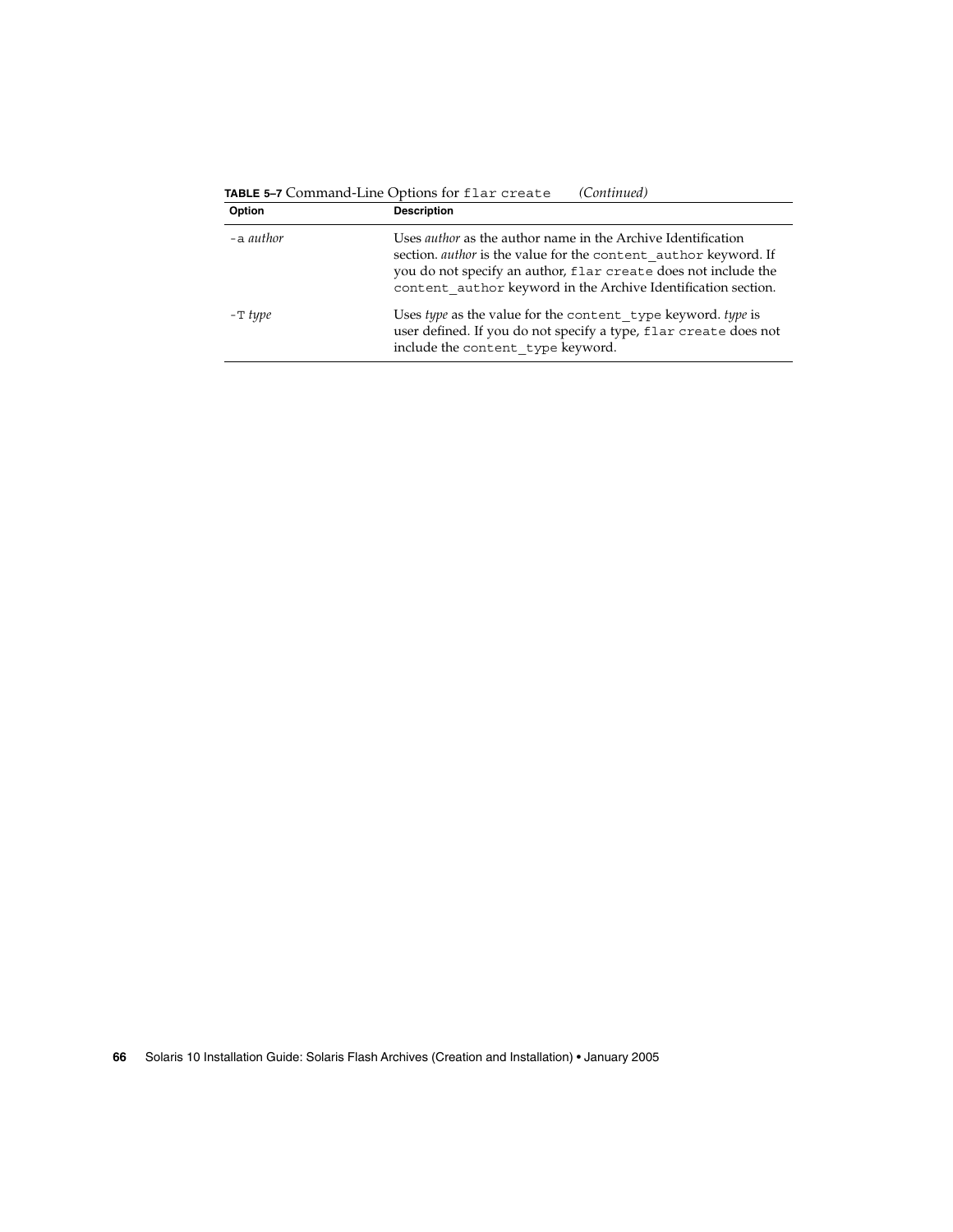# Glossary

| 3DES             | ([Triple DES] Triple-Data Encryption Standard). A symmetric-key<br>encryption method that provides a key length of 168 bits.                                                                                                                                                                                                                                                                                                                                                 |
|------------------|------------------------------------------------------------------------------------------------------------------------------------------------------------------------------------------------------------------------------------------------------------------------------------------------------------------------------------------------------------------------------------------------------------------------------------------------------------------------------|
| <b>AES</b>       | Advanced Encryption Standard. A symmetric 128-bit block data<br>encryption technique. The U.S. government adopted the Rijndael<br>variant of the algorithm as its encryption standard in October 2000.<br>AES replaces DES encryption as the government standard.                                                                                                                                                                                                            |
| archive          | A file that contains a collection of files that were copied from a master<br>system. The file also contains identification information about the<br>archive, such as a name and the date that you created the archive.<br>After you install an archive on a system, the system contains the exact<br>configuration of the master system.                                                                                                                                     |
|                  | An archive could be a differential archive which is a Solaris Flash<br>archive that contains only the differences between two system images,<br>an unchanged master image and an updated master image. The<br>differential archive contains files to be retained, modified, or deleted<br>from the clone system. A differential update changes only the files<br>specified and is restricted to systems that contain software consistent<br>with the unchanged master image. |
| arrow keys       | One of the four directional keys on the numeric keypad.                                                                                                                                                                                                                                                                                                                                                                                                                      |
| begin script     | A user-defined Bourne shell script, specified within the rules file, that<br>performs tasks before the Solaris software is installed on the system.<br>You can use begin scripts only with custom JumpStart installations.                                                                                                                                                                                                                                                   |
| boot             | To load the system software into memory and start it.                                                                                                                                                                                                                                                                                                                                                                                                                        |
| boot environment | A collection of mandatory file systems (disk slices and mount points)<br>that are critical to the operation of the Solaris OS. These disk slices<br>might be on the same disk or distributed across multiple disks.                                                                                                                                                                                                                                                          |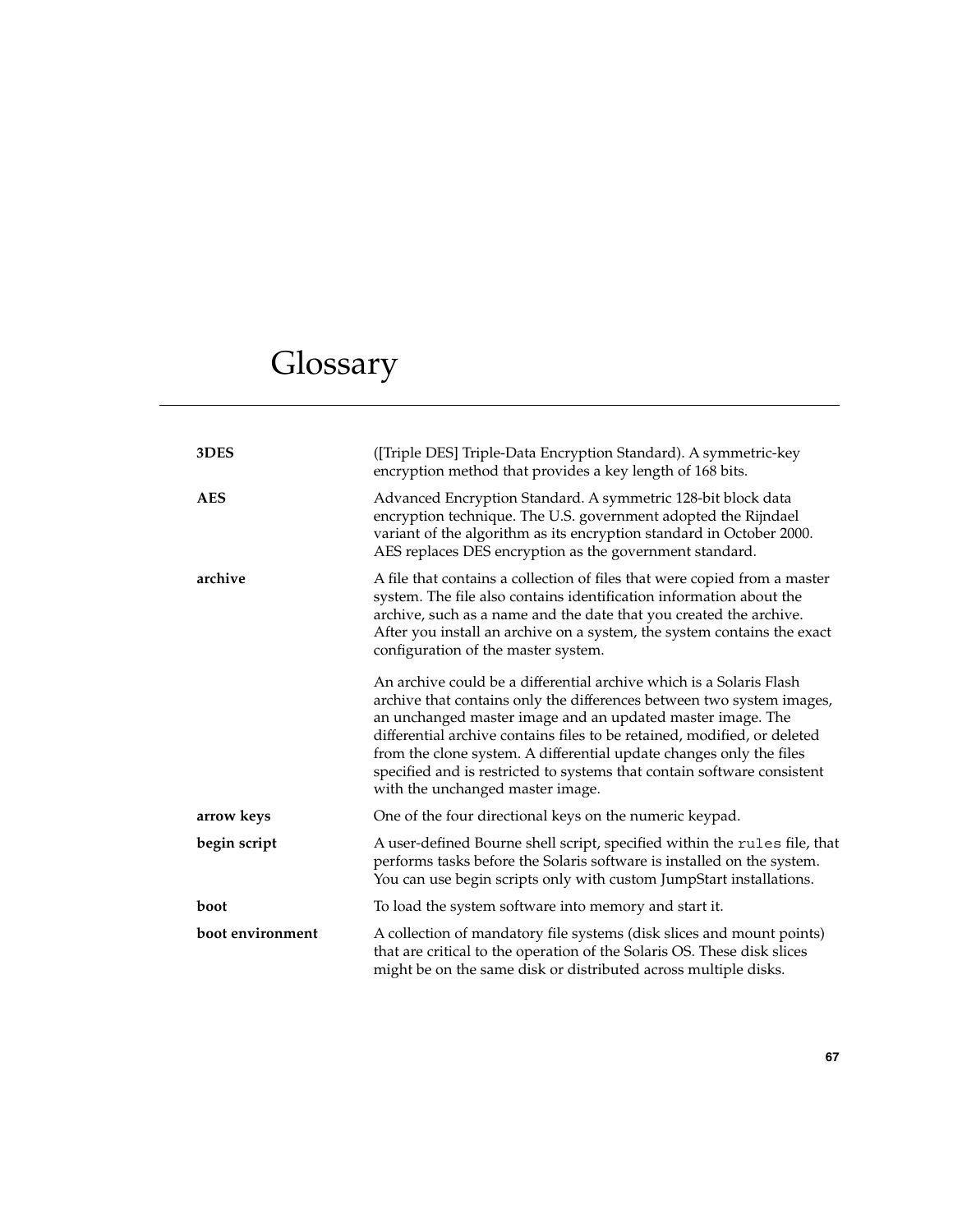|                       | The active boot environment is the one that is currently booted.<br>Exactly one active boot environment can be booted. An inactive boot<br>environment is not currently booted, but can be in a state of waiting<br>for activation on the next reboot.                                                             |
|-----------------------|--------------------------------------------------------------------------------------------------------------------------------------------------------------------------------------------------------------------------------------------------------------------------------------------------------------------|
| bootlog-cgi           | The CGI program that enables a web server to collect and store remote<br>client-booting and installation console messages during a WAN boot<br>installation.                                                                                                                                                       |
| boot server           | A server system that provides client systems on the same network<br>subnet with the programs and information that they need to start. A<br>boot server is required to install over the network if the install server is<br>on a different subnet than the systems on which Solaris software is to<br>be installed. |
| certificate authority | (CA) A trusted third-party organization or company that issues digital<br>certificates that are used to create digital signatures and public-private<br>key pairs. The CA guarantees that the individual who is granted the<br>unique certificate is who she or he claims to be.                                   |
| certstore             | A file that contains a digital certificate for a specific client system.<br>During an SSL negotiation, the client might be asked to provide the<br>certificate file to the server. The server uses this file to verify the<br>identity of the client.                                                              |
| <b>CGI</b>            | (Common Gateway Interface) An interface by which external<br>programs communicate with the HTTP server. Programs that are<br>written to use CGI are called CGI programs or CGI scripts. CGI<br>programs handle forms or parse output the server does not normally<br>handle or parse.                              |
| checksum              | The result of adding a group of data items that are used for checking<br>the group. The data items can be either numerals or other character<br>strings that are treated as numerals during the checksum calculation.<br>The checksum value verifies that communication between two devices<br>is successful.      |
| client                | In the client-server model for communications, the client is a process<br>that remotely accesses resources of a compute server, such as compute<br>power and large memory capacity.                                                                                                                                |
| clone system          | A system that you installed by using a Solaris Flash archive. The clone<br>system has the same installation configuration as the master system.                                                                                                                                                                    |
| cluster               | A logical collection of packages (software modules). The Solaris<br>software is divided into software groups, which are each composed of<br>clusters and packages.                                                                                                                                                 |
| command line          | A string of characters that begins with a command, often followed by<br>arguments, including options, file names, and other expressions, and<br>terminated by the end-of-line character.                                                                                                                           |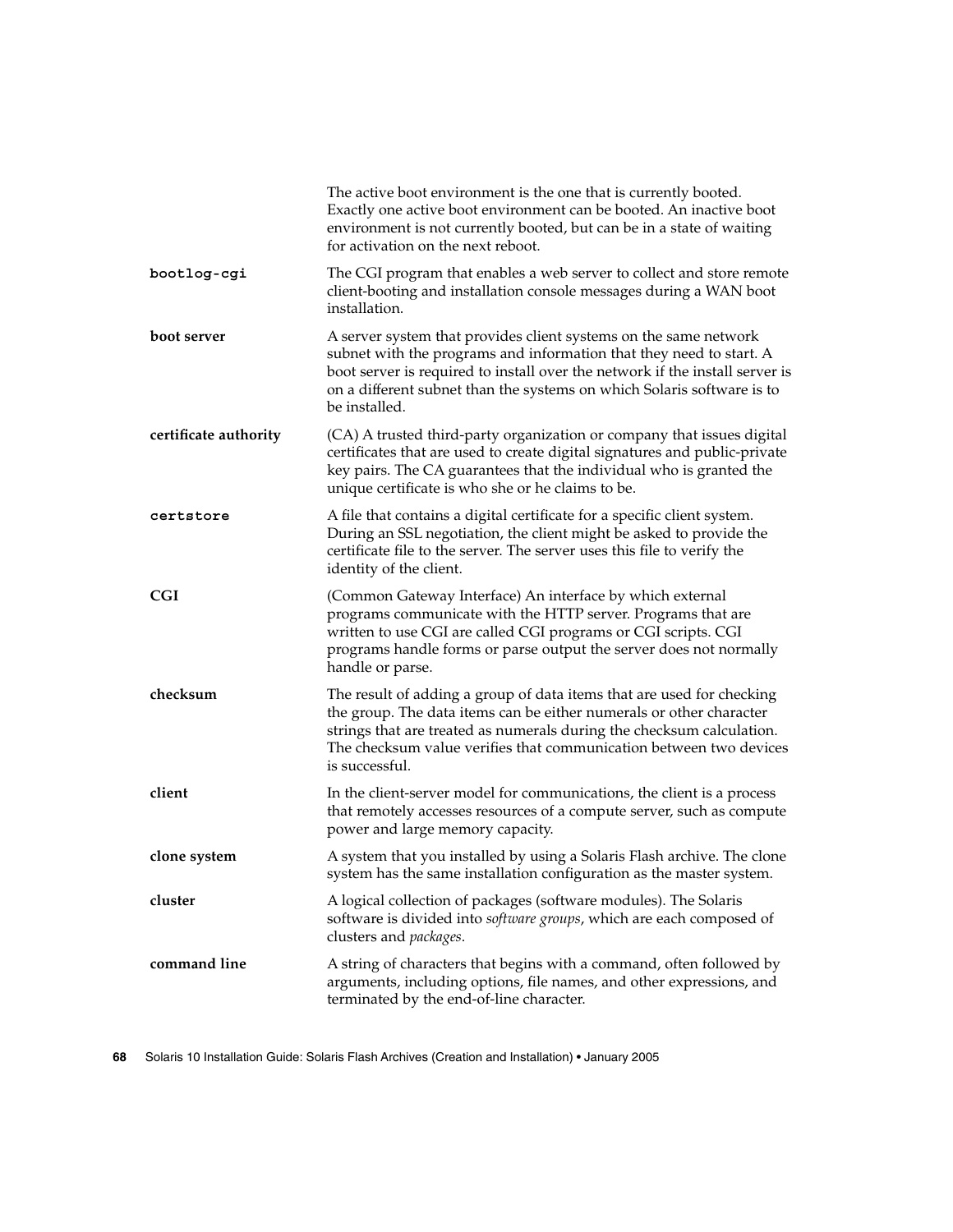<span id="page-68-0"></span>

| concatenation                              | A RAID-0 volume. If slices are concatenated, the data is written to the<br>first available slice until that slice is full. When that slice is full, the<br>data is written to the next slice, serially. A concatenation provides no<br>data redundancy unless it is contained in a mirror. See also RAID-0<br>volume.                                                                                                                                                                                                                                                                                                  |
|--------------------------------------------|------------------------------------------------------------------------------------------------------------------------------------------------------------------------------------------------------------------------------------------------------------------------------------------------------------------------------------------------------------------------------------------------------------------------------------------------------------------------------------------------------------------------------------------------------------------------------------------------------------------------|
| <b>Core Software Group</b>                 | A software group that contains the minimum software that is required<br>to boot and run the Solaris OS on a system. Core includes some<br>networking software and the drivers that are required to run the<br>Common Desktop Environment (CDE) desktop. Core does not include<br>the CDE software.                                                                                                                                                                                                                                                                                                                     |
| critical file systems                      | File systems that are required by the Solaris OS. When you use Solaris<br>Live Upgrade, these file systems are separate mount points in the<br>vfstab of the active and inactive boot environments. Examples are<br>root (/), /usr, /var, and /opt. These file systems are always copied<br>from the source to the inactive boot environment.                                                                                                                                                                                                                                                                          |
| custom JumpStart                           | A type of installation in which the Solaris software is automatically<br>installed on a system that is based on a user-defined profile. You can<br>create customized profiles for different types of users and systems. A<br>custom JumpStart installation is a JumpStart installation you create.                                                                                                                                                                                                                                                                                                                     |
| custom probes file                         | A file, which must be located in the same JumpStart directory as the<br>rules file, that is a Bourne shell script that contains two types of<br>functions: probe and comparison. Probe functions gather the<br>information you want or do the actual work and set a corresponding<br>SI environment variable you define. Probe functions become probe<br>keywords. Comparison functions call a corresponding probe function,<br>compare the output of the probe function, and return 0 if the keyword<br>matches or 1 if the keyword doesn't match. Comparison functions<br>become rule keywords. See also rules file. |
| decryption                                 | The process of converting coded data to plain text. See also encryption.                                                                                                                                                                                                                                                                                                                                                                                                                                                                                                                                               |
| derived profile                            | A profile that is dynamically created by a begin script during a custom<br>JumpStart installation.                                                                                                                                                                                                                                                                                                                                                                                                                                                                                                                     |
| <b>DES</b>                                 | (Data Encryption Standard) A symmetric-key encryption method that<br>was developed in 1975 and standardized by ANSI in 1981 as ANSI<br>X.3.92. DES uses a 56-bit key.                                                                                                                                                                                                                                                                                                                                                                                                                                                  |
| Developer Solaris<br><b>Software Group</b> | A software group that contains the End User Solaris Software Group<br>plus the libraries, include files, man pages, and programming tools for<br>developing software.                                                                                                                                                                                                                                                                                                                                                                                                                                                  |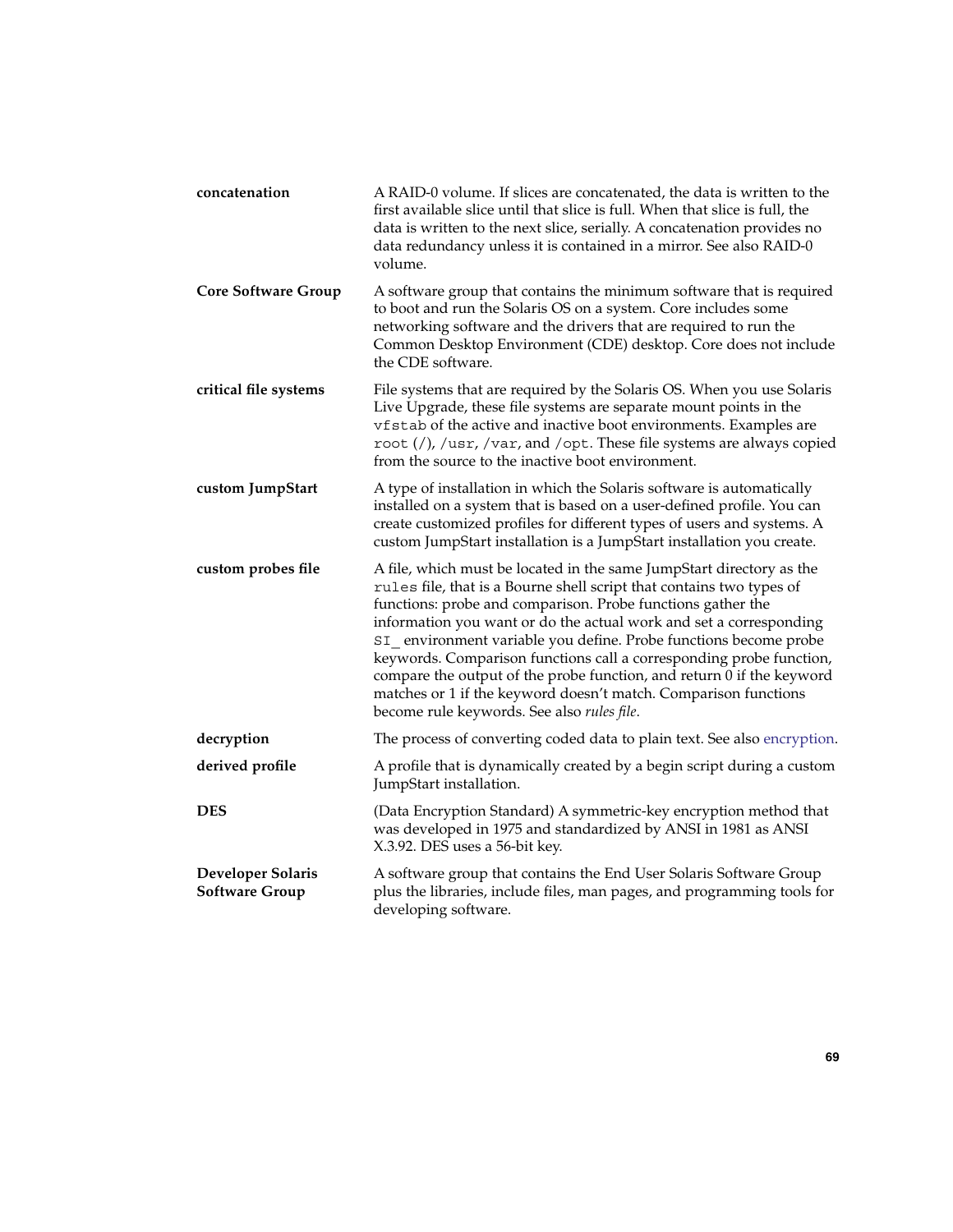<span id="page-69-0"></span>

| <b>DHCP</b>             | (Dynamic Host Configuration Protocol) An application-layer protocol.<br>Enables individual computers, or clients, on a TCP/IP network to<br>extract an IP address and other network configuration information<br>from a designated and centrally maintained DHCP server or servers.<br>This facility reduces the overhead of maintaining and administering a<br>large IP network.                                                                                                             |
|-------------------------|-----------------------------------------------------------------------------------------------------------------------------------------------------------------------------------------------------------------------------------------------------------------------------------------------------------------------------------------------------------------------------------------------------------------------------------------------------------------------------------------------|
| differential archive    | A Solaris Flash archive that contains only the differences between two<br>system images, an unchanged master image and an updated master<br>image. The differential archive contains files to be retained, modified,<br>or deleted from the clone system. A differential update changes only<br>the files that are specified and is restricted to systems that contain<br>software consistent with the unchanged master image.                                                                |
| digital certificate     | A nontransferable, nonforgeable, digital file issued from a third party<br>that both communicating parties already trust.                                                                                                                                                                                                                                                                                                                                                                     |
| disc                    | An optical disc, as opposed to a magnetic disk, which recognizes the<br>common spelling that is used in the compact disc (CD) market. For<br>example, a CD-ROM or DVD-ROM is an optical disc.                                                                                                                                                                                                                                                                                                 |
| disk                    | A round platter, or set of platters, of a magnetized medium that is<br>organized into concentric tracks and sectors for storing data such as<br>files. See also disc.                                                                                                                                                                                                                                                                                                                         |
| disk configuration file | A file that represents a structure of a disk (for example, bytes/sector,<br>flags, slices). Disk configuration files enable you to use pfinstall<br>from a single system to test profiles on different-size disks.                                                                                                                                                                                                                                                                            |
| diskless client         | A client on a network that relies on a server for all of its disk storage.                                                                                                                                                                                                                                                                                                                                                                                                                    |
| document root directory | The root of a hierarchy on a web server machine that contains the files,<br>images, and data you want to present to users who are accessing the<br>web server.                                                                                                                                                                                                                                                                                                                                |
| domain                  | A part of the Internet naming hierarchy. A domain represents a group<br>of systems on a local network that share administrative files.                                                                                                                                                                                                                                                                                                                                                        |
| domain name             | The name that is assigned to a group of systems on a local network<br>that share administrative files. The domain name is required for the<br>Network Information Service (NIS) database to work properly. A<br>domain name consists of a sequence of component names that are<br>separated by periods (for example: tundra.mpk.ca.us). As you read<br>a domain name from left to right, the component names identify more<br>general (and usually remote) areas of administrative authority. |
| encryption              | The process of protecting information from unauthorized use by<br>making the information unintelligible. Encryption is based on a code,<br>called a key, which is used to decrypt the information. See also<br>decryption.                                                                                                                                                                                                                                                                    |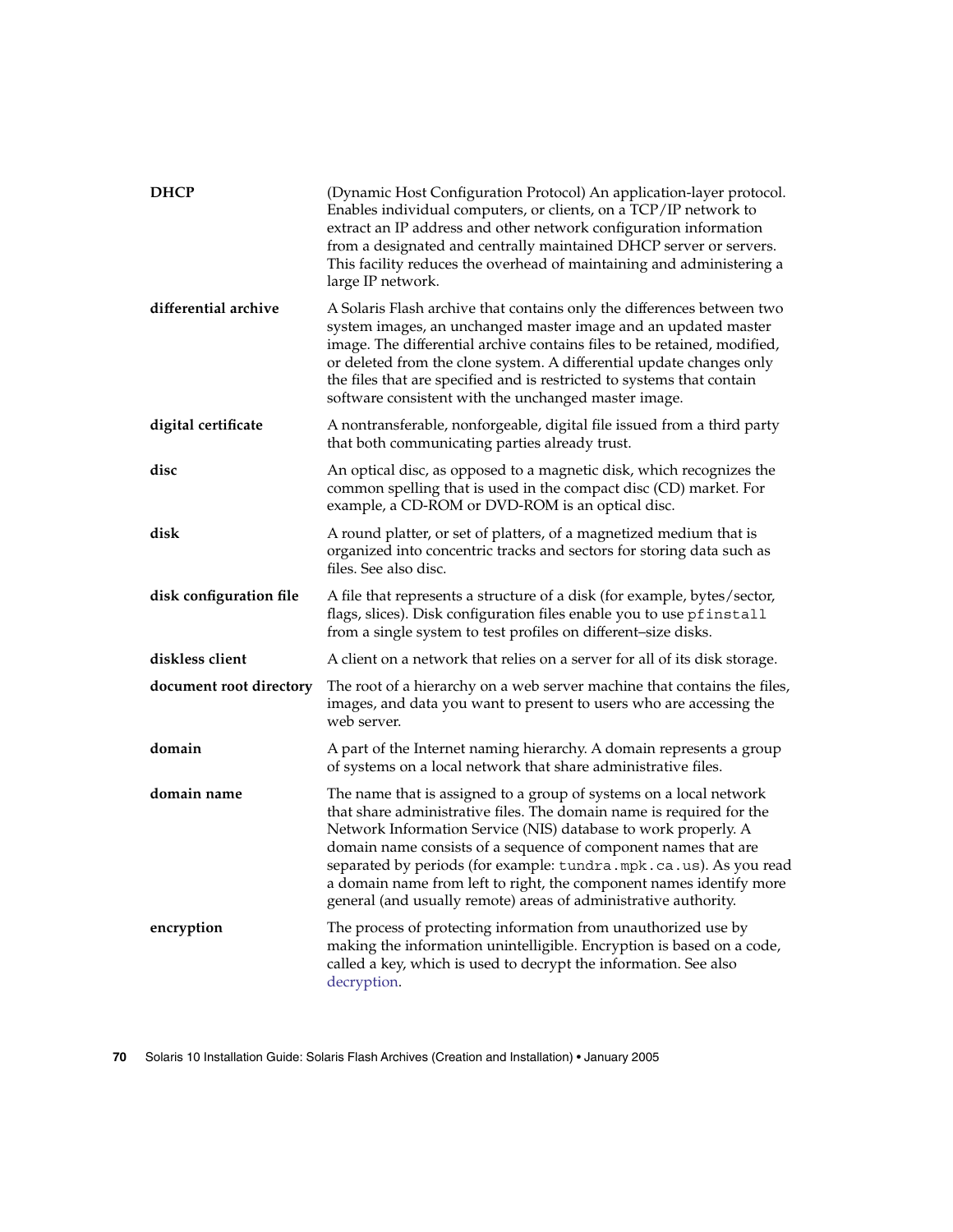| <b>End User Solaris</b><br><b>Software Group</b>                   | A software group that contains the Core Software Group plus the<br>recommended software for an end user, including the Common<br>Desktop Environment (CDE) and DeskSet software.                                                                                                                                                                                                                                                                                                                                          |
|--------------------------------------------------------------------|---------------------------------------------------------------------------------------------------------------------------------------------------------------------------------------------------------------------------------------------------------------------------------------------------------------------------------------------------------------------------------------------------------------------------------------------------------------------------------------------------------------------------|
| <b>Entire Solaris Software</b><br>Group                            | A software group that contains the entire Solaris 10 release.                                                                                                                                                                                                                                                                                                                                                                                                                                                             |
| <b>Entire Solaris Software</b><br><b>Group Plus OEM</b><br>Support | A software group that contains the entire Solaris 10 release, plus<br>additional hardware support for OEMs. This software group is<br>recommended when installing Solaris software on SPARC based<br>servers.                                                                                                                                                                                                                                                                                                             |
| /etc                                                               | A directory that contains critical system configuration files and<br>maintenance commands.                                                                                                                                                                                                                                                                                                                                                                                                                                |
| /etc/netboot<br>directory                                          | The directory on a WAN boot server that contains the client<br>configuration information and security data that are required for a<br>WAN boot installation.                                                                                                                                                                                                                                                                                                                                                              |
| /export                                                            | A file system on an OS server that is shared with other systems on a<br>network. For example, the /export file system can contain the root<br>file system and swap space for diskless clients and the home<br>directories for users on the network. Diskless clients rely on the<br>/export file system on an OS server to boot and run.                                                                                                                                                                                  |
| fallback                                                           | A reversion to the environment that ran previously. Use fallback when<br>you are activating an environment and the boot environment that is<br>designated for booting fails or shows some undesirable behavior.                                                                                                                                                                                                                                                                                                           |
| fdisk partition                                                    | A logical partition of a disk drive that is dedicated to a particular<br>operating system on x86 based systems. To install the Solaris software,<br>you must set up at least one Solaris fdisk partition on an x86 based<br>system. x86 based systems allow up to four different fdisk partitions<br>on a disk. These partitions can be used to hold individual operating<br>systems. Each operating system must be located on a unique fdisk<br>partition. A system can only have one Solaris f disk partition per disk. |
| file server                                                        | A server that provides the software and file storage for systems on a<br>network.                                                                                                                                                                                                                                                                                                                                                                                                                                         |
| file system                                                        | In the SunOS™ operating system, a tree-structured network of files<br>and directories that you can access.                                                                                                                                                                                                                                                                                                                                                                                                                |
| finish script                                                      | A user-defined Bourne shell script, specified within the rules file, that<br>performs tasks after the Solaris software is installed on the system, but<br>before the system reboots. You use finish scripts with custom<br>JumpStart installations.                                                                                                                                                                                                                                                                       |
| format                                                             | To put data into a structure or divide a disk into sectors for receiving<br>data.                                                                                                                                                                                                                                                                                                                                                                                                                                         |
| function key                                                       | One of the 10 or more keyboard keys that are labeled F1, F2, F3, and so<br>on that are mapped to particular tasks.                                                                                                                                                                                                                                                                                                                                                                                                        |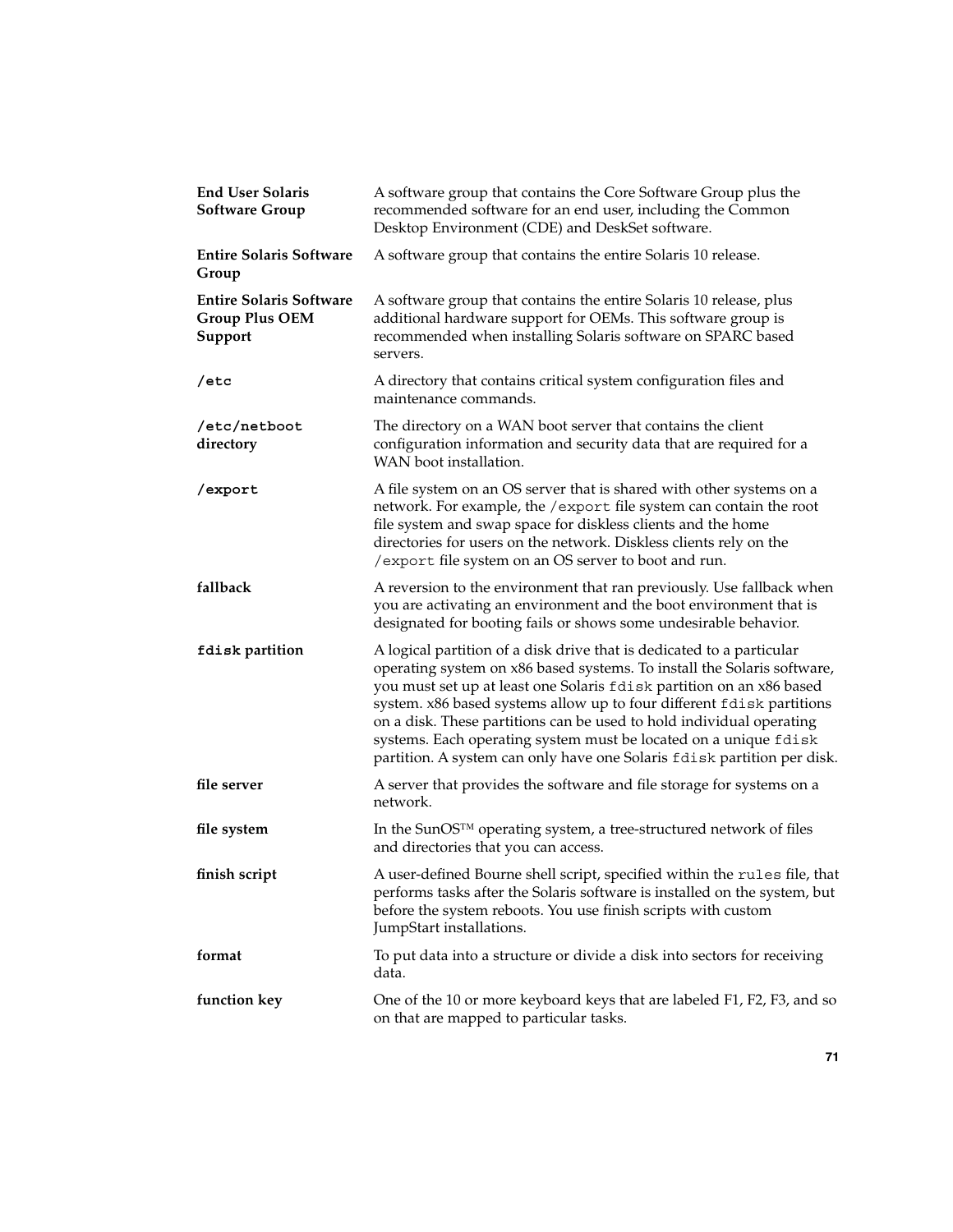| hard link            | A directory entry that references a file on disk. More than one such<br>directory entry can reference the same physical file.                                                                                                                                                                                                                                                                                                                                                                                                                                                                                                   |
|----------------------|---------------------------------------------------------------------------------------------------------------------------------------------------------------------------------------------------------------------------------------------------------------------------------------------------------------------------------------------------------------------------------------------------------------------------------------------------------------------------------------------------------------------------------------------------------------------------------------------------------------------------------|
| global zone          | In Solaris Zones, the global zone is both the default zone for the<br>system and the zone used for system-wide administrative control. The<br>global zone is the only zone from which a non-global zone can be<br>configured, installed, managed, or uninstalled. Administration of the<br>system infrastructure, such as physical devices, routing, or dynamic<br>reconfiguration (DR), is only possible in the global zone. Appropriately<br>privileged processes running in the global zone can access objects<br>associated with other zones. See also Solaris Zones and non-global<br>zones.                               |
| hashing              | The process of changing a string of characters into a value or key that<br>represents the original string.                                                                                                                                                                                                                                                                                                                                                                                                                                                                                                                      |
| hash                 | A number that is produced by taking some input and generating a<br>number that is significantly shorter than the input. The same output<br>value is always generated for identical inputs. Hash functions can be<br>used in table search algorithms, in error detection, and in tamper<br>detection. When used for tamper detection, hash functions are chosen<br>such that it is difficult to find two inputs that yield the same hash<br>result. MD5 and SHA-1 are examples of one-way hash functions. For<br>example, a message digest takes a variable-length input such as a disk<br>file and reduces it to a small value. |
| <b>HMAC</b>          | Keyed hashing method for message authentication. HMAC is used<br>with an iterative cryptographic hash function, such as MD5 or SHA-1,<br>in combination with a secret shared key. The cryptographic strength of<br>HMAC depends on the properties of the underlying hash function.                                                                                                                                                                                                                                                                                                                                              |
| host name            | The name by which a system is known to other systems on a network.<br>This name must be unique among all the systems within a particular<br>domain (usually, this means within any single organization). A host<br>name can be any combination of letters, numbers, and minus signs (-),<br>but it cannot begin or end with a minus sign.                                                                                                                                                                                                                                                                                       |
| <b>HTTP</b>          | (Hypertext Transfer Protocol) (n.) The Internet protocol that fetches<br>hypertext objects from remote hosts. This protocol is based on TCP/IP.                                                                                                                                                                                                                                                                                                                                                                                                                                                                                 |
| <b>HTTPS</b>         | A secure version of HTTP, implemented by using the Secure Sockets<br>Layer (SSL).                                                                                                                                                                                                                                                                                                                                                                                                                                                                                                                                               |
| initial installation | An installation that overwrites the currently running software or<br>initializes a blank disk.                                                                                                                                                                                                                                                                                                                                                                                                                                                                                                                                  |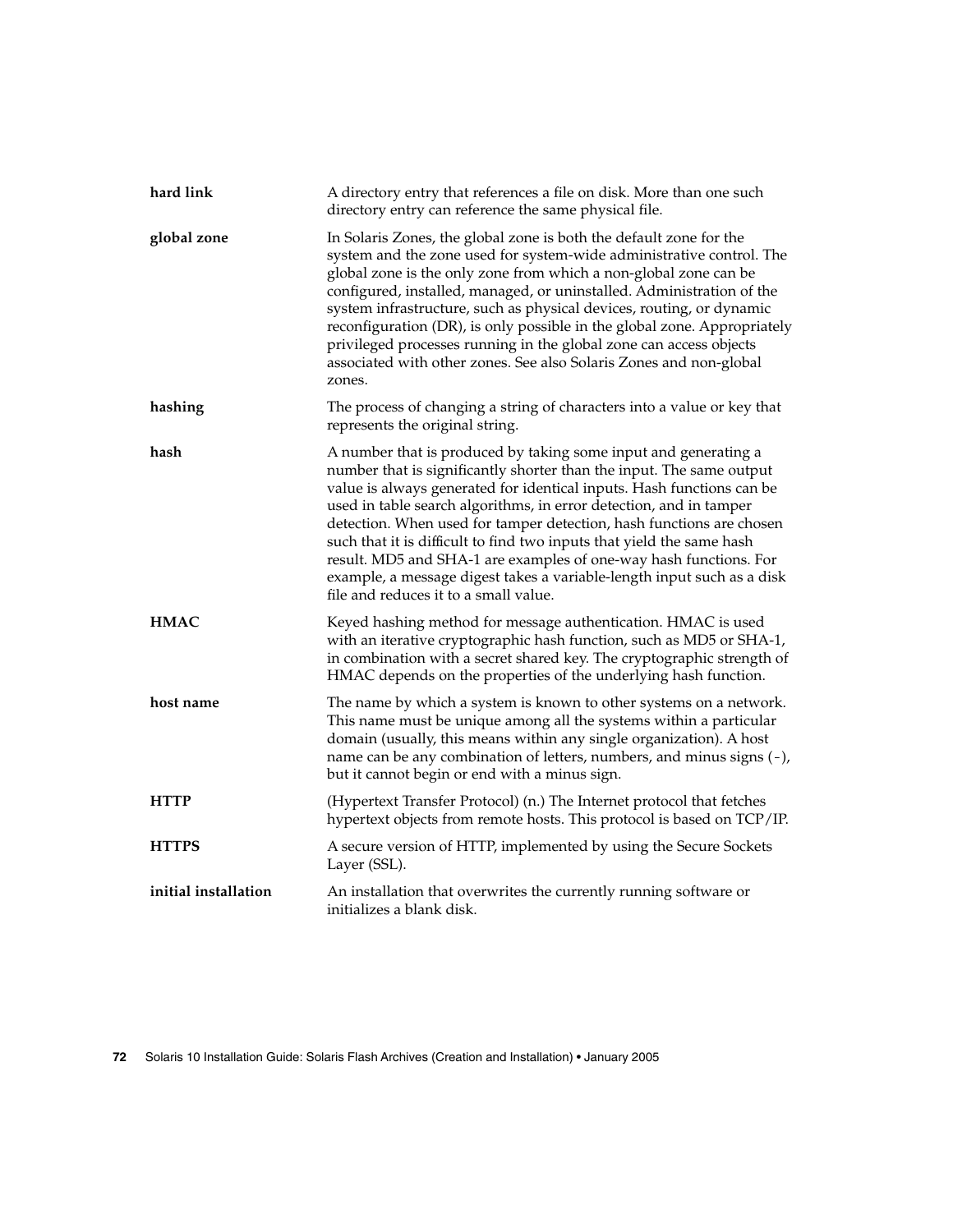|                | An initial installation of the Solaris OS overwrites the system's disk or<br>disks with the new version of the Solaris OS. If your system is not<br>running the Solaris OS, you must perform an initial installation. If<br>your system is running an upgradable version of the Solaris OS, an<br>initial installation overwrites the disk and does not preserve the OS or<br>local modifications.                                                   |
|----------------|------------------------------------------------------------------------------------------------------------------------------------------------------------------------------------------------------------------------------------------------------------------------------------------------------------------------------------------------------------------------------------------------------------------------------------------------------|
| install server | A server that provides the Solaris DVD or CD images from which<br>other systems on a network can install Solaris (also known as a <i>media</i><br>server). You can create an install server by copying the Solaris DVD or<br>CD images to the server's hard disk.                                                                                                                                                                                    |
| IP address     | Internet protocol address. In TCP/IP, a unique 32-bit number that<br>identifies each host in a network. An IP address consists of four<br>numbers that are separated by periods (192.168.0.0, for example). Most<br>often, each part of the IP address is a number between 0 and 225.<br>However, the first number must be less than 224 and the last number<br>cannot be 0.                                                                         |
|                | IP addresses are logically divided into two parts: the network (similar<br>to a telephone area code), and the local system on the network (similar<br>$\mathbf{t}$ , and the complete of $\mathbf{r}$ and $\mathbf{t}$ , and $\mathbf{t}$ , and $\mathbf{r}$ and $\mathbf{r}$ and $\mathbf{r}$ and $\mathbf{r}$ and $\mathbf{r}$ and $\mathbf{r}$ and $\mathbf{r}$ and $\mathbf{r}$ and $\mathbf{r}$ and $\mathbf{r}$ and $\mathbf{r}$ and $\mathbf$ |

to a phone number). The numbers in a Class A IP address, for example, represent "network.local.local.local" and the numbers in a Class C IP address represent "network.network.network.local."

| Class   | Range $(xxx$ is a number 0 to 255)  | <b>Number of Available IP</b><br>Addresses |
|---------|-------------------------------------|--------------------------------------------|
| Class A | $1. xxx.xxx.xxx - 126. xxx.xxx.xxx$ | Over 16 million                            |
| Class B | 128.0.xxx.xxx - 191.255.xxx.xxx     | Over 65,000                                |
| Class C | $192.0.0$ xxx - 223.255.255 xxx     | 256                                        |

**IPv6** IPv6 is a version (version 6) of Internet Protocol (IP) that is designed to be an evolutionary step from the current version, IPv4 (version 4). Deploying IPv6, by using defined transition mechanisms, does not disrupt current operations. In addition, IPv6 provides a platform for new Internet functionality.

> IPv6 is described in more detail in Part I, "Introducing System Administration: IP Services," in *System Administration Guide: IP Services*.

**job** A user-defined task to be completed by a computer system.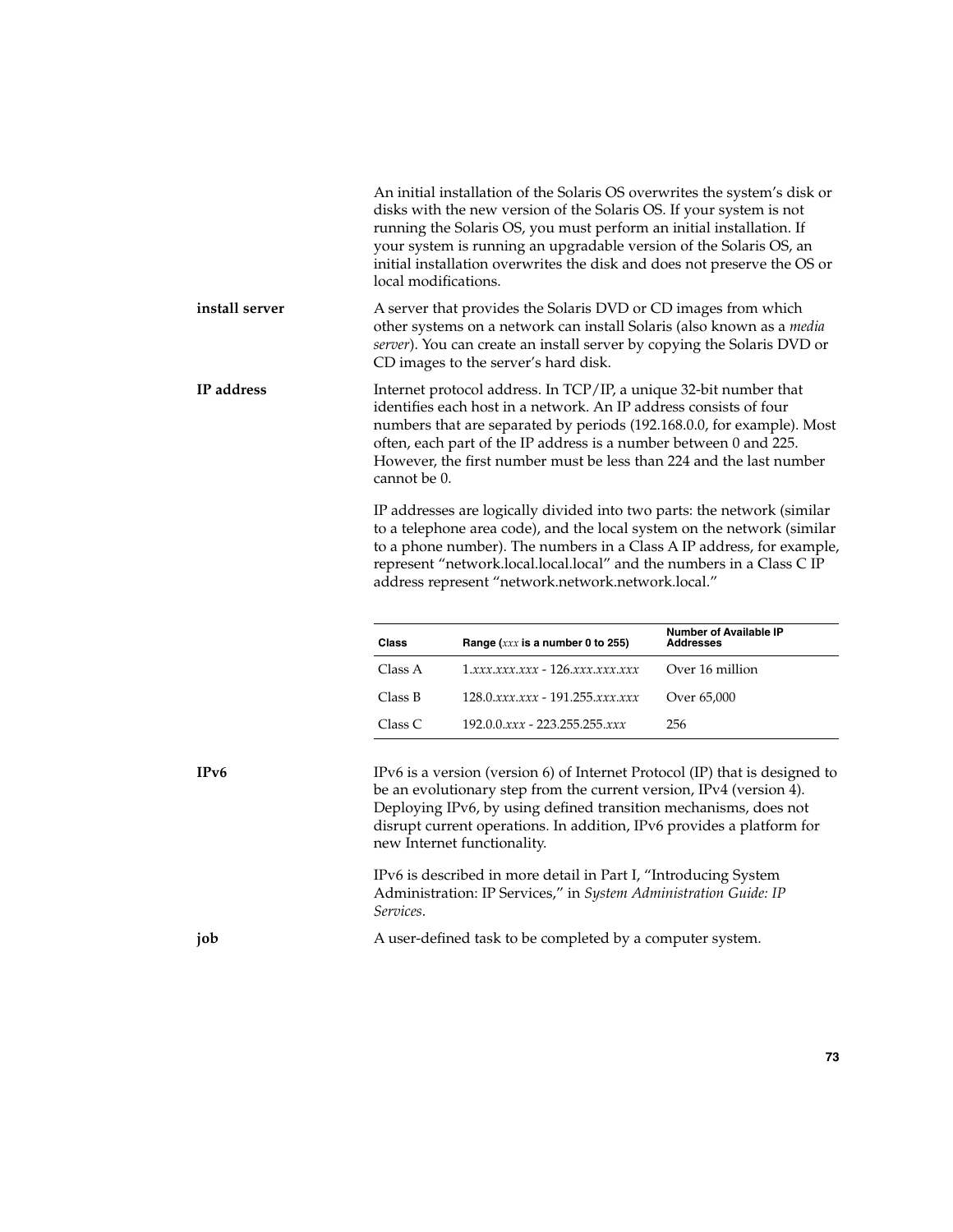| <b>JumpStart directory</b>    | When you use a profile diskette for custom JumpStart installations, the<br>JumpStart directory is the root directory on the diskette that contains<br>all the essential custom JumpStart files. When you use a profile server<br>for custom JumpStart installations, the JumpStart directory is a<br>directory on the server that contains all the essential custom JumpStart<br>files. |
|-------------------------------|-----------------------------------------------------------------------------------------------------------------------------------------------------------------------------------------------------------------------------------------------------------------------------------------------------------------------------------------------------------------------------------------|
| <b>JumpStart installation</b> | A type of installation in which the Solaris software is automatically<br>installed on a system by using the factory-installed JumpStart<br>software.                                                                                                                                                                                                                                    |
| <b>Kerberos</b>               | A network authentication protocol that uses strong, secret-key<br>cryptography to enable a client and server to identify themselves to<br>each other over an insecure network connection.                                                                                                                                                                                               |
| key                           | The code for encrypting or decrypting data. See also encryption.                                                                                                                                                                                                                                                                                                                        |
| keystore                      | A file that contains keys shared by a client and server. During a WAN<br>boot installation, the client system uses the keys to verify the integrity<br>of, or decrypt the data and files transmitted from, the server.                                                                                                                                                                  |
| <b>LAN</b>                    | (local area network) A group of computer systems in close proximity<br>that can communicate by way of some connecting hardware and<br>software.                                                                                                                                                                                                                                         |
| <b>LDAP</b>                   | (Lightweight Directory Access Protocol) A standard, extensible<br>directory access protocol that is used by LDAP naming service clients<br>and servers to communicate with each other.                                                                                                                                                                                                  |
| locale                        | A geographic or political region or community that shares the same<br>language, customs, or cultural conventions (English for the U.S. is<br>en_US, and English for the U.K. is en_UK).                                                                                                                                                                                                 |
| logical device                | A group of physical slices on one or more disks that appear to the<br>system as a single device. A logical device is called a volume in Solaris<br>Volume Manager. A volume is functionally identical to a physical disk<br>in the view of an application or file system.                                                                                                               |
| manifest section              | A section of a Solaris Flash archive that is used to validate a clone<br>system. The manifest section lists the files on a system to be retained,<br>added to, or deleted from the clone system. This section is<br>informational only. The sections lists the files in an internal format and<br>cannot be used for scripting.                                                         |
| master system                 | A system that you use to create a Solaris Flash archive. The system<br>configuration is saved in the archive.                                                                                                                                                                                                                                                                           |
| MD5                           | (Message Digest 5) An iterative cryptographic hash function that is<br>used for message authentication, including digital signatures. The<br>function was developed in 1991 by Rivest.                                                                                                                                                                                                  |
| media server                  | See install server.                                                                                                                                                                                                                                                                                                                                                                     |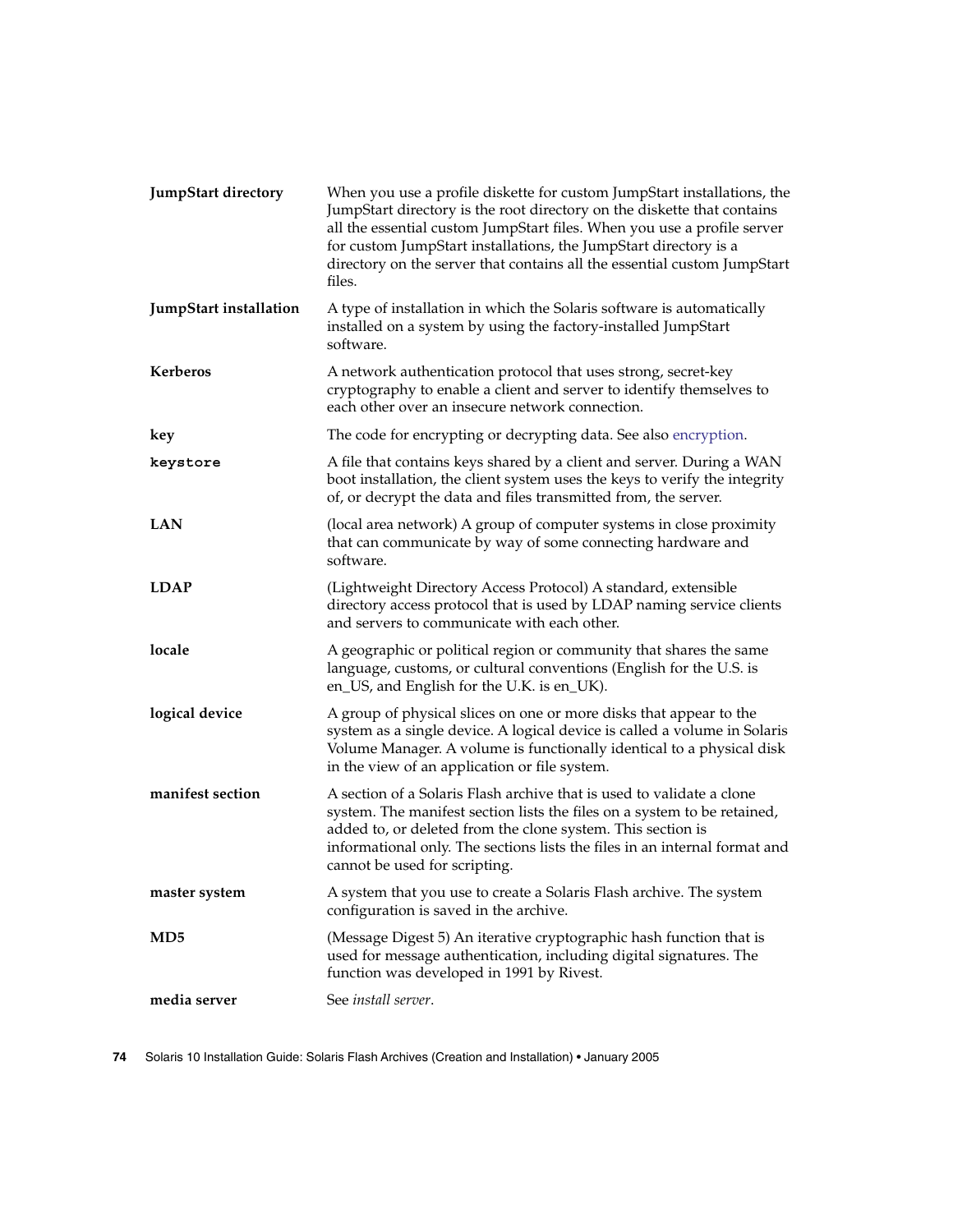<span id="page-74-0"></span>

| metadevice           | See volume.                                                                                                                                                                                                                                                                                                                                                                                                                                                                    |
|----------------------|--------------------------------------------------------------------------------------------------------------------------------------------------------------------------------------------------------------------------------------------------------------------------------------------------------------------------------------------------------------------------------------------------------------------------------------------------------------------------------|
| miniroot             | The smallest possible bootable Solaris root file system. A miniroot<br>contains a kernel and just enough software to install the Solaris<br>environment on a hard disk. The miniroot is the file system that is<br>copied to a machine in the initial installation.                                                                                                                                                                                                            |
| mirror               | See RAID-1 volume.                                                                                                                                                                                                                                                                                                                                                                                                                                                             |
| mount                | The process of accessing a directory from a disk that is attached to a<br>machine that is making the mount request or a remote disk on a<br>network. To mount a file system, you need a mount point on the local<br>system and the name of the file system to be mounted (for example,<br>$/usr$ ).                                                                                                                                                                            |
| mount point          | A workstation directory to which you mount a file system that exists<br>on a remote machine.                                                                                                                                                                                                                                                                                                                                                                                   |
| name server          | A server that provides a name service to systems on a network.                                                                                                                                                                                                                                                                                                                                                                                                                 |
| name service         | A distributed network database that contains key system information<br>about all the systems on a network so that the systems can<br>communicate with each other. With a name service, the system<br>information can be maintained, managed, and accessed on a<br>network-wide basis. Without a name service, each system has to<br>maintain its own copy of the system information in the local /etc<br>files. Sun supports the following name services: LDAP, NIS, and NIS+. |
| networked systems    | A group of systems (called hosts) that are connected through hardware<br>and software so that they can communicate and share information.<br>Referred to as a local area network (LAN). One or more servers are<br>usually needed when systems are networked.                                                                                                                                                                                                                  |
| network installation | A way to install software over the network-from a system with a<br>CD-ROM or DVD-ROM drive to a system without a CD-ROM or<br>DVD-ROM drive. Network installations require a name server and an<br>install server.                                                                                                                                                                                                                                                             |
| <b>NIS</b>           | The SunOS 4.0 (minimum) Network Information Service. A distributed<br>network database that contains key information about the systems and<br>the users on the network. The NIS database is stored on the master<br>server and all the slave servers.                                                                                                                                                                                                                          |
| NIS+                 | The SunOS 5.0 (minimum) Network Information Service. NIS+<br>replaces NIS, the SunOS 4.0 (minimum) Network Information Service.                                                                                                                                                                                                                                                                                                                                                |
| non-global zone      | A virtualized operating system environment created within a single<br>instance of the Solaris Operating System. One or more applications can<br>run in a non-global zone without interacting with the rest of the<br>system. Non-global zones are also called zones. See also Solaris Zones<br>and global zone.                                                                                                                                                                |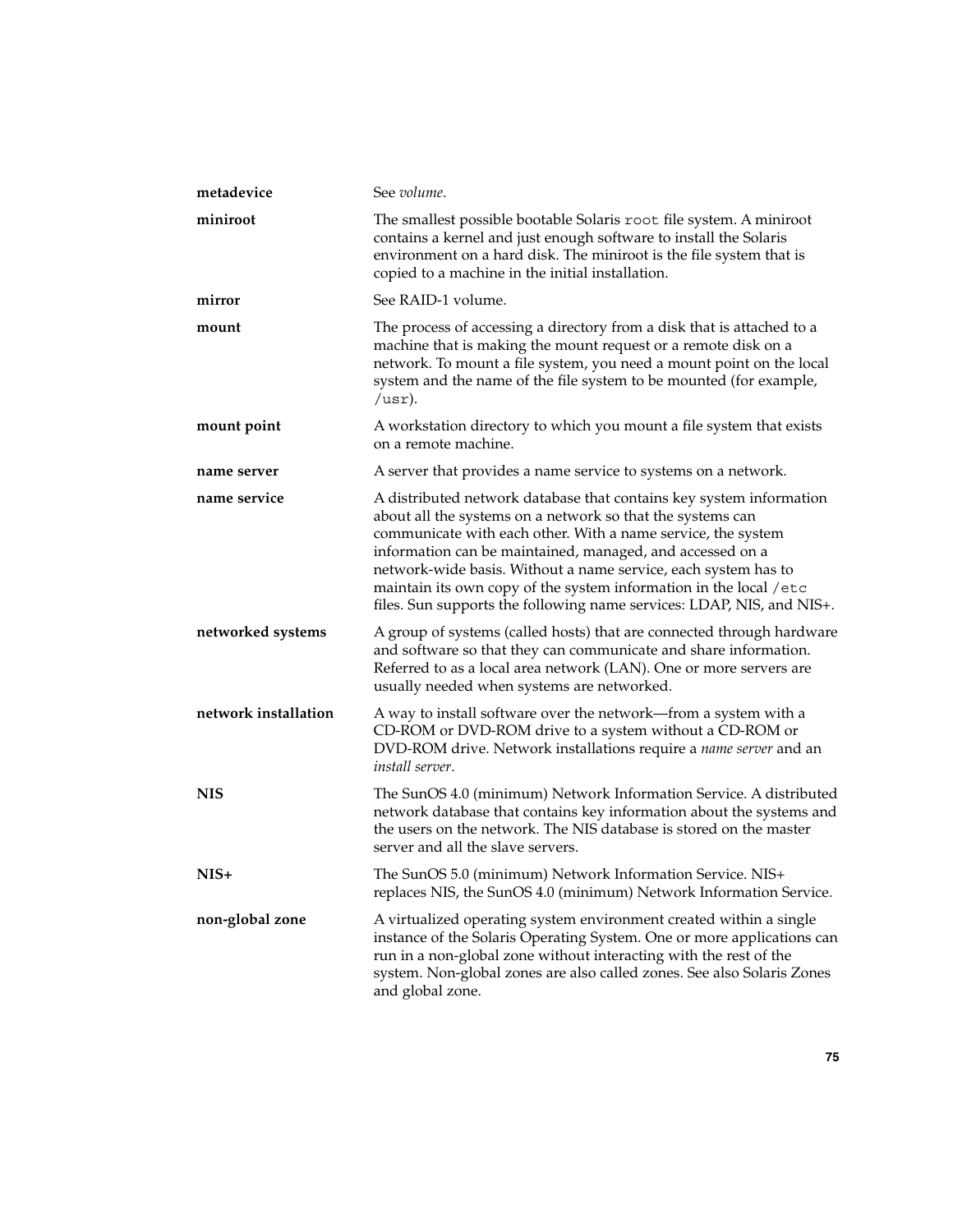| nonnetworked systems    | Systems that are not connected to a network or do not rely on other<br>systems.                                                                                                                                                                                                                                                                                                                                                                                          |
|-------------------------|--------------------------------------------------------------------------------------------------------------------------------------------------------------------------------------------------------------------------------------------------------------------------------------------------------------------------------------------------------------------------------------------------------------------------------------------------------------------------|
| /opt                    | A file system that contains the mount points for third-party and<br>unbundled software.                                                                                                                                                                                                                                                                                                                                                                                  |
| OS server               | A system that provides services to systems on a network. To serve<br>diskless clients, an OS server must have disk space set aside for each<br>diskless client's root file system and swap space (/export/root,<br>/export/swap).                                                                                                                                                                                                                                        |
| package                 | A collection of software that is grouped into a single entity for<br>modular installation. The Solaris software is divided into software<br>groups, which are each composed of <i>clusters</i> and packages.                                                                                                                                                                                                                                                             |
| panel                   | A container for organizing the contents of a window, dialog box, or<br>applet. The panel might collect and confirm user input. Panels might<br>be used by wizards and follow an ordered sequence to fulfill a<br>designated task.                                                                                                                                                                                                                                        |
| patch analyzer          | A script that you can run manually or as part of the Solaris installation<br>program. The patch analyzer performs an analysis on your system to<br>determine which (if any) patches will be removed by upgrading to a<br>Solaris update.                                                                                                                                                                                                                                 |
| platform group          | A vendor-defined grouping of hardware platforms for the purpose of<br>distributing specific software. Examples of valid platform groups are<br>i86pc and sun4u.                                                                                                                                                                                                                                                                                                          |
| platform name           | The output of the uname -i command. For example, the platform<br>name for the Ultra 60 is SUNW, Ultra-60.                                                                                                                                                                                                                                                                                                                                                                |
| <b>Power Management</b> | Software that automatically saves the state of a system and turns it off<br>after it is idle for 30 minutes. When you install the Solaris software on<br>a system that complies with Version 2 of the U.S. Environmental<br>Protection Agency's Energy Star guidelines—a sun4u SPARC system,<br>for example—the Power Management software is installed by default.<br>After a subsequent reboot, you are prompted to enable or disable the<br>Power Management software. |
|                         | Energy Star guidelines require that systems or monitors automatically<br>enter a "sleep state" (consume 30 watts or less) after the system or<br>monitor becomes inactive.                                                                                                                                                                                                                                                                                               |
| probe keyword           | A syntactical element that extracts attribute information about a<br>system when using the custom JumpStart method to install. A probe<br>keyword does not require you to set up a matching condition and run<br>a profile as required for a rule. See also rule.                                                                                                                                                                                                        |
| profile                 | A text file that defines how to install the Solaris software when using<br>the custom JumpStart method. For example, a profile defines which<br>software group to install. Every rule specifies a profile that defines                                                                                                                                                                                                                                                   |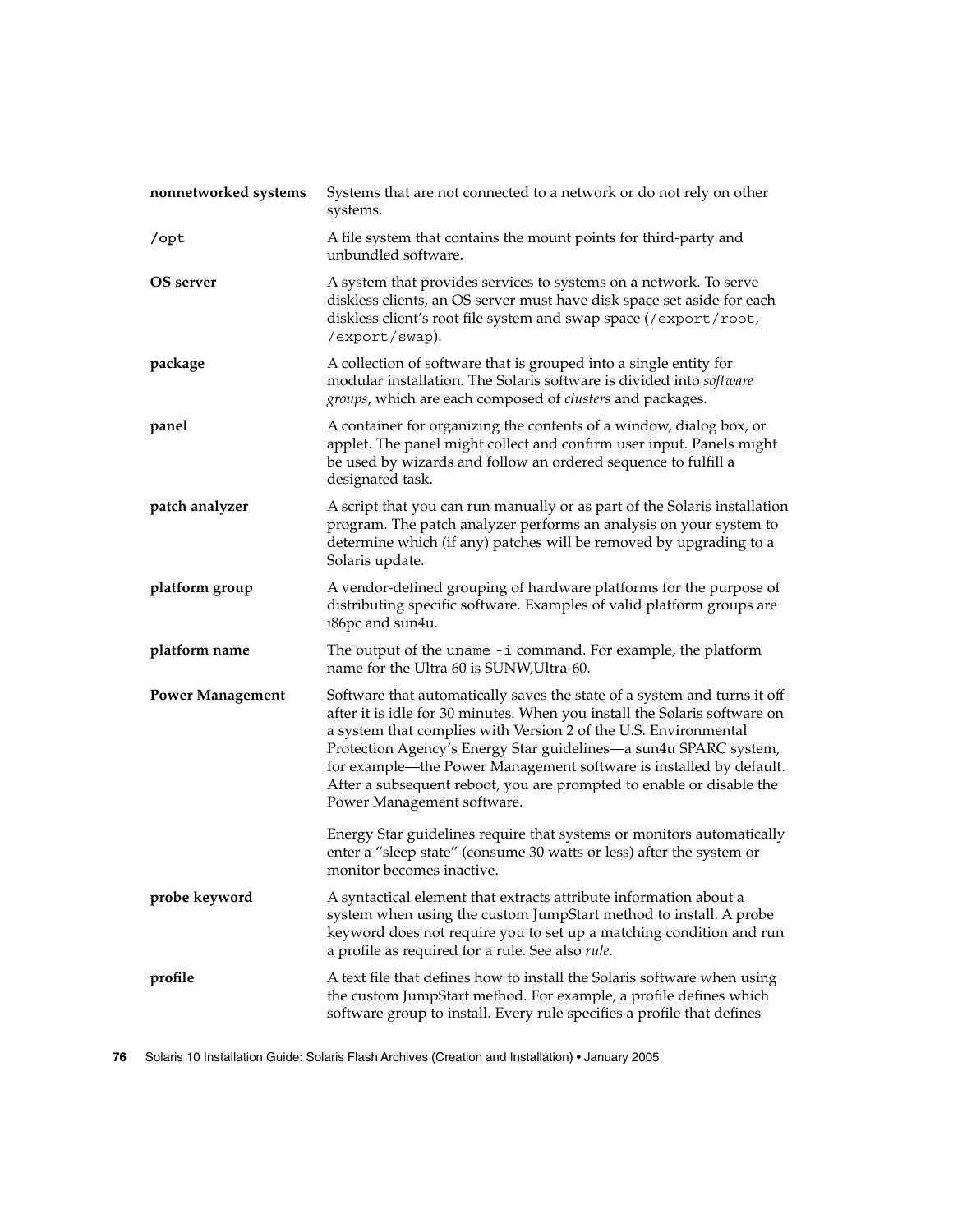|                                                         | how a system is to be installed when the rule is matched. You usually<br>create a different profile for every rule. However, the same profile can<br>be used in more than one rule. See also <i>rules file</i> .                                                                                                                                                                                                                                                    |
|---------------------------------------------------------|---------------------------------------------------------------------------------------------------------------------------------------------------------------------------------------------------------------------------------------------------------------------------------------------------------------------------------------------------------------------------------------------------------------------------------------------------------------------|
| profile diskette                                        | A diskette that contains all the essential custom JumpStart files in its<br>root directory (JumpStart directory).                                                                                                                                                                                                                                                                                                                                                   |
| profile server                                          | A server that contains all the essential custom JumpStart files in a<br>JumpStart directory.                                                                                                                                                                                                                                                                                                                                                                        |
| private key                                             | The decryption key used in public-key encryption.                                                                                                                                                                                                                                                                                                                                                                                                                   |
| public key                                              | The encryption key used in public-key encryption.                                                                                                                                                                                                                                                                                                                                                                                                                   |
|                                                         | public-key cryptography A cryptographic system that uses two keys: a public key known to<br>everyone, and a private key known only to the recipient of the<br>message.                                                                                                                                                                                                                                                                                              |
| RAID-1 volume                                           | A class of volume that replicates data by maintaining multiple copies.<br>A RAID-1 volume is composed of one or more RAID-0 volumes called<br>submirrors. A RAID-1 volume is sometimes called a mirror.                                                                                                                                                                                                                                                             |
| RAID-0 volume                                           | A class of volume that can be a stripe or a concatenation. These<br>components are also called submirrors. A stripe or concatenation is the<br>basic building block for mirrors.                                                                                                                                                                                                                                                                                    |
| <b>Reduced Network</b><br><b>Support Software Group</b> | A software group that contains the minimum code that is required to<br>boot and run a Solaris system with limited network service support.<br>The Reduced Networking Software Group provides a multiuser<br>text-based console and system administration utilities. This software<br>group also enables the system to recognize network interfaces, but<br>does not activate network services.                                                                      |
| $/$ (root)                                              | In a hierarchy of items, the one item from which all other items are<br>descended. The root item has nothing above it in the hierarchy. / is the<br>base directory from which all other directories stem, directly or<br>indirectly. The root directory contains the directories and files critical<br>for system operation, such as the kernel, device drivers, and the<br>programs that are used to start (boot) a system.                                        |
| rule                                                    | A series of values that assigns one or more system attributes to a<br>profile. A rule is used in a custom JumpStart installation.                                                                                                                                                                                                                                                                                                                                   |
| rules file                                              | A text file that contains a rule for each group of systems or single<br>systems that you want to install automatically. Each rule distinguishes<br>a group of systems, based on one or more system attributes. The<br>rules file links each group to a profile, which is a text file that defines<br>how the Solaris software is to be installed on each system in the group.<br>A rules file is used in a custom JumpStart installation. See also <i>profile</i> . |
| rules.okfile                                            | A generated version of the rules file. The rules . ok file is required<br>by the custom JumpStart installation software to match a system to a<br>profile. You must use the check script to create the rules. ok file.                                                                                                                                                                                                                                              |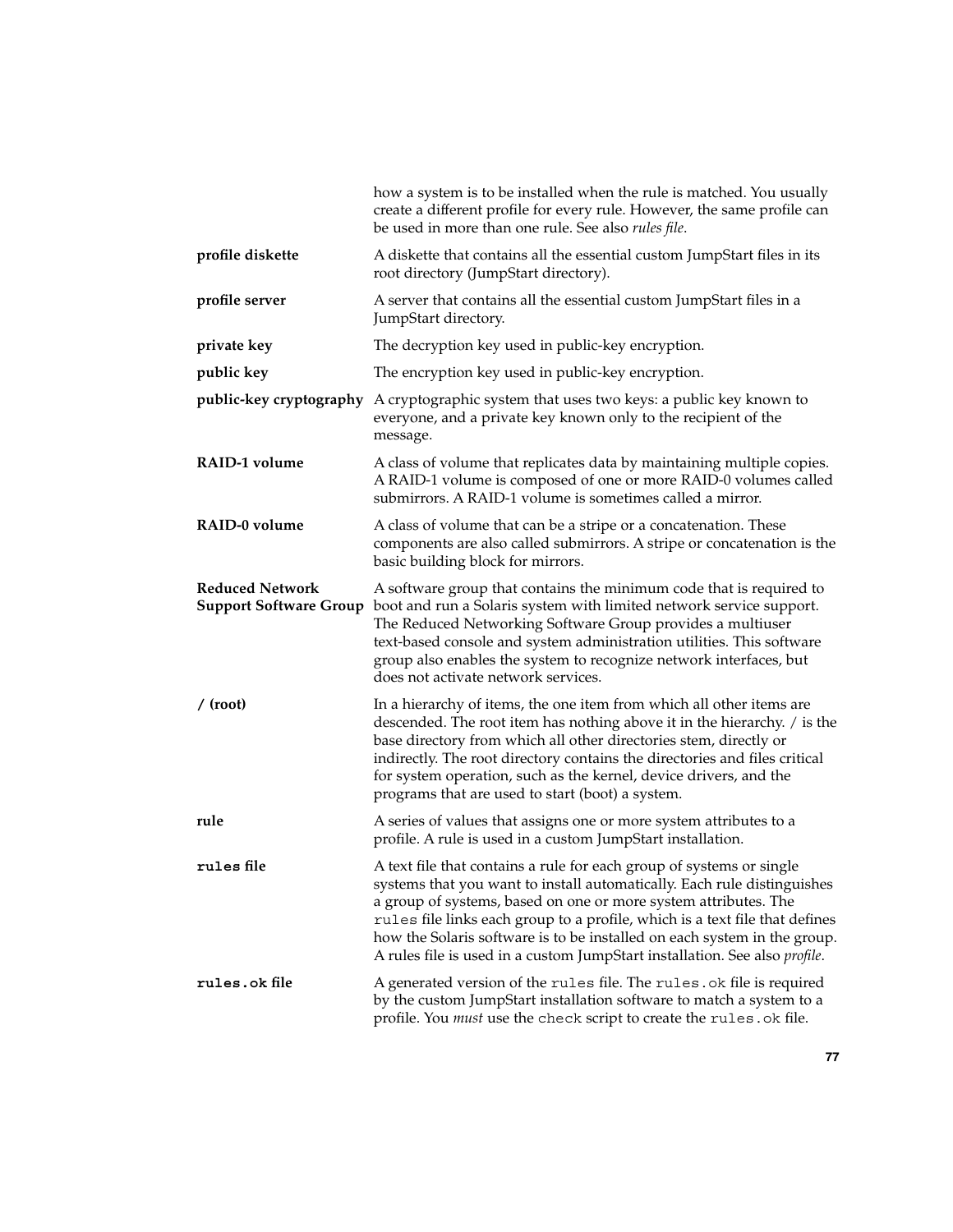| <b>Secure Sockets Layer</b>     | (SSL) A software library establishing a secure connection between two<br>parties (client and server) used to implement HTTPS, the secure<br>version of HTTP.                                                                                                                                                                                                                                                                                                                                                                                                               |
|---------------------------------|----------------------------------------------------------------------------------------------------------------------------------------------------------------------------------------------------------------------------------------------------------------------------------------------------------------------------------------------------------------------------------------------------------------------------------------------------------------------------------------------------------------------------------------------------------------------------|
| server                          | A network device that manages resources and supplies services to a<br>client.                                                                                                                                                                                                                                                                                                                                                                                                                                                                                              |
| <b>SHA1</b>                     | (Secure Hashing Algorithm) The algorithm operates on any input<br>length less than $2^{64}$ to produce a message digest.                                                                                                                                                                                                                                                                                                                                                                                                                                                   |
| shareable file systems          | File systems that are user-defined files such as /export/home and<br>/swap. These file systems are shared between the active and inactive<br>boot environment when you use Solaris Live Upgrade. Shareable file<br>systems contain the same mount point in the vfstab in both the<br>active and inactive boot environments. Updating shared files in the<br>active boot environment also updates data in the inactive boot<br>environment. Shareable file systems are shared by default, but you can<br>specify a destination slice, and then the file systems are copied. |
| slice                           | The unit into which the disk space is divided by the software.                                                                                                                                                                                                                                                                                                                                                                                                                                                                                                             |
| software group                  | A logical grouping of the Solaris software (clusters and packages).<br>During a Solaris installation, you can install one of the following<br>software groups: Core, End User Solaris Software, Developer Solaris<br>Software, or Entire Solaris Software, and for SPARC systems only,<br>Entire Solaris Software Group Plus OEM Support.                                                                                                                                                                                                                                  |
| Solaris DVD or CD<br>images     | The Solaris software that is installed on a system, which you can access<br>on the Solaris DVDs or CDs or an install server's hard disk to which<br>you have copied the Solaris DVD or CD images.                                                                                                                                                                                                                                                                                                                                                                          |
| Solaris Flash                   | A Solaris installation feature that enables you to create an archive of<br>the files on a system, known as the master system. You can then use<br>the archive to install other systems, making the other systems identical<br>in their configuration to the master system. See also archive.                                                                                                                                                                                                                                                                               |
| Solaris installation<br>program | A graphical user interface (GUI) or command-line interface (CLI)<br>installation program that uses wizard panels to guide you step-by-step<br>through installing the Solaris software and third-party software.                                                                                                                                                                                                                                                                                                                                                            |
| Solaris Live Upgrade            | An upgrade method that enables a duplicate boot environment to be<br>upgraded while the active boot environment is still running, thus<br>eliminating downtime of the production environment.                                                                                                                                                                                                                                                                                                                                                                              |
| <b>Solaris Zones</b>            | A software partitioning technology used to virtualize operating system<br>services and provide an isolated and secure environment for running<br>applications. When you create a non-global zone, you produce an<br>application execution environment in which processes are isolated<br>from the all other zones. This isolation prevents processes that are<br>running in a zone from monitoring or affecting processes that are<br>running in any other zones. See also global zone and non-global zone                                                                 |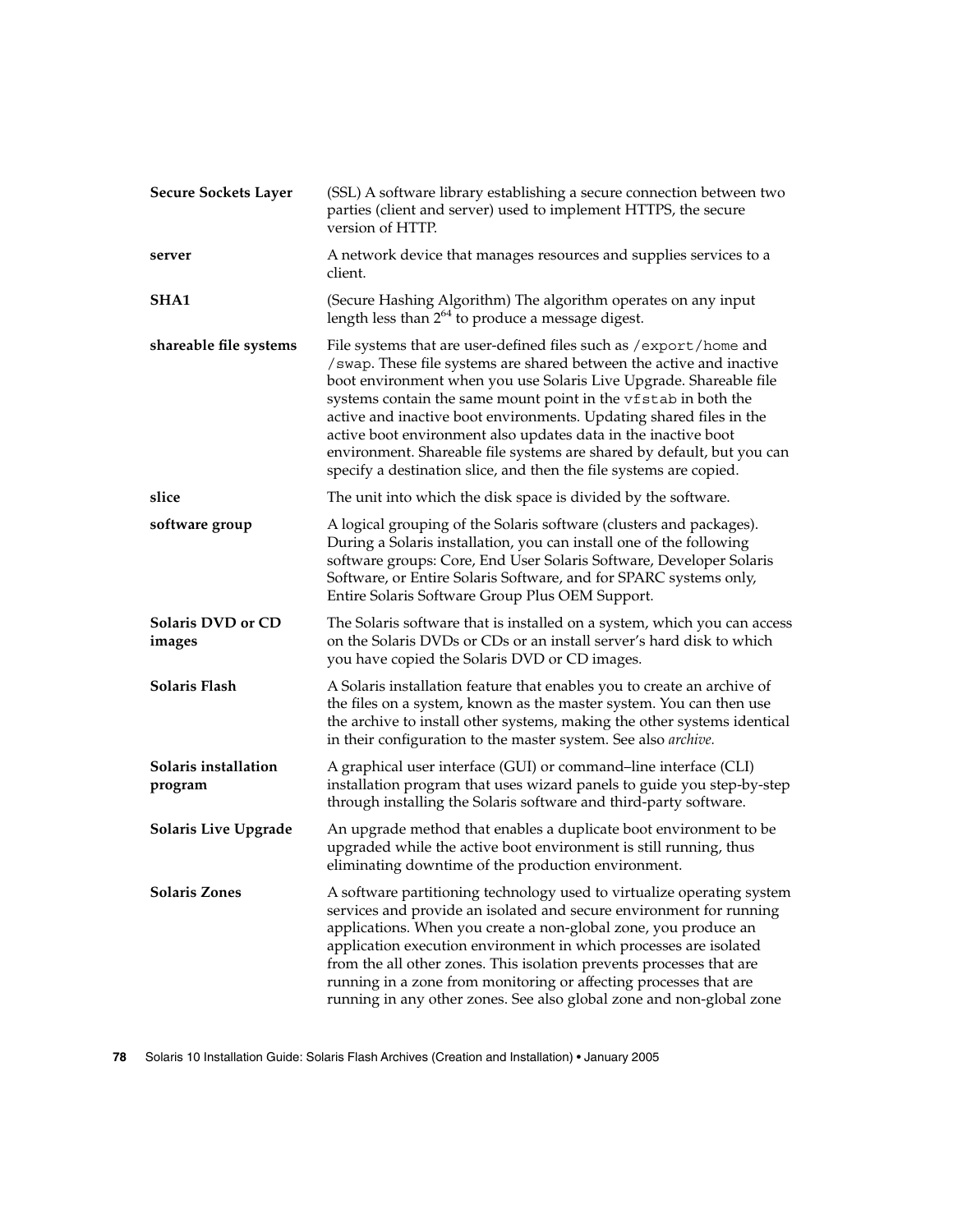| standalone                | A computer that does not require support from any other machine.                                                                                                                                                                                                                                                                               |
|---------------------------|------------------------------------------------------------------------------------------------------------------------------------------------------------------------------------------------------------------------------------------------------------------------------------------------------------------------------------------------|
| state database            | A database that stores information on disk about the state of your<br>Solaris Volume Manager configuration. The state database is a<br>collection of multiple, replicated database copies. Each copy is referred<br>to as a state database replica. The state database tracks the location and<br>status of all known state database replicas. |
| state database replica    | A copy of a state database. The replica ensures that the data in the<br>database is valid.                                                                                                                                                                                                                                                     |
| submirror                 | See RAID-0 volume.                                                                                                                                                                                                                                                                                                                             |
| subnet                    | A working scheme that divides a single logical network into smaller<br>physical networks to simplify routing.                                                                                                                                                                                                                                  |
| subnet mask               | A bit mask that is used to select bits from an Internet address for<br>subnet addressing. The mask is 32 bits long and selects the network<br>portion of the Internet address and 1 or more bits of the local portion.                                                                                                                         |
| swap space                | A slice or file that temporarily holds the contents of a memory area till<br>it can be loaded back into memory. Also called the / swap or swap file<br>system.                                                                                                                                                                                 |
| sysidcfg file             | A file in which you specify a set of special system configuration<br>keywords that preconfigure a system.                                                                                                                                                                                                                                      |
| system configuration file | (system.conf) A text file in which you specify the locations of the<br>sysidcfg file and the custom JumpStart files you want to use in a<br>WAN boot installation.                                                                                                                                                                             |
| time zone                 | Any of the 24 longitudinal divisions of the earth's surface for which a<br>standard time is kept.                                                                                                                                                                                                                                              |
| truststore                | A file that contains one or more digital certificates. During a WAN boot<br>installation, the client system verifies the identity of the server that is<br>trying to perform the installation by consulting the data in the<br>truststore file.                                                                                                |
| unmount                   | The process of removing access to a directory on a disk that is attached<br>to a machine or to a remote disk on a network.                                                                                                                                                                                                                     |
| update                    | An installation, or to perform an installation, on a system that changes<br>software that is of the same type. Unlike an upgrade, an update might<br>downgrade the system. Unlike an initial installation, software of the<br>same type that is being installed must be present before an update can<br>occur.                                 |
| upgrade                   | An installation that merges files with existing files and saves<br>modifications where possible.                                                                                                                                                                                                                                               |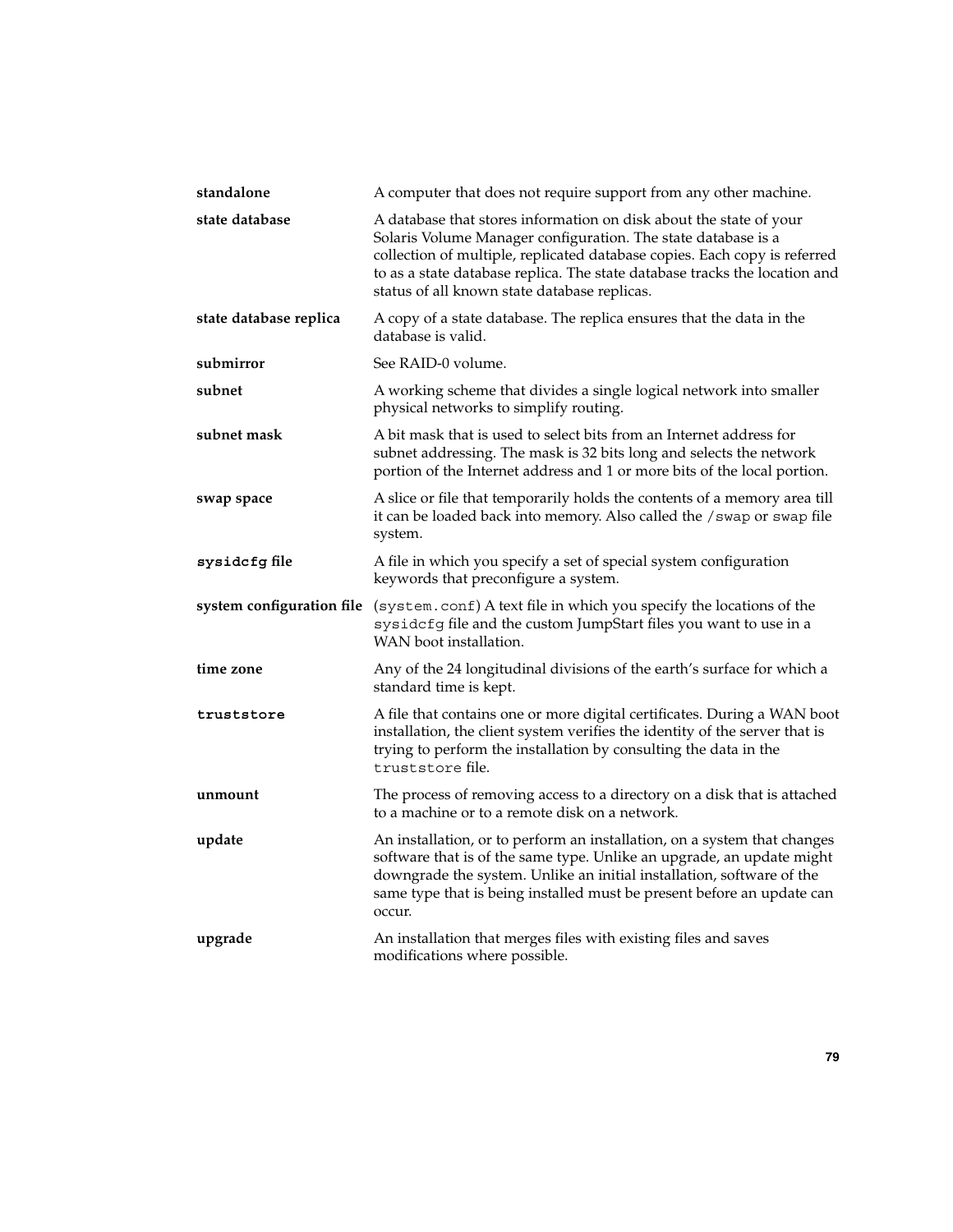|                              | An upgrade of the Solaris OS merges the new version of the Solaris OS<br>with the existing files on the system's disk or disks. An upgrade saves<br>as many modifications as possible that you have made to the previous<br>version of the Solaris OS.                                                                    |
|------------------------------|---------------------------------------------------------------------------------------------------------------------------------------------------------------------------------------------------------------------------------------------------------------------------------------------------------------------------|
| upgrade option               | An option that is presented by the Solaris installation program<br>program. The upgrade procedure merges the new version of Solaris<br>with existing files on your disk or disks. An upgrade also saves as<br>many local modifications as possible since the last time Solaris was<br>installed.                          |
| URL                          | (Uniform Resource Locator) The addressing system used by the server<br>and the client to request documents. A URL is often called a location.<br>The format of a URL is protocol://machine:port/document.                                                                                                                 |
|                              | A sample URL is <code>http://www.example.com/index.html.</code>                                                                                                                                                                                                                                                           |
| /usr                         | A file system on a standalone system or server that contains many of<br>the standard UNIX programs. Sharing the large /usr file system with<br>a server rather than maintaining a local copy minimizes the overall<br>disk space that is required to install and run the Solaris software on a<br>system.                 |
| utility                      | A standard program, usually furnished at no charge with the purchase<br>of a computer, that does the computer's housekeeping.                                                                                                                                                                                             |
| /var                         | A file system or directory (on standalone systems) that contains system<br>files that are likely to change or grow over the life of the system. These<br>files include system logs, vi files, mail files, and uucp files.                                                                                                 |
| volume                       | A group of physical slices or other volumes that appear to the system<br>as a single logical device. A volume is functionally identical to a<br>physical disk in the view of an application or file system.                                                                                                               |
|                              | In some command-line utilities, a volume is called a metadevice.<br>Volume is also called pseudo device or virtual device in standard<br>UNIX terms.                                                                                                                                                                      |
| <b>Volume Manager</b>        | A program that provides a mechanism to administer and obtain access<br>to the data on DVD-ROMs, CD-ROMs, and diskettes.                                                                                                                                                                                                   |
| WAN                          | (wide area network) A network that connects multiple local area<br>networks (LANs) or systems at different geographical sites by using<br>telephone, fiber-optic, or satellite links.                                                                                                                                     |
| <b>WAN</b> boot installation | A type of installation that enables you to boot and install software over<br>a wide area network (WAN) by using HTTP or HTTPS. The WAN boot<br>installation method enables you to transmit an encrypted Solaris Flash<br>archive over a public network and perform a custom JumpStart<br>installation on a remote client. |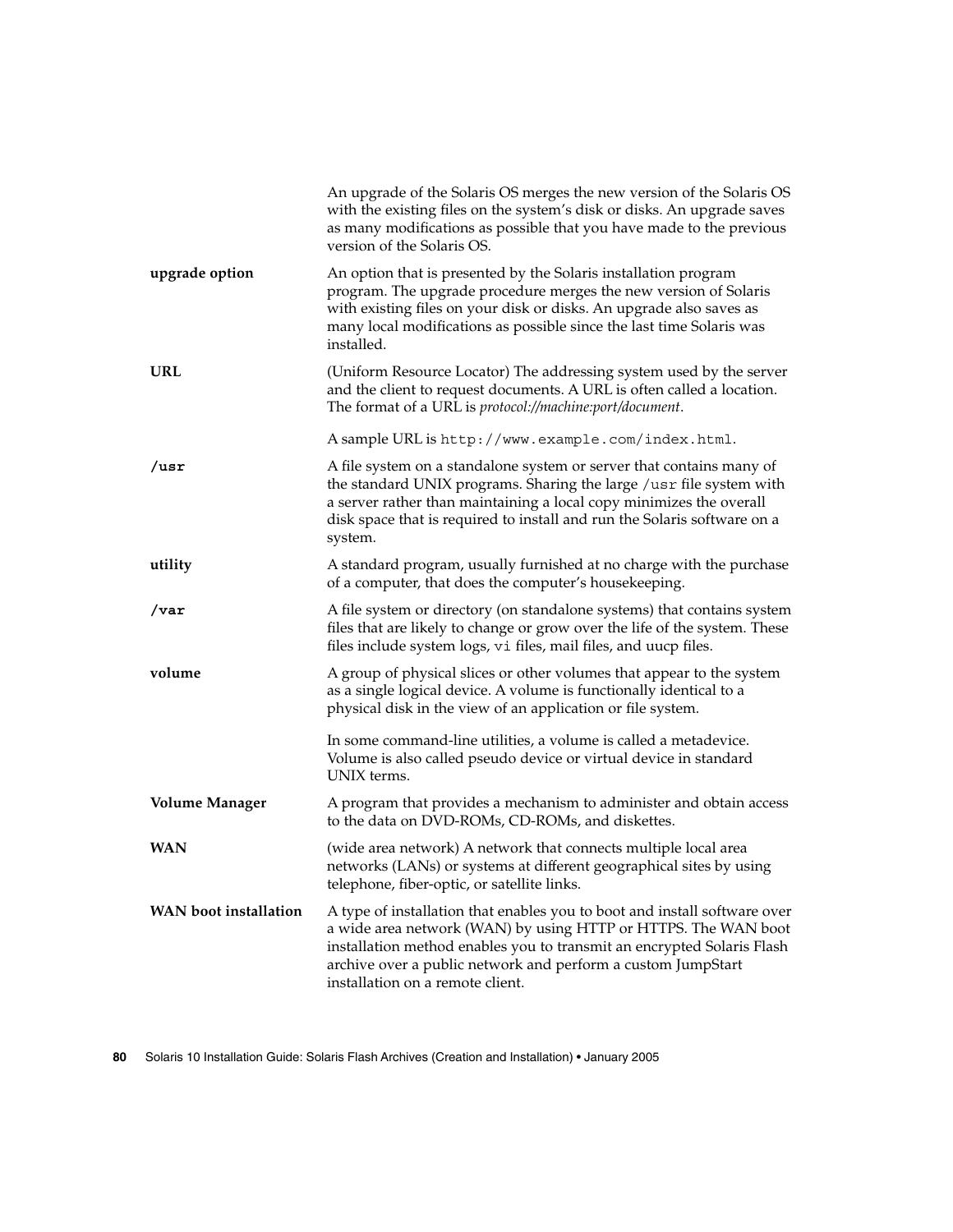| <b>WAN</b> boot miniroot | A miniroot that has been modified to perform a WAN boot installation.<br>The WAN boot miniroot contains a subset of the software in the Solaris<br>miniroot. See also miniroot.                                                                                                                                   |
|--------------------------|-------------------------------------------------------------------------------------------------------------------------------------------------------------------------------------------------------------------------------------------------------------------------------------------------------------------|
| <b>WAN</b> boot server   | A web server that provides the configuration and security files that are<br>used during a WAN boot installation.                                                                                                                                                                                                  |
| wanboot program          | The second-level boot program that loads the WAN boot miniroot,<br>client configuration files, and installation files that are required to<br>perform a WAN boot installation. For WAN boot installations, the<br>wanboot binary performs tasks similar to the ufsboot or inetboot<br>second-level boot programs. |
| wanboot-cgi program      | The CGI program that retrieves and transmits the data and files that<br>are used in a WAN boot installation.                                                                                                                                                                                                      |
| wanboot.conf file        | A text file in which you specify the configuration information and<br>security settings that are required to perform a WAN boot installation.                                                                                                                                                                     |
| zone                     | See non-global zone                                                                                                                                                                                                                                                                                               |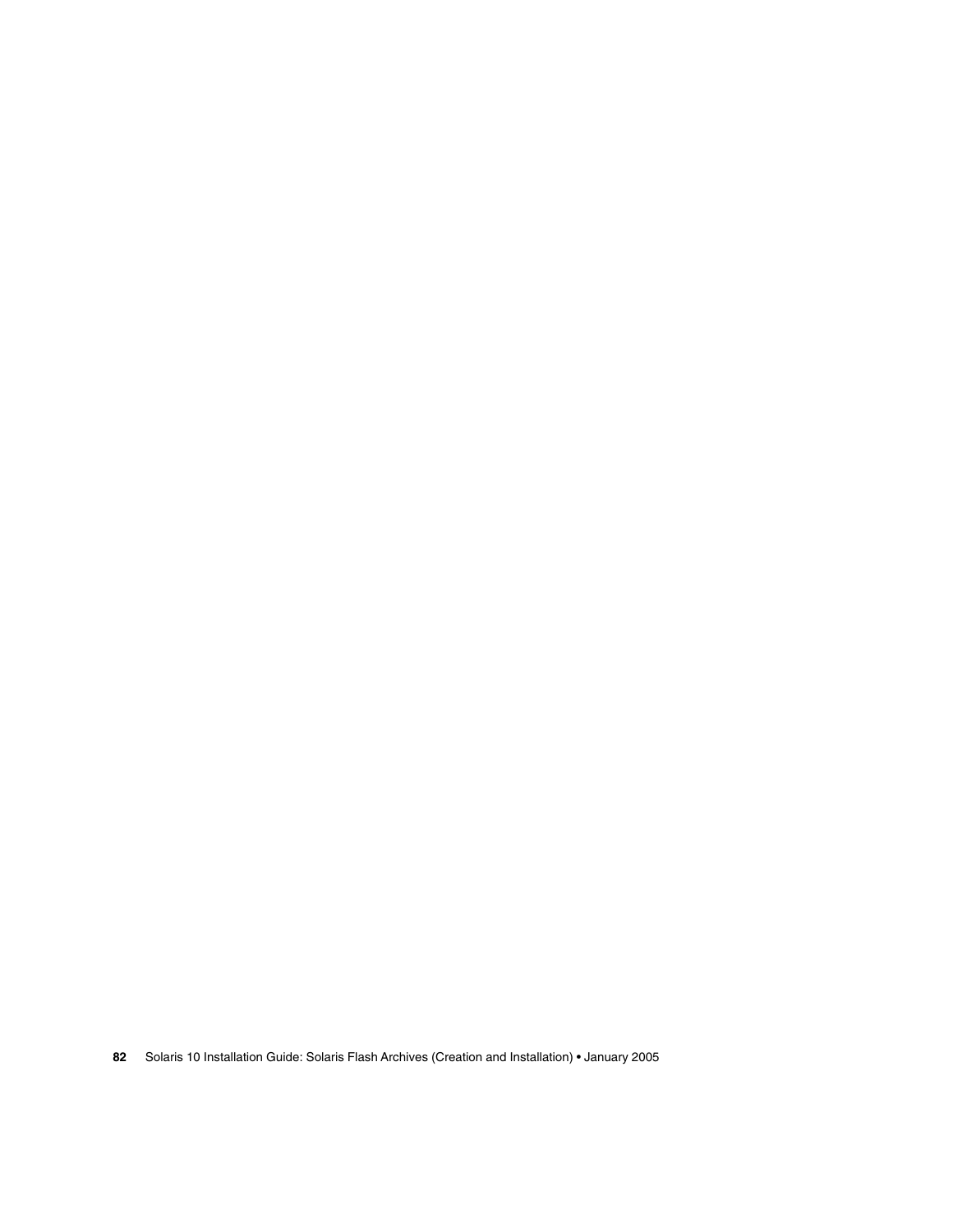# Index

# **A**

administering, Solaris Flash archives, [51](#page-50-0) archive *See also* scripts administering, [51](#page-50-0) compressing, [28](#page-27-0) creating an archive, [38](#page-37-0) examples, [39](#page-38-0) requirements for platforms, [22](#page-21-0) customizing description, [25](#page-24-0) with scripts, [26](#page-25-0) description of process, [15-19](#page-14-0) flar create command, [62-66](#page-61-0) getting information, [54](#page-53-0) installing description, [15-19](#page-14-0) how to install, [49-54](#page-48-0) installation programs, [28-29](#page-27-0) Solaris installation program, SPARC, [50](#page-49-0) keywords description, [57](#page-56-0) identification section, [58-61](#page-57-0) section\_begin and section\_end, [57-58](#page-56-0) user-defined, [61](#page-60-0) planning creating a differential archive, [24](#page-23-0) creating an archive, [24](#page-23-0) installing an archive, [28-29](#page-27-0) master system, [21-24](#page-20-0) sections archive cookie, description, [55](#page-54-0)

archive, sections (Continued) archive identification, description, [56](#page-55-0) archives files, description, [57](#page-56-0) description, [27,](#page-26-0) [55-57](#page-54-0) manifest, description, [56](#page-55-0) summary, description, [56](#page-55-0) user-defined, description, [56](#page-55-0) task map, [31-32](#page-30-0) updating a clone description, [17](#page-16-0)

## **C**

clone systems *See also* archive description, [15-19](#page-14-0) creating Solaris Flash archives customizing, [25](#page-24-0) initial installation, procedure, [38](#page-37-0) planning, [24](#page-23-0) requirements for platforms, [22](#page-21-0) task map, [31-32](#page-30-0) update, procedure, [43,](#page-42-0) [46](#page-45-0) customizing Solaris Flash archives master system, [22](#page-21-0) with scripts, [26](#page-25-0)